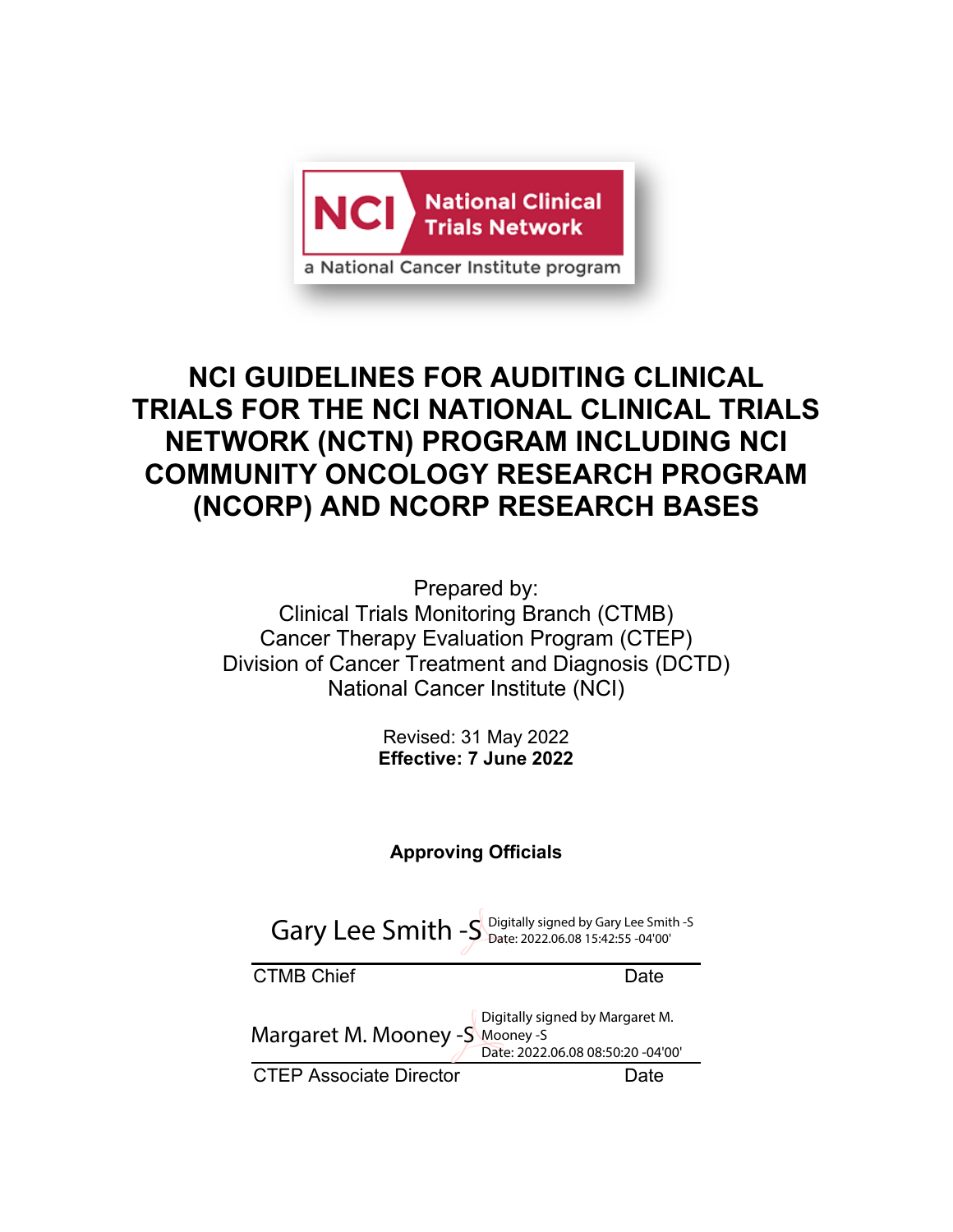| <b>TABLE OF CONTENTS</b>                                                                                                   |                                                                     |  |
|----------------------------------------------------------------------------------------------------------------------------|---------------------------------------------------------------------|--|
|                                                                                                                            |                                                                     |  |
|                                                                                                                            |                                                                     |  |
|                                                                                                                            |                                                                     |  |
| BACKGROUND AND PURPOSE OF THE AUDITING PROGRAM FOR<br><b>SECTION 1</b><br>THE NCI NETWORK GROUPS AND NCORP RESEARCH BASES1 |                                                                     |  |
| 1.1                                                                                                                        |                                                                     |  |
| 1.2                                                                                                                        |                                                                     |  |
| 1.3                                                                                                                        |                                                                     |  |
| ROLES AND RESPONSIBILITIES FOR THE CONDUCT OF QUALITY<br><b>SECTION 2</b>                                                  |                                                                     |  |
| 2.1                                                                                                                        |                                                                     |  |
| 2.2                                                                                                                        |                                                                     |  |
| 2.2.1                                                                                                                      |                                                                     |  |
| 2.2.2                                                                                                                      |                                                                     |  |
| 2.2.2.1                                                                                                                    |                                                                     |  |
|                                                                                                                            |                                                                     |  |
|                                                                                                                            |                                                                     |  |
|                                                                                                                            |                                                                     |  |
| 2.3                                                                                                                        |                                                                     |  |
| 2.3.1                                                                                                                      |                                                                     |  |
| 2.3.2                                                                                                                      |                                                                     |  |
| 2.4                                                                                                                        |                                                                     |  |
| 2.4.1                                                                                                                      |                                                                     |  |
| 2.4.2                                                                                                                      | Auditing Patient Cases Utilizing the Source Document Portal (SDP) 8 |  |
|                                                                                                                            |                                                                     |  |
| 3.1                                                                                                                        |                                                                     |  |
| 3.1.1                                                                                                                      | Network Institutions/Lead Participating Organizations 11            |  |
| 3.1.1.1                                                                                                                    |                                                                     |  |
|                                                                                                                            |                                                                     |  |
| 3.1.2                                                                                                                      | DCP's NCI Community Oncology Research Program (NCORP)  11           |  |
| 3.1.2.1                                                                                                                    |                                                                     |  |
|                                                                                                                            |                                                                     |  |
| 3.1.3                                                                                                                      |                                                                     |  |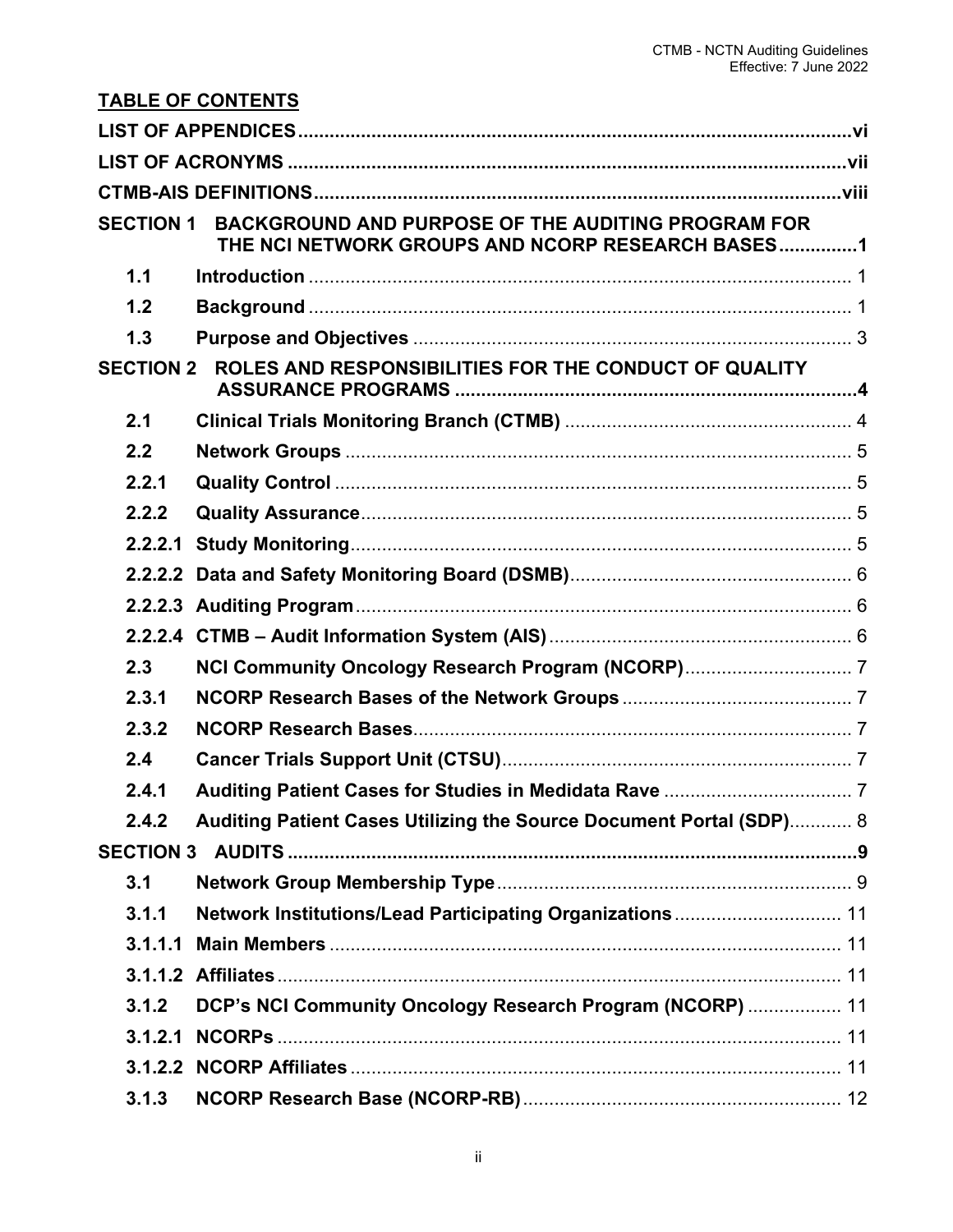| 3.1.4 |                                                                                |     |
|-------|--------------------------------------------------------------------------------|-----|
|       | 3.1.4.1 Lead Academic Participating Main Members (LAPS MM) 12                  |     |
|       | 3.1.4.2 Lead Academic Participating Site Integrated Components (LAPS IC)  12   |     |
|       |                                                                                |     |
|       | 3.1.4.4 Lead Academic Participating Site Aligned Affiliates (LAPS AA)  13      |     |
|       |                                                                                |     |
|       |                                                                                |     |
|       |                                                                                |     |
| 3.2   |                                                                                |     |
| 3.3   |                                                                                |     |
| 3.4   |                                                                                |     |
| 3.5   |                                                                                |     |
| 3.6   | Network Affiliate, LAPS Affiliate and LAPS Aligned Affiliates Institutions. 17 |     |
| 3.7   |                                                                                |     |
| 3.8   |                                                                                |     |
| 3.9   |                                                                                |     |
| 3.10  |                                                                                |     |
| 3.11  | Auditing of Withdrawn or No Longer Funded (NLF) Institutions  19               |     |
| 3.12  |                                                                                |     |
|       |                                                                                |     |
| 4.1   |                                                                                |     |
| 4.2   |                                                                                |     |
| 4.3   | <b>Audit Location</b>                                                          | -20 |
| 4.4   | Selection of Protocols and Patient Cases for On-Site or Off-Site Audits 21     |     |
| 4.5   |                                                                                |     |
| 4.5.1 |                                                                                |     |
| 4.5.2 |                                                                                |     |
| 4.6   |                                                                                |     |
|       |                                                                                |     |
| 5.1   |                                                                                |     |
| 5.2   |                                                                                |     |
| 5.2.1 | Review of the Central Institutional Review Board (CIRB) - IRB of Record 25     |     |
| 5.2.2 | Review of the Local Institutional Review Board (IRB) - IRB of Record  25       |     |
| 5.2.3 |                                                                                |     |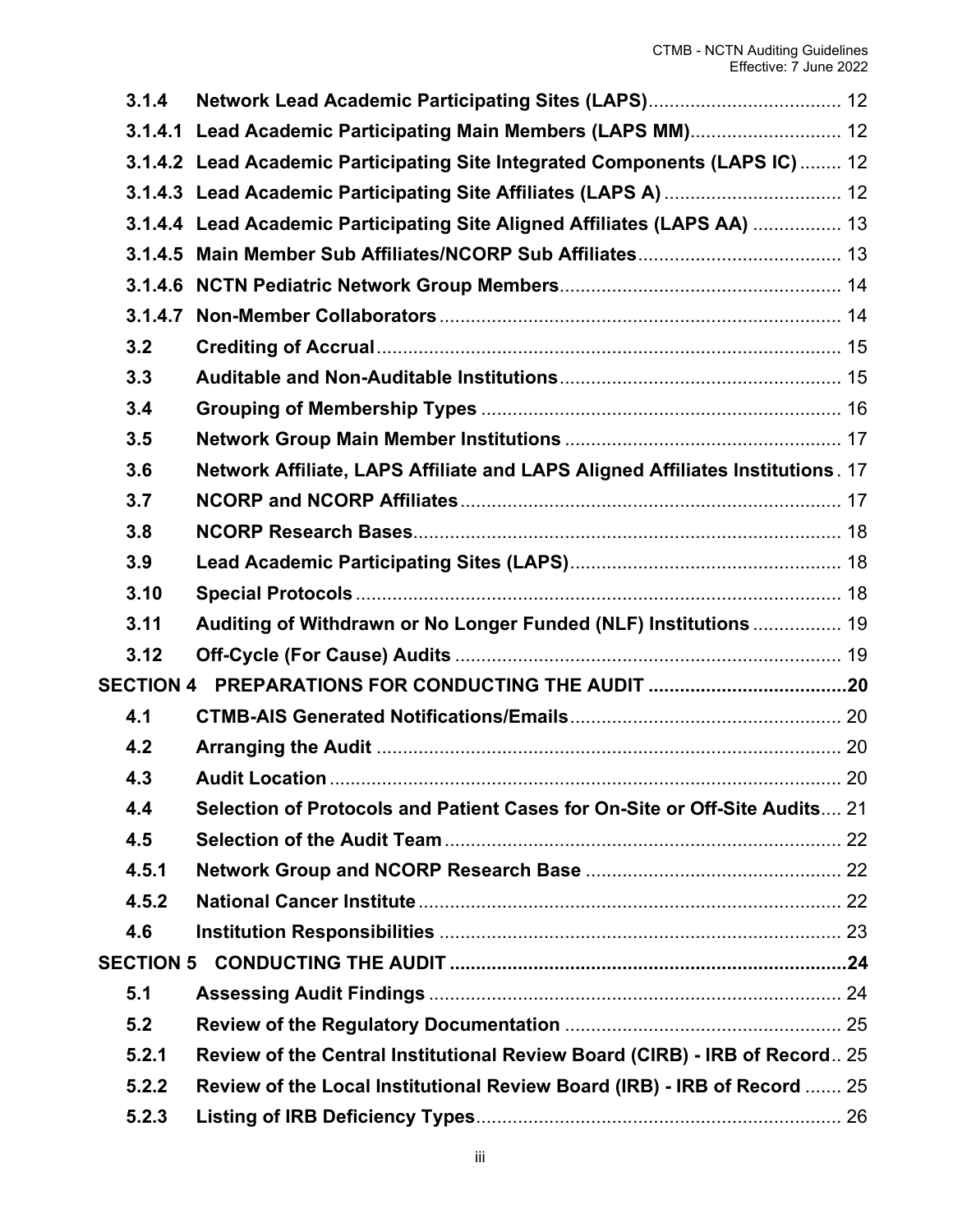| 5.2.4 |                                                                        |                                                        |
|-------|------------------------------------------------------------------------|--------------------------------------------------------|
| 5.2.5 |                                                                        |                                                        |
| 5.2.6 | Assessment of the Regulatory Documentation Review  31                  |                                                        |
| 5.3   | Review of Accountability of Investigational Agents and Pharmacy        |                                                        |
| 5.3.1 |                                                                        |                                                        |
| 5.3.2 |                                                                        |                                                        |
| 5.3.3 |                                                                        |                                                        |
| 5.3.4 |                                                                        |                                                        |
| 5.4   |                                                                        |                                                        |
| 5.4.1 |                                                                        |                                                        |
| 5.4.2 |                                                                        |                                                        |
| 5.5   |                                                                        |                                                        |
| 5.6   |                                                                        |                                                        |
|       |                                                                        |                                                        |
| 6.1   |                                                                        |                                                        |
| 6.2   |                                                                        |                                                        |
| 6.2.1 |                                                                        |                                                        |
| 6.2.2 |                                                                        |                                                        |
| 6.3   |                                                                        |                                                        |
| 6.3.1 |                                                                        |                                                        |
| 6.3.2 |                                                                        |                                                        |
|       |                                                                        |                                                        |
|       |                                                                        |                                                        |
|       |                                                                        |                                                        |
|       |                                                                        |                                                        |
|       |                                                                        |                                                        |
|       |                                                                        |                                                        |
|       |                                                                        |                                                        |
| 6.4   | Corrective and Preventative Action (CAPA) Plan / Follow-up Response 50 |                                                        |
| 6.5   |                                                                        |                                                        |
| 6.6   |                                                                        |                                                        |
|       |                                                                        | SECTION 6 REPORTING OF AUDIT FINDINGS AND FOLLOW-UP 46 |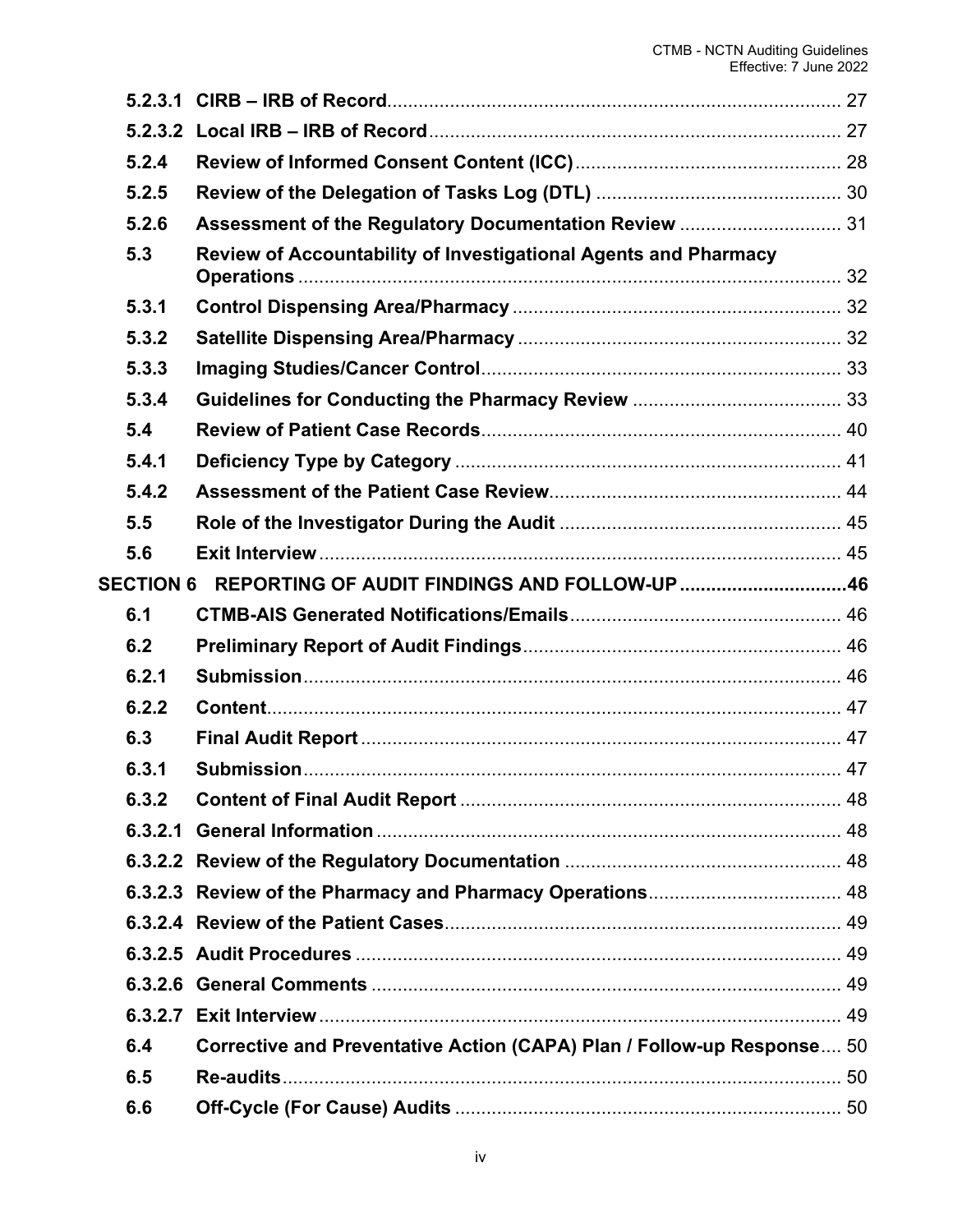| 6.7  |                                                                           |  |
|------|---------------------------------------------------------------------------|--|
| 6.8  |                                                                           |  |
| 6.9  | Suspension of a Clinical Investigator and/or Participating Institution 51 |  |
| 6.10 |                                                                           |  |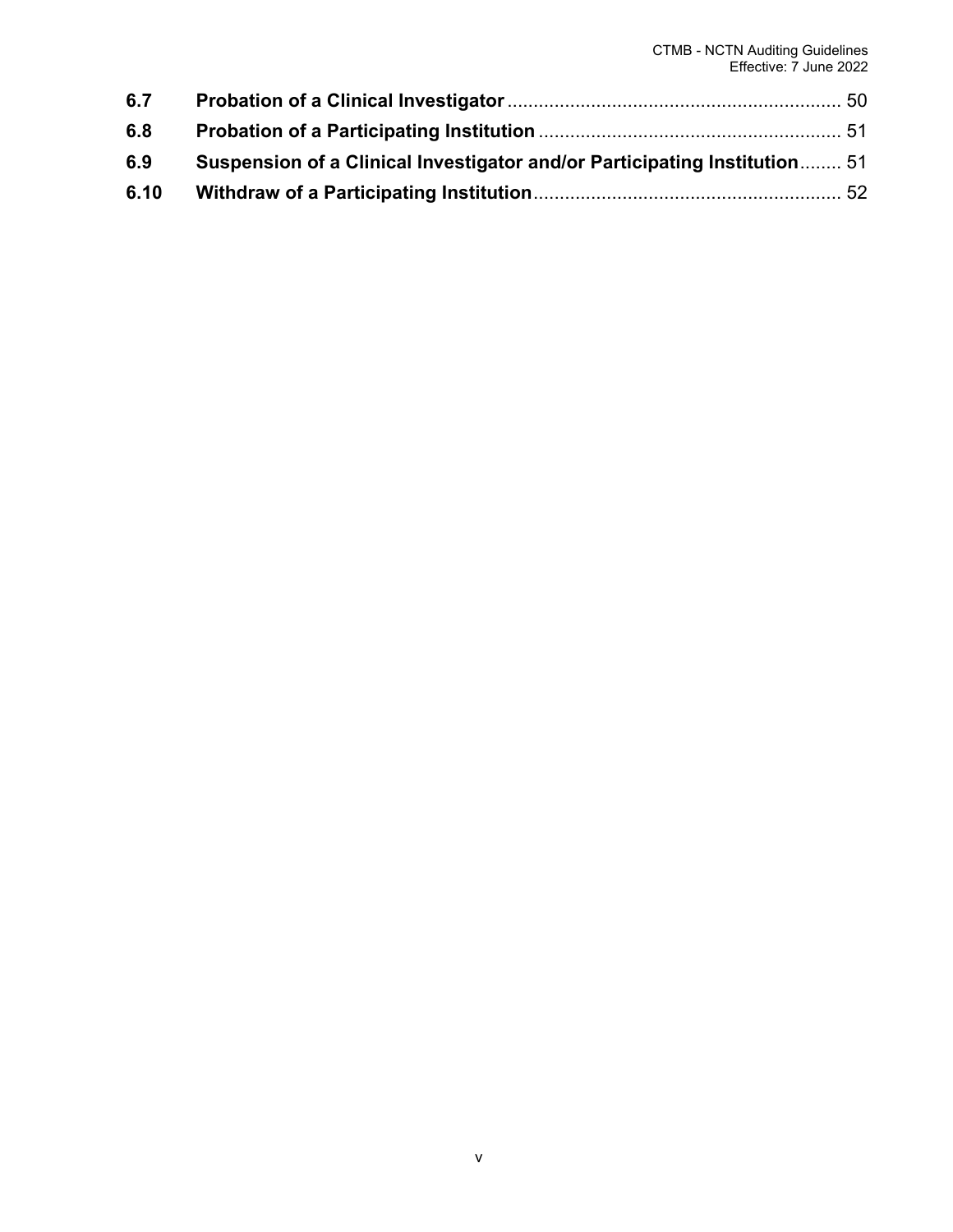# <span id="page-5-0"></span>**LIST OF APPENDICES**

- Appendix 1 Guidance for Allegations of Research Misconduct
- Appendix 2 Regulatory Documentation Review Worksheet
- Appendix 3 Pharmacy Review Worksheet
- Appendix 4 Patient Case Review Worksheet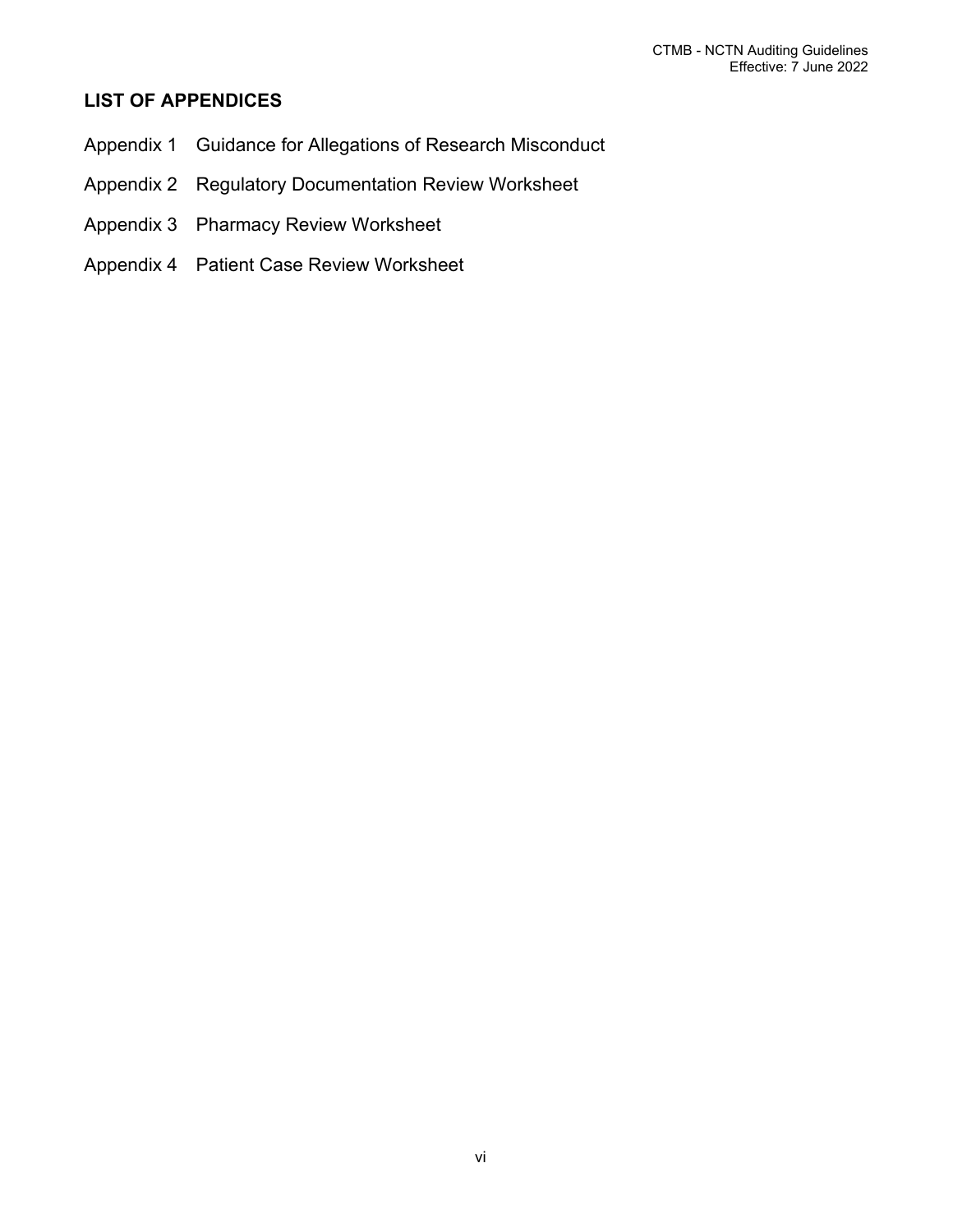# <span id="page-6-0"></span>**LIST OF ACRONYMS**

| AP           | Associate Plus (as designated in RCR)                                      |
|--------------|----------------------------------------------------------------------------|
| <b>CAPA</b>  | <b>Corrective and Preventative Action</b>                                  |
| <b>CIP</b>   | <b>Cancer Imaging Program</b>                                              |
| <b>CIRB</b>  | <b>Central Institutional Review Board</b>                                  |
| <b>CLASS</b> | Compliance, Learning, and SOP Solutions                                    |
| COI          | <b>Conflict of Interest</b>                                                |
| <b>CTEP</b>  | <b>Cancer Therapy Evaluation Program</b>                                   |
| <b>CTMB</b>  | <b>Clinical Trials Monitoring Branch</b>                                   |
|              | <b>CTMB-AIS Clinical Trials Monitoring Branch-Audit Information System</b> |
| <b>CTMS</b>  | <b>Clinical Trial Monitoring Service</b>                                   |
| <b>CTSU</b>  | <b>Cancer Trials Support Unit</b>                                          |
| <b>DARF</b>  | Drug Accountability Record Form                                            |
| eDARF        | <b>Electronic Drug Accountability Record Form</b>                          |
| <b>EMR</b>   | <b>Electronic Medical Record</b>                                           |
| <b>DCP</b>   | <b>Division of Cancer Prevention</b>                                       |
| <b>DCTD</b>  | Division of Cancer Treatment and Diagnosis                                 |
| <b>DSMB</b>  | Data and Safety Monitoring Board                                           |
| <b>DTL</b>   | Delegation of Tasks Log                                                    |
| <b>FDA</b>   | Food and Drug Administration                                               |
| <b>GCP</b>   | <b>Good Clinical Practice</b>                                              |
| <b>IAM</b>   | <b>Identity and Access Management</b>                                      |
| <b>ICC</b>   | <b>Informed Consent Content</b>                                            |
| <b>ICH</b>   | International Council for Harmonisation                                    |
| <b>IND</b>   | <b>Investigational New Drug</b>                                            |
| <b>IVR</b>   | Physician Investigator (as designated in RCR)                              |
| <b>IRB</b>   | <b>Institutional Review Board</b>                                          |
| <b>LAPS</b>  | <b>Lead Academic Participating Site</b>                                    |
| <b>LPO</b>   | <b>Lead Participating Organization</b>                                     |
| MU           | <b>Minority Underserved</b>                                                |
| <b>NCCCP</b> | <b>NCI Community Cancer Center Program</b>                                 |
| <b>NCORP</b> | National Community Oncology Research Program                               |
| <b>NCI</b>   | <b>National Cancer Institute</b>                                           |
| <b>NCTN</b>  | <b>National Clinical Trials Network</b>                                    |
| <b>NLF</b>   | No Longer Funded                                                           |
| <b>NPIVR</b> | Non-Physician Investigator (as designated in RCR)                          |
| PII          | Personally Identifiable Information                                        |
| <b>RCR</b>   | <b>Registration and Credential Repository</b>                              |
| <b>RSS</b>   | <b>Regulatory Support System</b>                                           |
| <b>SDV</b>   | <b>Source Data Verification</b>                                            |
| <b>SDP</b>   | <b>Source Document Portal</b>                                              |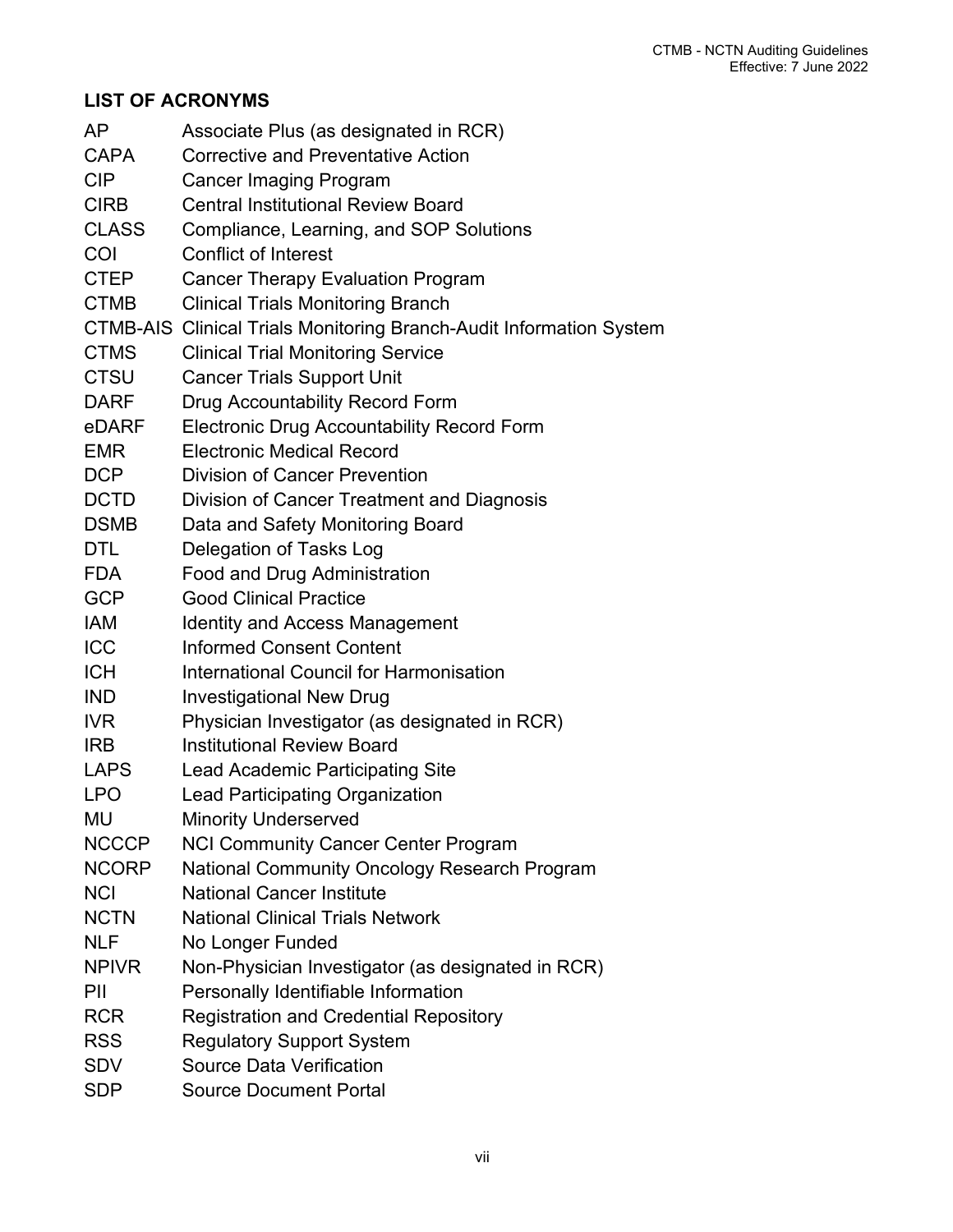## <span id="page-7-0"></span>**CTMB**-**AIS DEFINITIONS**

Auditable Flag: a designation in the CTMB-AIS that indicates how an institution will be audited.

Audit Category: A type of protocol being audited, this includes: Treatment, Prevention, or Combined (Prevention and Treatment).

Audit Type: Routine, Re-audit or Off-cycle

Membership Start Date: Date institution first joined Group (either through the Cooperative Group or through the NCTN program), this date does not change. The roster history indicates changes over time regarding participation in the Group.

Membership Status: Active, Withdrawn or No Longer Funded (NLF)

- Active is when an institution is an actively participating member of a Group(s).
- Withdrawn is when an institution is no longer an active member of a Group, this action may either be initiated by the institution or by the Group.
- No Longer Funded (NLF) indicates that a LAPS or NCORP package is no longer being funded. The institution is in a transition phase with their patients/study participants still in treatment and/or in follow-up until data submission is no longer required. Once the transition phase is completed, each Group will change the package status to withdrawn. The NLF status would allow a Group to request a new membership type/role for an individual institution in the LAPS/NCORP package. This term NLF is only used in CTMB-AIS. In the RSS, the corresponding term is 'Follow-up'.

Membership Status Date: Status date is when the Group makes changes to an institution's record such as status change (e.g., active, withdrawn) or other changes to the membership type/role (e.g., Main Member, NCORP), name, or audit flag. The Group determines when the change is effective.

Membership Study Type: A designation of a specific roster type based on a study category such as Treatment, Prevention, STAR, SELECT, etc.

Membership Type: Main Member, Affiliate, Sub Affiliate, Lead Academic Participating Site Main Member (LAPS MM), LAPS Integrated Component (LAPS IC), LAPS Affiliate (LAPS A), LAPS Aligned Affiliate (LAPS AA), LAPS Sub Affiliate (LAPS SA), LAPS Aligned Sub Affiliate (LAPS ASA), NCORP, NCORP Affiliate, NCORP Sub Affiliate, or \*Non-member Collaborator.

\* For the NCTN, a Non-member collaborator is not a "membership type" and would not appear on the Global Membership Roster for the NCTN. The Non-member designation for the NCTN would designate a CTEP-approved collaboration with an outside organization or institution for an NCTN clinical trial led by one of the NCTN Groups that requires an auditing report by the Lead NCTN Group for the trial.

Record: A roster entry of an institution per Group and membership study type.

Record Effective Date: The date record was changed in the CTMB-AIS.

Record Status: Active or Inactive

- Active is the current roster entry.
- Inactive is the past record entry.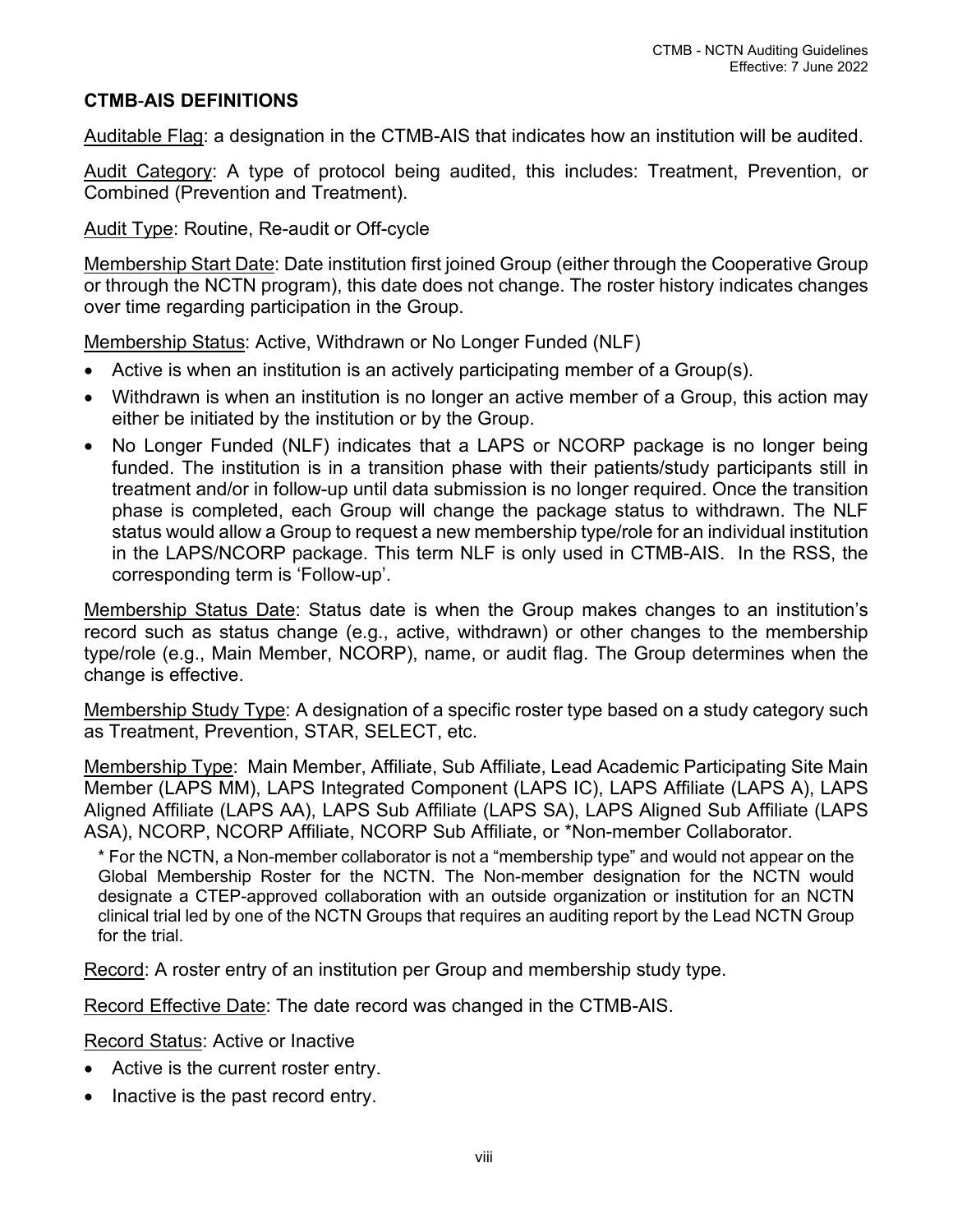Roster History: A list of all changes made in the CTMB-AIS to the roster for a record per Group and membership study type.

Roster Types: Active or Legacy

- Active is the ongoing Group roster.
- Legacy is a Group and/or Membership Type roster that has been closed or made inactive (e.g., POG, SELECT); no changes will be made to the roster record (i.e., institution name, CTEP site code, dates and/or status); it will remain the same (frozen) at the time the roster was closed or made inactive.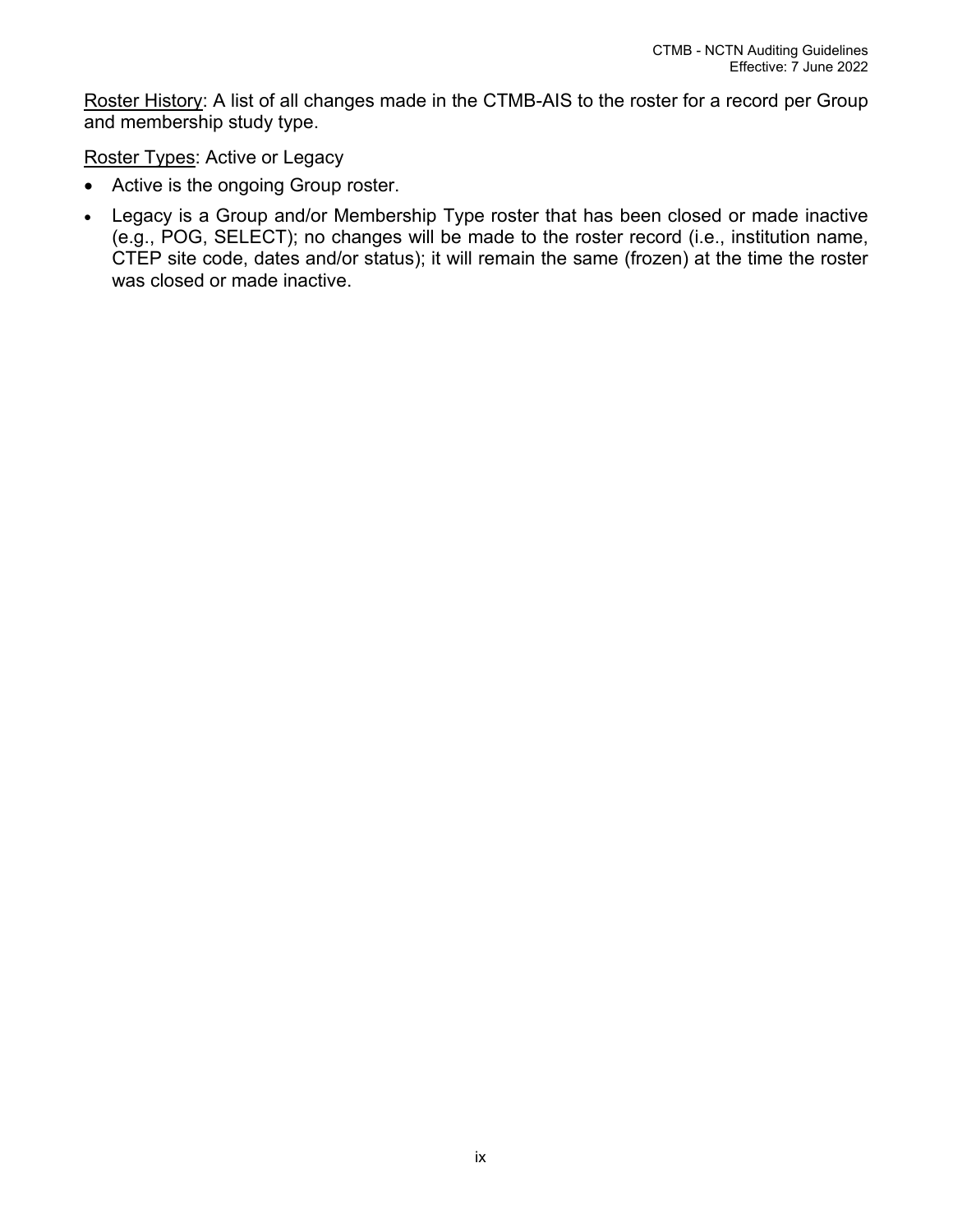# <span id="page-9-0"></span>**SECTION 1 BACKGROUND AND PURPOSE OF THE AUDITING PROGRAM FOR THE NCI NETWORK GROUPS AND NCORP RESEARCH BASES**

## <span id="page-9-1"></span>**1.1 Introduction**

Practitioners of clinical trials have an obligation to take appropriate steps to protect both the integrity of science and human study participants in research studies. The integrity of a data set is a function of the entire process of data recording, collection, analysis, and reporting. Detailed plans and systems are needed to assure protocol adherence for the uniform collection of data. Vigilance to detect honest errors, systematic or random, as well as data falsification, is especially important when conducting clinical trials since independent replication of most trials is not feasible.

Dr. Curtis Meinert<sup>1</sup> has defined quality assurance as any method or procedure for collecting, processing, or analyzing study data that is aimed at maintaining or enhancing their reliability and validity. Quality assurance includes prevention, detection, and action from the beginning of data collection through publication of the results. Special efforts should be made to assure unbiased treatment assignment, adequate assessment of eligibility, compliance with protocol treatment and regulatory requirements, and complete collection of data on the primary outcome measures.

One goal of a quality assurance program is to prevent potential concerns. One of the foremost means of protection against poor adherence to protocol or poor data quality is the selection of qualified investigators and research staff. Another goal of a quality assurance program is to detect concerns by implementing routine monitoring procedures. The system should make detection of both random errors and systematic errors feasible during the course of data collection. Procedures for data review and statistical methods should be implemented to detect certain types of issues, but purposeful fraud may be very difficult to detect. A third goal is to take appropriate action in a timely and effective manner. It should be recognized that some errors will remain undetected and uncorrected regardless of the quality control, editing, and auditing procedures in place. Finally, a well-designed and implemented quality assurance program should serve as a valuable educational vehicle. The audit team should use the opportunity to share with the local staff Good Clinical Practice (GCP) techniques and data management and quality control systems that have been successfully implemented at other institutions. The local staff should use the results of the audit to identify operational areas where improvements can be made.

## <span id="page-9-2"></span>**1.2 Background**

As one of the world's largest publicly-funded sponsors of clinical trials of investigational antineoplastic agents and cancer clinical trials, the NCI must ensure that research data generated under its sponsorship are of high quality, reliable and verifiable. The NCI's quality assurance and monitoring policies for clinical trials have been in evolution since the start of the initial Cooperative Group Program in 1955. As the NCI's clinical research program has increased in size and complexity, the systems for quality assurance and monitoring have become more formal and systematic.

<sup>1</sup> Curtis Meinert, PhD, is a professor of epidemiology and founding director of the Center for Clinical Trials at the Johns Hopkins Bloomberg School of Public Health, May 2012.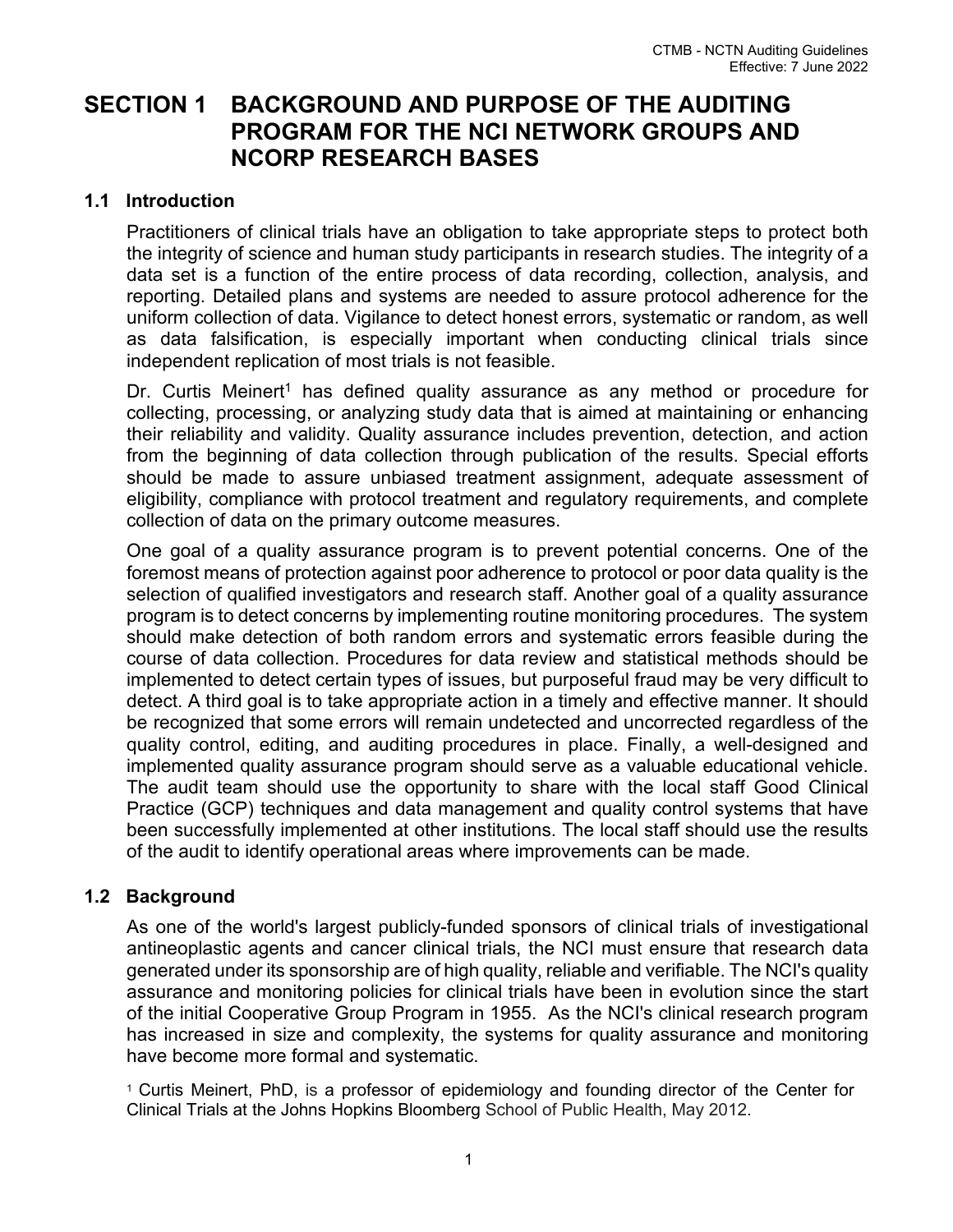In 1963, Congress passed the Harris-Kefauver amendments to the Food, Drug, and Cosmetic Act requiring the Food and Drug Administration (FDA) to oversee Investigational New Drug (IND) testing in human study participants. In 1977, the FDA published proposed regulations on the responsibilities of sponsors and monitors of clinical trials.

In 1982, the NCI made on-site monitoring a requirement for the Clinical Trials Cooperative Group Program, cancer centers, and other investigators conducting clinical trials under its sponsorship. Because quality assurance programs were in place in most Cooperative Groups, the NCI delegated much of its responsibility for on-site monitoring of investigational agent studies and clinical trials to the Cooperative Groups. The guidelines were later expanded to include on-site monitoring of Community Clinical Oncology Program (CCOP) components by cancer centers which serve as their research bases.

The NCI's Cancer Trials Support Unit (CTSU) was implemented in 1999. Several of the key functions of the CTSU are designed to streamline clinical trials through the development and operation of a comprehensive system for clinical trials management. The functions include regulatory support, assistance with audit activities, patient enrollment, development of a clinical trials informatics support system, and the development and conduct of education and training in the CTSU website.

In 2014, as recommended by the Institute of Medicine (IOM), the Cooperative Group Program was replaced by a new program, the NCI National Clinical Trials Network (NCTN) program with funding of four U.S. adult Network Groups, one pediatric Network Group and one Canadian Collaborating Clinical Trials Network Group. The NCTN program facilitates prioritization of clinical research and provides greater incentives for conducting comprehensive, multi-disciplinary, clinical treatment and advanced imaging research trials across a broad range of diseases and diverse patient populations. The CTSU's role in CTEP's Quality Assurance program is constantly evolving, currently their activities primarily include:

- Establishing the ability to electronically capture Source Data Verification (SDV) activity as part of the auditing of patient cases
- Provision of IT system integrations to support roster and limited audit activities
- Posting of regulatory documentation in RSS (Regulatory Support System)
- Assisting with teleconferences and meetings between NCI and Network Group staff to discuss new policies and procedures

In 2014, the Community Clinical Oncology Program (CCOP) was restructured and combined with the NCI Community Cancer Center Program (NCCCP) to create the NCI Community Oncology Research Program (NCORP). The NCORP community site is defined as a consortium of community hospitals, oncology practices, or community-based integrated healthcare systems. This community-based network supports a wide range of clinical research, including cancer prevention/control, screening/post-treatment surveillance, imaging trials, NCTN supported cancer treatment, quality of life studies, and cancer care delivery research studies.

In March 2018, FDA announced the adoption of "E6(R2) Good Clinical Practice: Integrated Addendum to E6 (R1)." The guidance was prepared under the auspices of the International Council for Harmonisation (ICH), formerly the International Conference on Harmonisation.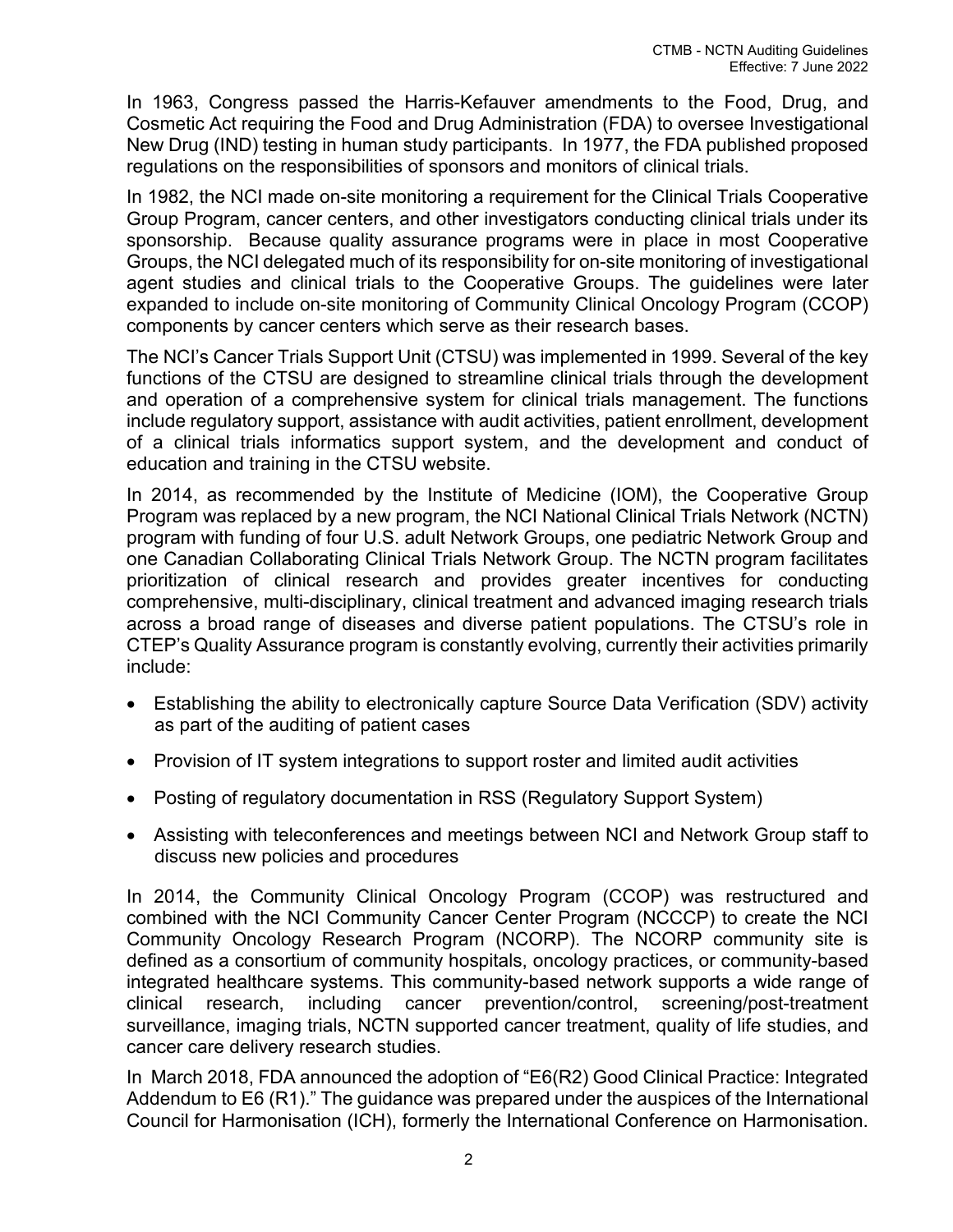The document was intended to improve clinical trial quality and efficiency, while maintaining human subject protection and reliability of trial results. With new and updated regulations and guidances such as these, sponsors can improve and create more efficient approaches to clinical trial design, including conduct and oversight of their clinical trials.

With the implementation of the NCTN, a global membership roster was created for the entire program and it was constructed in conjunction with the Division of Cancer Prevention to harmonize the membership status of institutions in the NCTN and NCORP programs (i.e., member institutions participating in cancer trials were designated as having NCTN membership or NCORP membership) for uniformity when applying NCI policies and guidelines.

## <span id="page-11-0"></span>**1.3 Purpose and Objectives**

As a sponsor and funding agency for cancer clinical trials, FDA regulations require the Division of Cancer Treatment and Diagnosis (DCTD) to maintain a monitoring program. The Clinical Trials Monitoring Branch (CTMB) of the Cancer Therapy Evaluation Program (CTEP) in the DCTD, provides direct oversight of each Network Group's monitoring program which includes auditing as one component. The purpose of an audit is to document the accuracy of data submitted to the Network Groups and to verify investigator compliance with protocol and regulatory requirements. In addition, the monitoring program provides an opportunity for the audit team to share with the institution staff, information concerning data quality, data management, and other aspects of quality assurance.

The major objective of the audit program used by the Network Groups is to verify study data that could affect the interpretation of primary study endpoints. This is done through independent verification of study data with source documents. This document, the 'NCI Guidelines for Auditing Clinical Trials for the NCI National Clinical Trials Network (NCTN) Program Including NCI Community Oncology Research Program (NCORP) and NCORP Research Bases' requires all institutions to be audited at least once every 36 months. To ensure the Group's compliance with this requirement, CTMB annually reviews all current membership institutions for each Group. This includes review of all Main Members, Affiliates, Sub Affiliates, LAPS Main Members, LAPS Affiliates, LAPS Sub Affiliates, LAPS Integrated Components, LAPS Aligned Affiliates, LAPS Aligned Sub Affiliates, NCORPs, NCORP Affiliates, and NCORP Sub Affiliates and audit activity for each.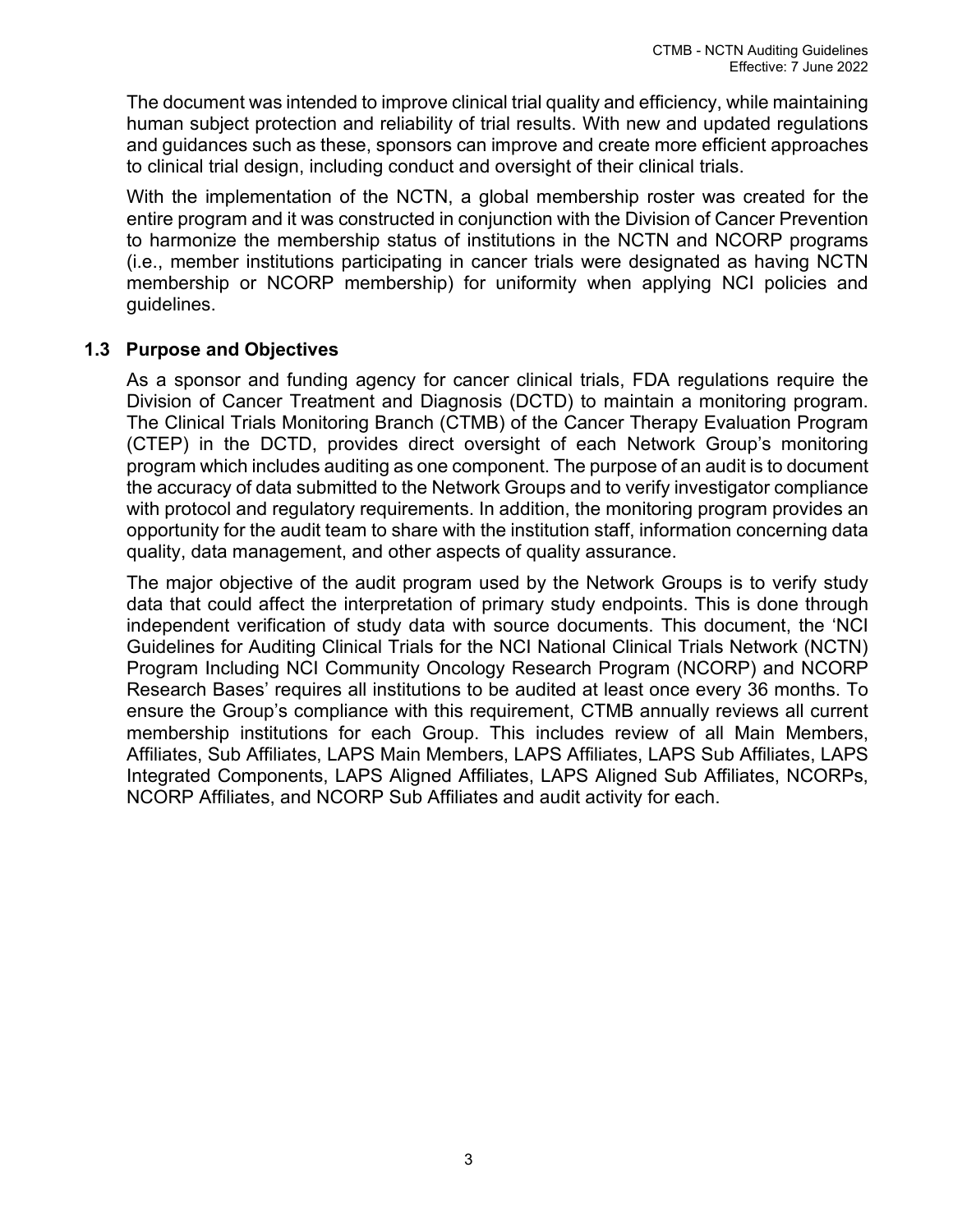# <span id="page-12-0"></span>**SECTION 2 ROLES AND RESPONSIBILITIES FOR THE CONDUCT OF QUALITY ASSURANCE PROGRAMS**

The Clinical Trials Monitoring Branch (CTMB) within the Cancer Therapy Evaluation Program (CTEP) has direct oversight responsibilities for the quality assurance and auditing programs used by the Network Groups and the NCORP Research Bases. CTEP staff with representatives from other NCI programs, have worked closely with the Network Groups to design, implement, and evaluate their quality assurance programs. Working together we have implemented policies and procedures to standardize processes across all Groups. For example: the establishment of the CIRB for studies in all phases, creation and updating of the informed consent form template for all NCI-sponsored clinical trials, setting standards for criteria when evaluating data timeliness and query for data resolution, implementation of RAVE (a common data capture system) and RAVE audit templates, and the ongoing modifications of the CTMB audit guidelines.

The CTMB audit guidelines are used by the Network Groups and the NCORP Research Bases. It is recognized that there may be inherent differences in the methodologies and processes utilized by the Network Groups/NCORP Research Bases when auditing. Groups/NCORP Research Bases may establish additional policies and procedures specific to their Group/NCORP Research Base.

## <span id="page-12-1"></span>**2.1 Clinical Trials Monitoring Branch (CTMB)**

The CTMB is responsible for establishing guidance for the conduct of quality assurance audits. CTMB provides oversight and monitors compliance of the Network Groups and NCORP Research Bases with the NCI/CTMB auditing guidelines. Compliance with applicable federal regulations and GCP is also monitored by CTMB.

CTMB staff also serve as an educational resource to the cancer research community on issues related to monitoring and regulatory requirements for conducting clinical trials. CTMB staff is responsible for overseeing the scheduling of all audits, for reviewing audit reports and findings, and for reviewing and assessing the adequacy and acceptability of Corrective and Preventative Actions (CAPA) plans. A co-site visitor (CTMB or CTMS member) may also be present at an audit to observe the auditor and audit process of the Network Group/NCORP Research Base.

Any data irregularities identified through quality control procedures or through the audit program that raise any suspicion of intentional misrepresentation of data must be immediately reported to CTMB. The CTMB must be notified immediately by telephone (240) 276-6545 of any findings suspicious and/or suggestive of intentional misrepresentation of data and/or disregard for regulatory safeguards for any component (Regulatory Documentation Review, Pharmacy Review and Patient Case Review) of an audit. Similarly, any data irregularities identified through other quality control procedures suspicious and/or suggestive of intentional misrepresentation of data must be immediately reported to CTMB. It is the responsibility of the Network Group or NCORP Research Base to immediately notify CTMB when they learn of any significant irregularities or allegations related to scientific misconduct by a staff member or institution participating in their research program. It should be emphasized the irregularity/misrepresentation of data does not need to be proven. A reasonable level of suspicion suffices for CTMB notification. It is essential that involved individual(s) and/or institution(s) follow their own institutional misconduct procedures regarding these matters.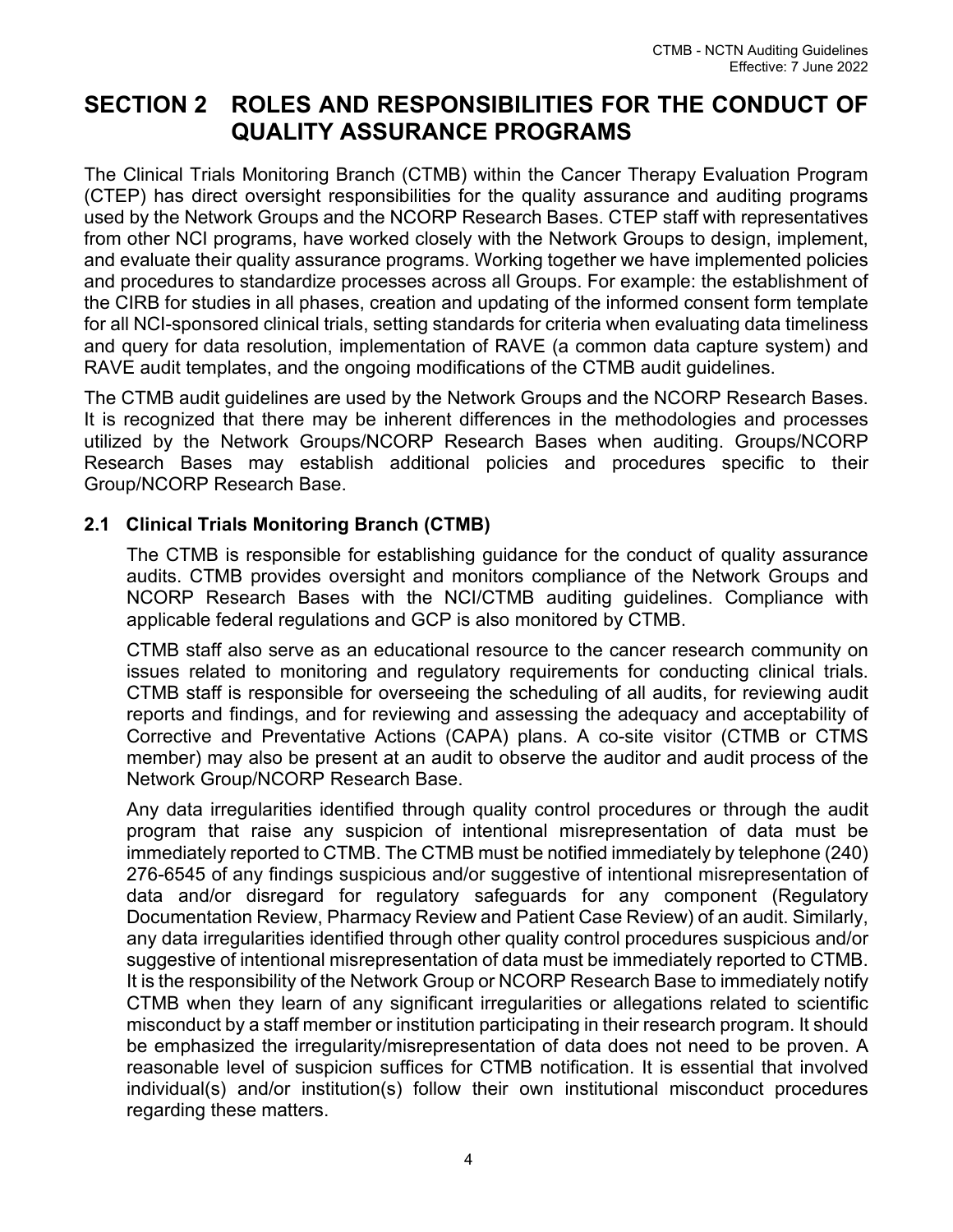For reporting any allegation of research misconduct that is detected by site staff and/or review by a Network Group/NCORP Research Base outside of an audit (i.e., through internal QA review procedures), the CTMB must be notified immediately by telephone (240) 276-6545 or by email [\(NCICTMBResearchMisconductConcerns@mail.nih.gov\)](mailto:NCICTMBResearchMisconductConcerns@mail.nih.gov). See 'Guidance for Allegations of Research Misconduct' under Appendix 1.

# <span id="page-13-0"></span>**2.2 Network Groups**

The multi-center and multi-modality nature of the Network Group clinical trials presents a variety of challenging procedural problems relating to assurance of quality and consistency in study conduct. The need for formal mechanisms of medical review and quality assurance is obvious. The Network Groups have developed several approaches to address these issues.

## <span id="page-13-1"></span>**2.2.1 Quality Control**

Quality control is a complex topic spanning the entire range of diagnostic and therapeutic modalities employed by each Network Group. Generalization concerning optimal quality control is not possible. Cost and benefit are important factors in this assessment. The Network Groups have well-established quality control procedures defined by their constitutions and by-laws. Some of the items included in these quality control procedures are:

- Institutional performance evaluations
- Committees for central review of major elements that impact on the outcome of clinical trials, e.g., pathology, radiotherapy, surgery, imaging, advanced imaging and administration of investigational agents
- Educational functions which address data collection, data management, and overall data quality
- Credentialing of investigators or other staff when specialized training and/or expertise is required for a research study

## <span id="page-13-2"></span>**2.2.2 Quality Assurance**

Quality assurance is the mechanism in which research clinical trials are conducted, recorded, and reported in accordance with the protocol, Standard Operating Procedures (SOPs), GCPs, and applicable regulatory requirements. It is a continuous process that can be conducted on-site or off-site, and involves oversight of all patients/study participants on a trial.

## <span id="page-13-3"></span>**2.2.2.1 Study Monitoring**

Monitoring is the act of overseeing the progress of a clinical trial. All clinical research carries with it the obligation to ensure optimal therapy for patients/study participants and optimal conduct of the research such that the patients' participation is meaningful. Accurate and timely knowledge of the progress of each study is a critical Network Group responsibility that includes many of the following elements:

- Precise tracking of patient/study participant accrual
- Ongoing assessment of patient/study participant eligibility and evaluability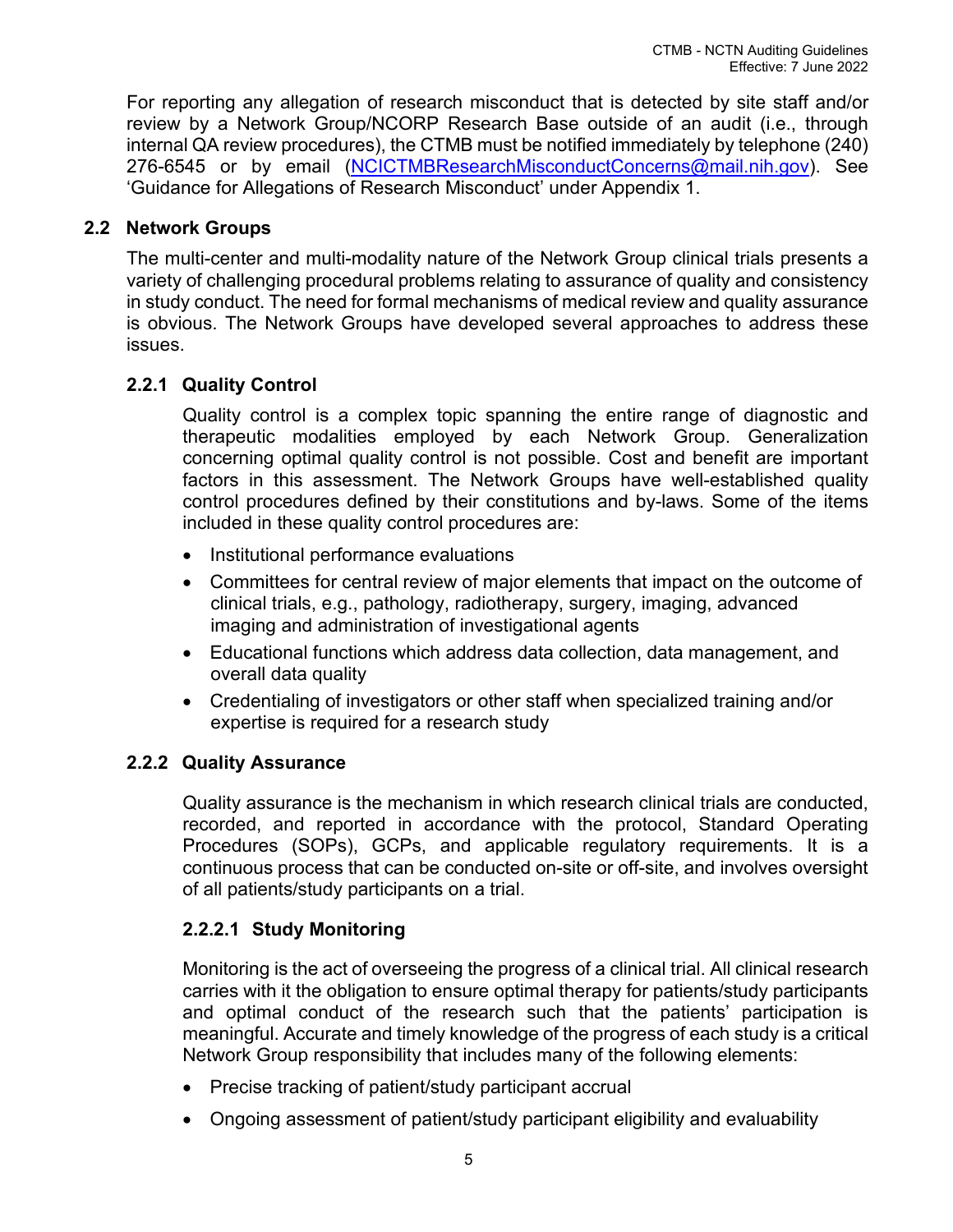- Adequate measures to ensure timely submission of study data
- Adequate measures to ensure timely medical review and assessment of data for each patient/study participant
- Rapid reporting of adverse events and treatment-related morbidity information
- Periodic evaluation of outcome measures and patient safety information

# <span id="page-14-0"></span>**2.2.2.2 Data and Safety Monitoring Board (DSMB)**

For Phase 3 clinical trials, Network Groups are required to establish Data and Safety Monitoring Boards (DSMBs) that are independent of study leadership, are free of conflicts of interest, and have formal policies and procedures approved by the NCI/NIH. The main objectives of the DSMBs are to:

- Ensure that patients/study participants in the clinical trial are protected
- Ensure the evaluation of interim results and decisions about continuing, modifying, or terminating a clinical trial and reporting results are made appropriately in an unbiased fashion
- Assure that the credibility of clinical trial reports and the ethics of clinical trial conduct are above reproach

For the early phase clinical trials funded by the NCI, in absence of requiring a formal DSMB, a data and safety monitoring plan is still required in accordance with NIH policy [\(http://grants.nih.gov/grants/guide/notice-files/NOT-OD-00-038.html\)](http://grants.nih.gov/grants/guide/notice-files/NOT-OD-00-038.html).

# <span id="page-14-1"></span>**2.2.2.3 Auditing Program**

Auditing is a systematic and independent examination of trial related activities and documents to determine whether the evaluated trial related activities were conducted, dates recorded, analyzed and accurately reported according to the protocol, sponsor's SOPs, GCP, and the applicable regulatory requirements. It is a snapshot in time, commonly an on-site process, and consists of reviewing a subset of patients/study participants on a trial.

The purpose of the auditing program are to document the accuracy of data submitted from the participating institution to the Network Groups/NCORP Research Bases. Specifically, each Group/NCORP Research Base will verify investigator compliance with the protocol, applicable regulatory requirements, and adherence to Group policies and procedures. If necessary, the Group/NCORP Research Base may provide institution staff with resources for a more thorough understanding of the regulatory requirements, good clinical practices (GCPs), data collection and data management practices.

# <span id="page-14-2"></span>**2.2.2.4 CTMB – Audit Information System (AIS)**

The CTMB has designed an information system which permits the on-line submission and collection of all data related to audits and audit findings. This includes scheduling and tracking audits, transmission of final audit reports, collection and tracking of follow-up responses to audit findings, and capturing documentation for the review of preliminary reports, final audit reports and follow-up responses. The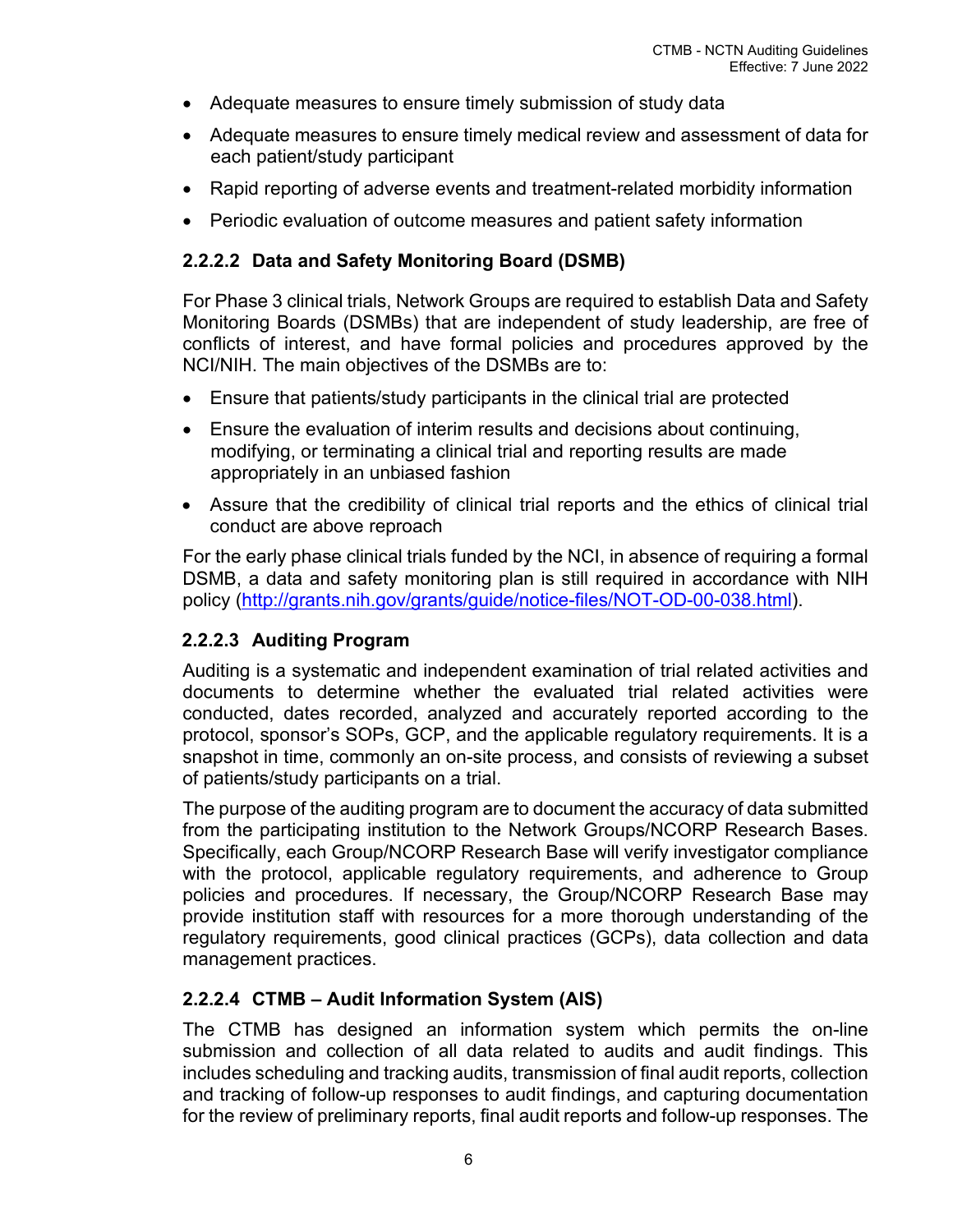system allows restricted access to the stored data and will keep a record of any data changes. The CTMB-AIS can be accessed after obtaining: an Identity and Access Management (IAM) account, appropriate documented training, and providing a username and password at: <https://ctepcore.nci.nih.gov/CTMBWeb/>

# <span id="page-15-0"></span>**2.3 NCI Community Oncology Research Program (NCORP)**

The NCORP utilizes the same quality assurance programs as those used by the Network Groups. The overall purpose is to ensure that clinical trials conducted by the NCORP, NCORP Affiliates, and NCORP Sub Affiliates adhere to the federal regulations, GCP and the CTMB audit guidelines. A NCORP may have a Network Group or a Cancer Center serve as its Research Base.

## <span id="page-15-1"></span>**2.3.1 NCORP Research Bases of the Network Groups**

All Group members including all institutions as part of the NCORPs must follow the same mechanisms and processes as the other Group member institutions (i.e., LAPS, Main Members, Affiliates, etc.). monitoring procedures. They must be audited per the CTMB audit guidelines.

## <span id="page-15-2"></span>**2.3.2 NCORP Research Bases**

Cancer Centers that serve as NCORP Research Bases must develop their own quality assurance and monitoring programs that meet the minimum requirements established by the NCI. These Research Bases must audit per the CTMB audit guidelines including scheduling audits, auditing, generating and uploading final audit reports and obtaining and uploading Corrective and Preventative Action (CAPA) plans into the CTMB-AIS.

# <span id="page-15-3"></span>**2.4 Cancer Trials Support Unit (CTSU)**

The CTSU provides an array of support including roster management, regulatory support, patient enrollment, data collection, and posting on CTSU website. Services specifically tailored to auditing activities are:

## <span id="page-15-4"></span>**2.4.1 Auditing Patient Cases for Studies in Medidata Rave**

The Target Source Data Verification (TSDV) is a tool in Rave. This tool is utilized by auditors reviewing patient records to electronically record Source Data Verification (SDV) activity directly in Medidata Rave for those studies using Rave to manage patient clinical data. A process has also been developed to provide a unified framework, to create a consistent workflow to facilitate pre- and post-SDV activities, and to provide transparency for the site auditing process to meet regulatory requirements. The following links may be helpful and require log-in access to CTSU's website if utilizing the Site Audit Portal (SAP).

For instructions when navigating through the SAP, see: [https://www.ctsu.org/master](https://www.ctsu.org/master/simplepage.aspx?ckey=HELP-AUDITING-NAVIGATION) [/simplepage.aspx?ckey=HELP-AUDITING-NAVIGATION](https://www.ctsu.org/master/simplepage.aspx?ckey=HELP-AUDITING-NAVIGATION)

For online help topics and view the process for preparing, performing, and following up on Targeted Source Data Verification (TSDV) in Rave, see:

[https://www.ctsu.org/master/simplepage.aspx?ckey=HELP-AUDITING-](https://www.ctsu.org/master/simplepage.aspx?ckey=HELP-AUDITING-USINGVERIFICATION)[USINGVERIFICATION](https://www.ctsu.org/master/simplepage.aspx?ckey=HELP-AUDITING-USINGVERIFICATION)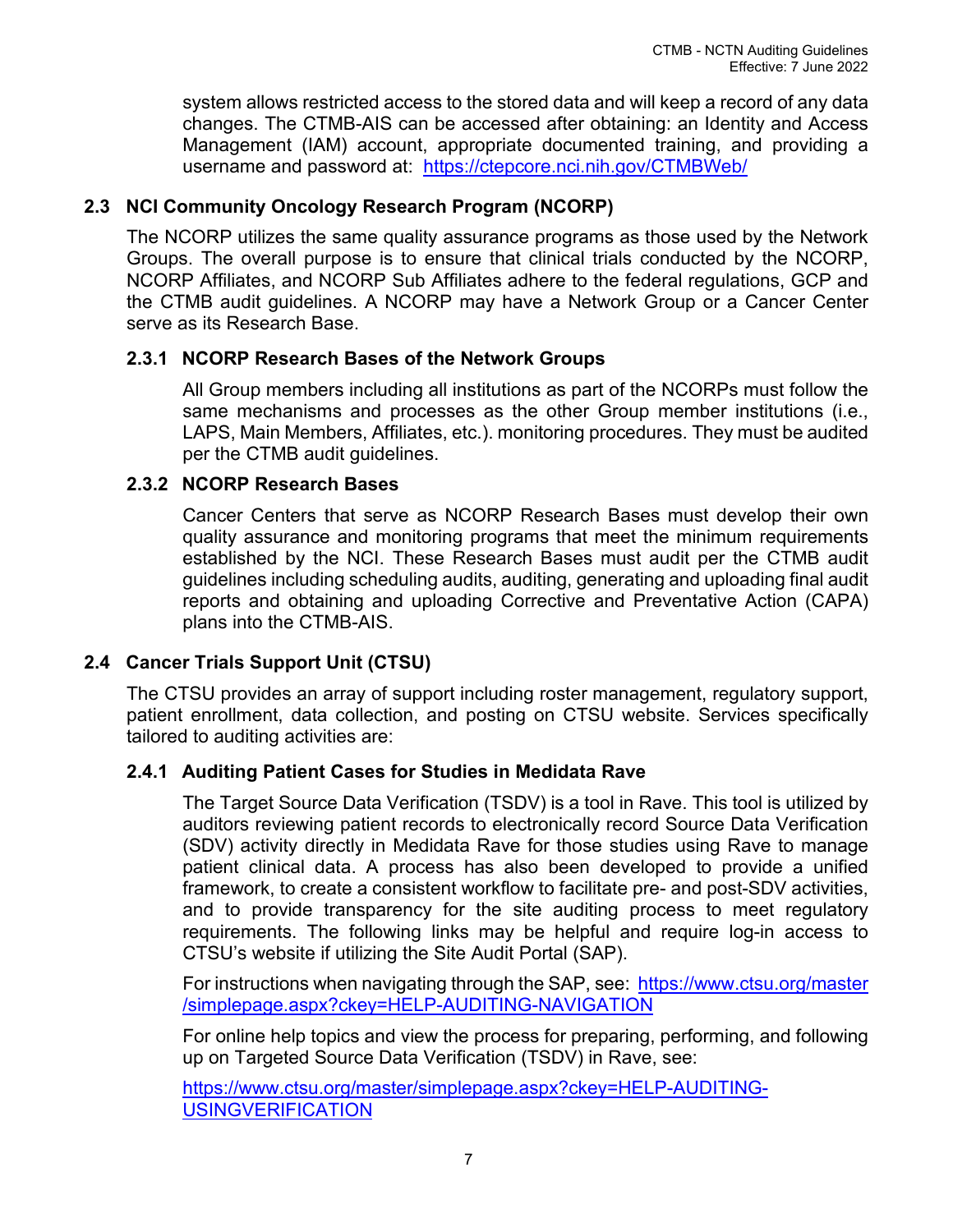For Group/NCORP auditors to enter into the SAP and view the patient cases selected for audit and other details related to the audit, see: <https://www.ctsu.org/RAVE/SiteAudit.aspx>

## <span id="page-16-1"></span><span id="page-16-0"></span>**2.4.2 Auditing Patient Cases Utilizing the Source Document Portal (SDP)**

This approach is an alternative to auditing patient cases when access to the EMRs cannot be obtained, or in some circumstances may also be used in combination with other approaches. The process of auditing utilizing this approach is currently only applicable to review of the Patient Cases. Review of the Regulatory Documentation and Pharmacy is conducted separately.

The following instructions are available when conducting Remote Audits utilizing the Source Document Portal (links below require log-in to the CTSU website).

Remote Auditing Instructions for Auditors:

[https://www.ctsu.org/master/simplepage.aspx?ckey=HELP-REMOTE-AUDITING-](https://www.ctsu.org/master/simplepage.aspx?ckey=HELP-REMOTE-AUDITING-AUDITORS#Introduction)[AUDITORS#Introduction](https://www.ctsu.org/master/simplepage.aspx?ckey=HELP-REMOTE-AUDITING-AUDITORS#Introduction)

Remote Auditing Instructions for Site Staff:

[https://www.ctsu.org/master/simplepage.aspx?ckey=HELP-REMOTE-AUDITING-](https://www.ctsu.org/master/simplepage.aspx?ckey=HELP-REMOTE-AUDITING-SITES#Introduction)[SITES#Introduction](https://www.ctsu.org/master/simplepage.aspx?ckey=HELP-REMOTE-AUDITING-SITES#Introduction)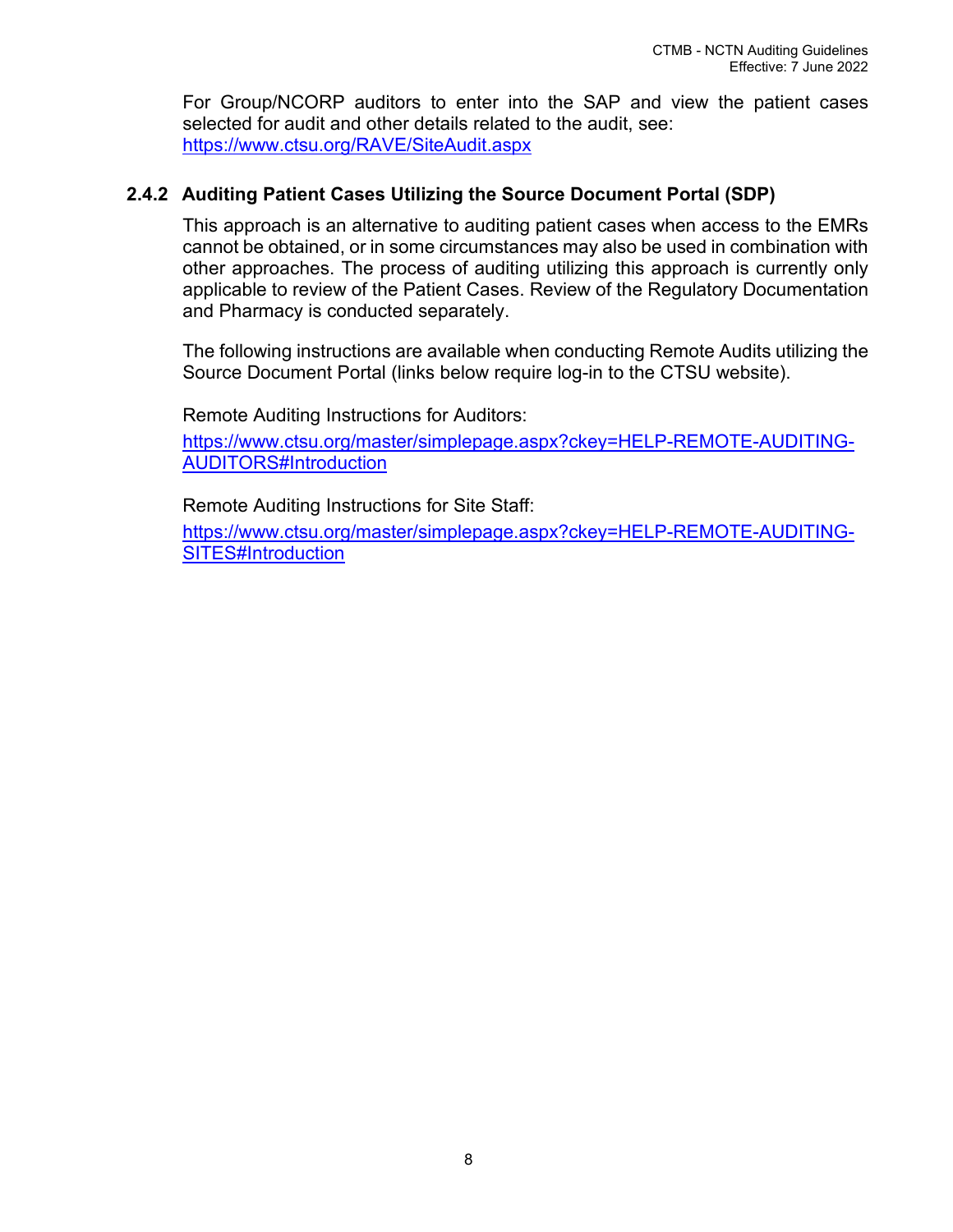# <span id="page-17-0"></span>**SECTION 3 AUDITS**

All institutions (Main Members, Affiliates, Sub Affiliates, LAPS Main Members, LAPS Integrated Components, LAPS Affiliates, LAPS Aligned Affiliates, LAPS Sub Affiliates and LAPS Aligned Sub Affiliates, NCORPs, NCORP Affiliates, and NCORP Sub Affiliates) that accrue patients to the Network Group and NCORP Research Base and other multi-institutional organizations onto NCI clinical trials are eligible for an audit at least once every 36 months. However, an institution is at risk for an audit at any time.

All institutions must be listed on a Network Group or NCORP Research Base roster in the CTSU-RSS (CTSU-Regulatory Support System) and the CTMB-AIS. Each Network Group and NCORP Research Base is responsible for timely and accurate maintenance of their roster in the CTMB-AIS. Changes to the roster must be requested within three months (90 calendar days) from the date the change was made.

Storefronts are administrative sites that do not accrue or treat patients. All NCORP and LAPS are storefronts. The NCORP storefronts handle the regulatory, registration, data management and financial aspects for their Affiliates. The LAPS storefronts designate the grant institution responsible for grant related activities, including distribution of funding to the enrolling institution(s) within a LAPS grant.

Main Members and Affiliates are expected to enroll patients and provide significant accrual to the NCTN program. CTEP may consider a limited number of Main Members to be designated as storefronts. A Network Group may request that a Main Member be a storefront which handles the administrative aspects of their associated institutions. These institutions cannot be included in a NCORPs or LAPS grant. This type of designation must be approved by CTEP before it can be included on the Global Membership Roster for that Network Group.

A Network Group may include an international collaborator as a full member. This request must also be approved by CTEP before it can be included on the Global Membership Roster for the Network Group making the request. If an international collaborator has a formal structure in place that handles the administrative aspects as described above, they may be listed as storefront. These international collaborators may be asked by the Network Group to conduct audits of their international members.

# <span id="page-17-1"></span>**3.1 Network Group Membership Type**

Clinical investigators participating in Network Group research come from a wide variety of academic and/or community practice settings. All institutions must be a member of at least one Network Group to participate in CTEP-sponsored clinical trials. Categorization of membership type is based on the NCTN Program Guidelines and the policies determined by each Network Group. All institutions must be recognized across the entire NCTN Network as one of the following mutually exclusive membership type for funding and accrual purposes (see Figure 1).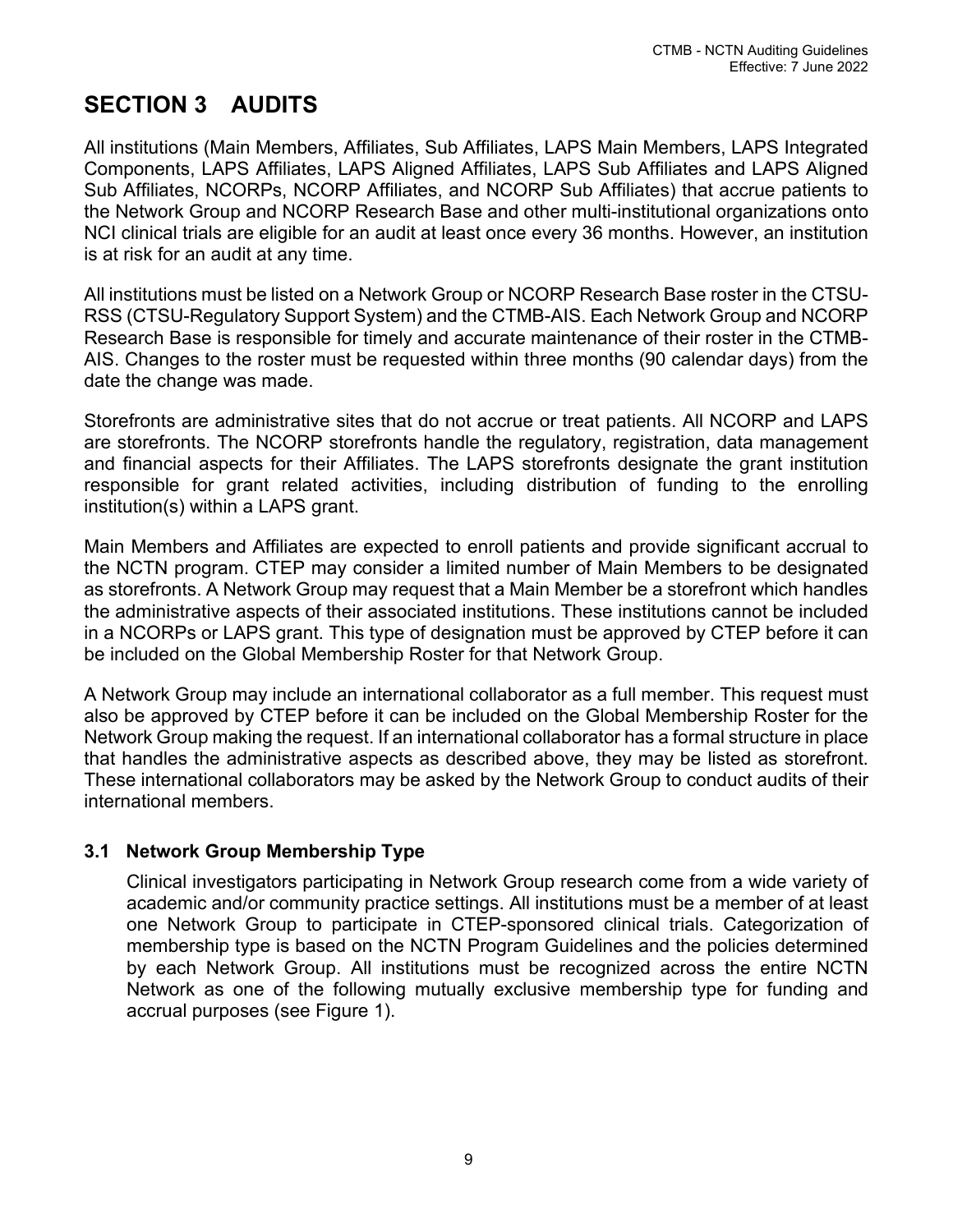



\* Pre-approval for Non-Accuring Main Member (NAMM) required from CTEP

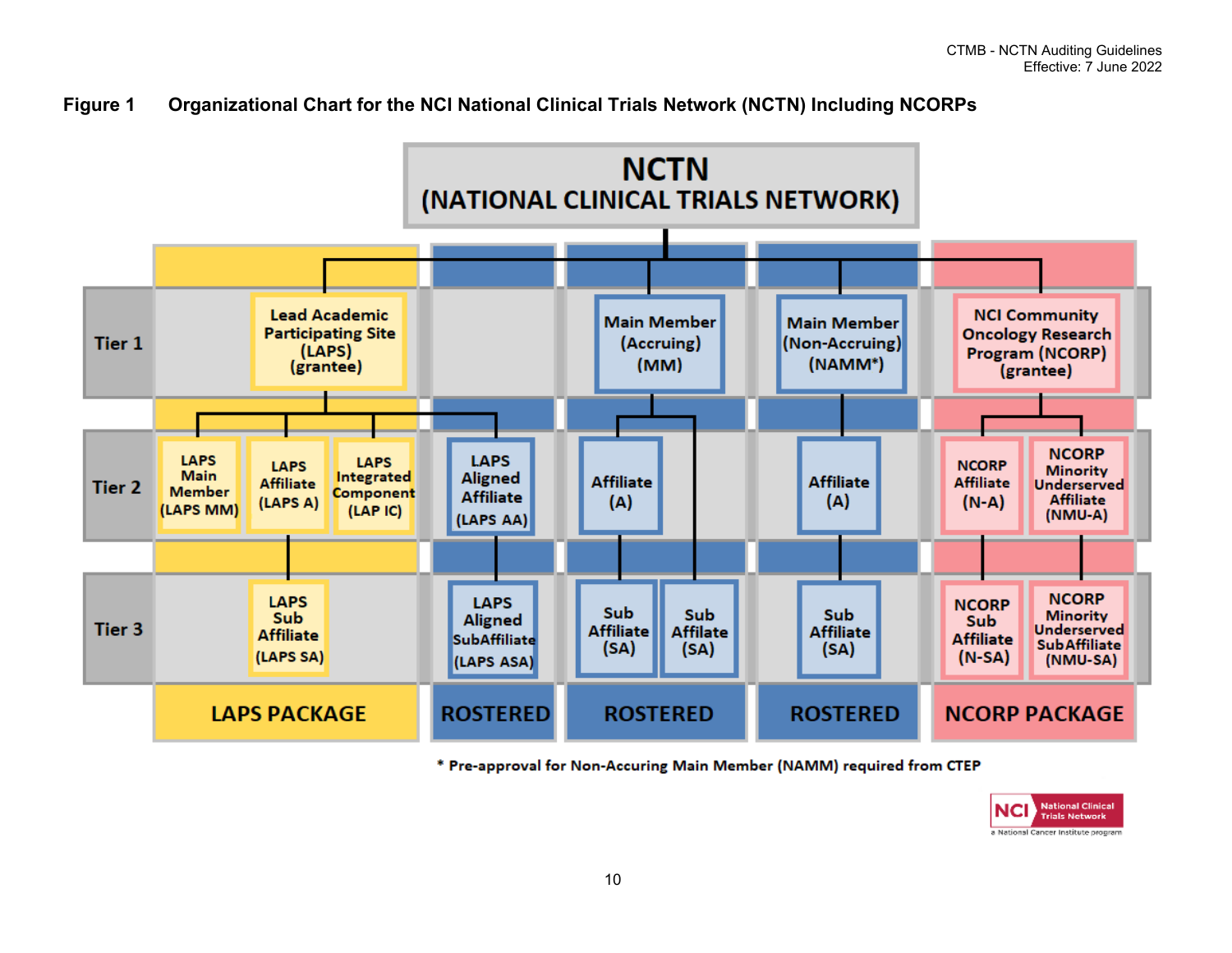## <span id="page-19-1"></span><span id="page-19-0"></span>**3.1.1 Network Institutions/Lead Participating Organizations**

Main Members and Affiliates are determined by the Network Group/Lead Participating Organization (LPO) and may vary from Group to Group.

## **3.1.1.1 Main Members**

These institutions are largely academic or major medical centers that make significant contributions to Group activities. Main Member institutions provide significant accrual to Group protocols, contribute institutional scientific resources to clinical research activities, oversee and hold responsibility for mentoring and monitoring Affiliate institutions.

## <span id="page-19-2"></span>**3.1.1.2 Affiliates**

Institutions that represent sites of scientific or clinical expertise which Main Member institutions have determined contribute significantly to Group activities. Such institutions are often community-based or are institutions with lower accrual rates. Affiliates administratively function and interact with the Network Group through their Main Member institution. Affiliate institutions may also be private physician's offices or community clinics.

## <span id="page-19-3"></span>**3.1.2 DCP's NCI Community Oncology Research Program (NCORP)**

NCORPs are designated by and funded through the Division of Cancer Prevention (DCP). NCORPs function as an outreach initiative to expand access of clinical trials to community physicians. NCORPs are comprised of any of the following: hospitals, clinics, Health Maintenance Organizations (HMOs), groups of practicing physicians, consortiums, or other healthcare organizations which agree to work with a principal investigator through a single administrative unit. Minority-underserved (MU) NCORPs may include the institutions above in addition to public hospitals or medical centers. MU NCORPs have a patient population comprising of at least 30% racial/ethnic minorities or rural residents.

#### <span id="page-19-4"></span>**3.1.2.1 NCORPs**

Administrative sites handle financial, regulatory, registration and data management for the Affiliates within the NCORP. An individual NCORP is an administrative site, known as a 'storefront' which is a site that does not actively accrue or treat patients.

## <span id="page-19-5"></span>**3.1.2.2 NCORP Affiliates**

All hospitals, clinics, HMOs, etc. are approved by DCP as part of a NCORP grant award. These institutions enroll patients on a regular and ongoing basis to NCI-approved cancer prevention, cancer control and cancer treatment clinical trials. Their accrual contributes towards the total accrual of the NCORP, therefore these institutions must be included in the roster and are held to the same standards as all other institutions conducting clinical trials.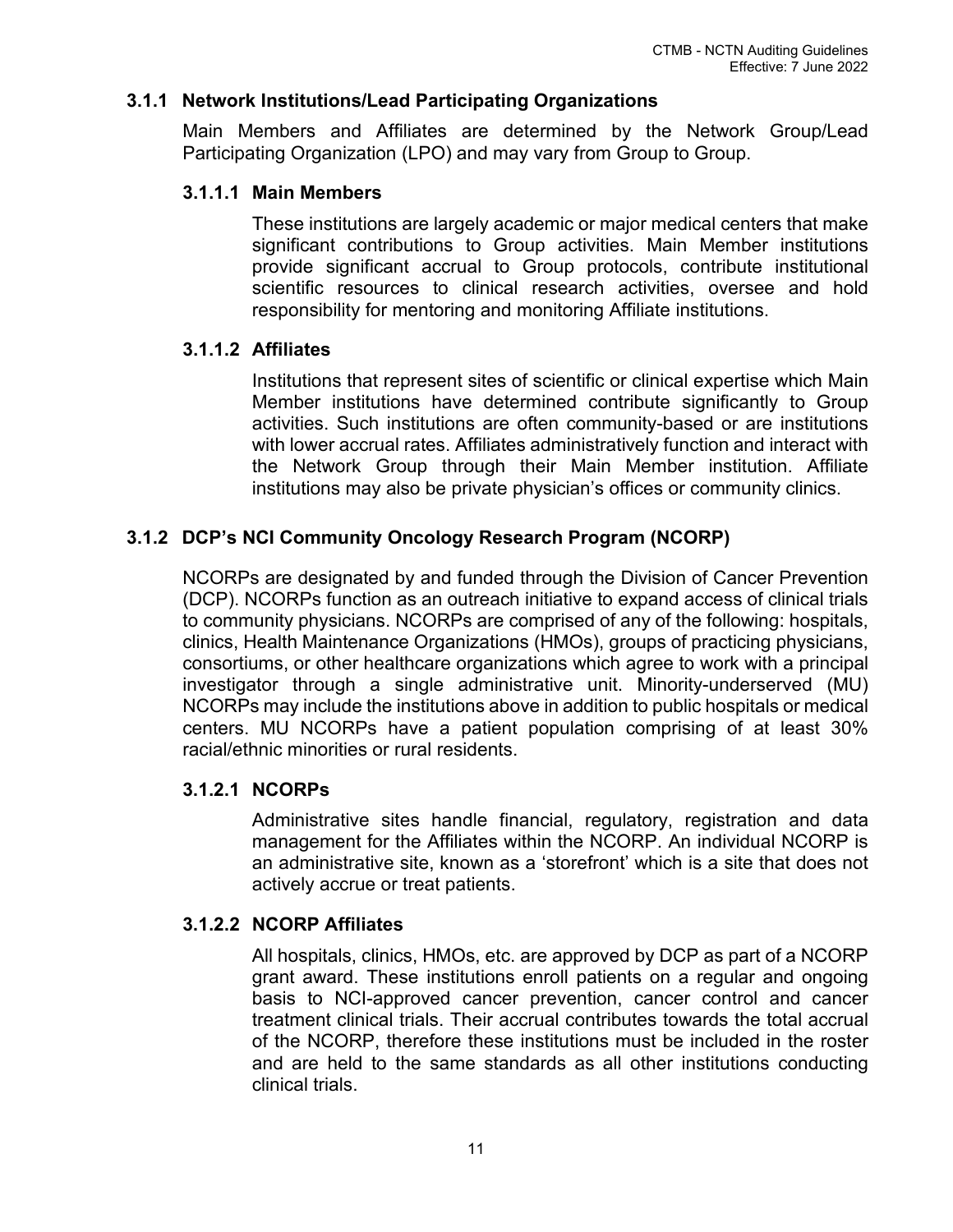## <span id="page-20-0"></span>**3.1.3 NCORP Research Base (NCORP-RB)**

A Network Group or NCI-designated Cancer Center that designs, develops, and conducts cancer prevention and control clinical trials. Network NCORP Research Bases may also provide cancer treatment clinical trials.

## <span id="page-20-1"></span>**3.1.4 Network Lead Academic Participating Sites (LAPS)**

Network Lead Academic Participating Sites (LAPS) are designated by and funded through a grant from the Division of Cancer Treatment and Diagnosis (DCTD) for their participation in the NCTN treatment program and advanced imaging clinical trials for adult cancer patients. A LAPS grantee consists of a main academic institution, LAPS IC (Integrated Component), LAPS A (Affiliate), LAPS SA (Sub Affiliate), as well as associated institutions not included in the LAPS grant, which include the LAPS AA (Aligned Affiliate) and the LAPS ASA (Aligned Sub Affiliate).

LAPS maintain this grouping of institutions across all the adult Network Groups. There are no pediatric LAPS as only one pediatric Network Group is currently part of the NCTN program. The institutions in the LAPS grant cannot be part of a NCORP grant.

## <span id="page-20-2"></span>**3.1.4.1 Lead Academic Participating Main Members (LAPS MM)**

The LAPS Main Members or lead academic institutions provide direct medical care to patients/study participants and have a comprehensive medical training program, as well as preclinical laboratories that perform basic research. These institutions have oversight of their LAPS IC, LAPS A, LAPS AA, LAPS SA, and LAPS ASA, as listed on their grant.

## <span id="page-20-3"></span>**3.1.4.2 Lead Academic Participating Site Integrated Components (LAPS IC)**

LAPS ICs are essential or Integrated Components (hospitals and/or clinics) of the LAPS academic medical center and are under the same/single financial management system and governance structure of the academic center but are located at a different geographic location. LAPS ICs have separate CTEP site codes for registration/enrollment of patients at their geographic location and are explicitly designated Integrated Components and maintain this membership type across all the adult Network Groups.

# <span id="page-20-4"></span>**3.1.4.3 Lead Academic Participating Site Affiliates (LAPS A)**

LAPS Affiliates are other organizations that are associated with a LAPS academic center (e.g., VA Hospitals), but they are not under the same financial management and governance structure as the LAPS main academic center. LAPS Affiliates however, are included in the LAPS grant because the LAPS main academic center provides complete management services for the Affiliate institution related to enrollment of patients to NCTN treatment and advanced imaging clinical trials for adult cancer patients, with the exception of IRB services as those services may or may not be provided by the LAPS main academic center. These institutions are explicitly designated as LAPS Affiliates by DCTD as part of the LAPS grant. LAPS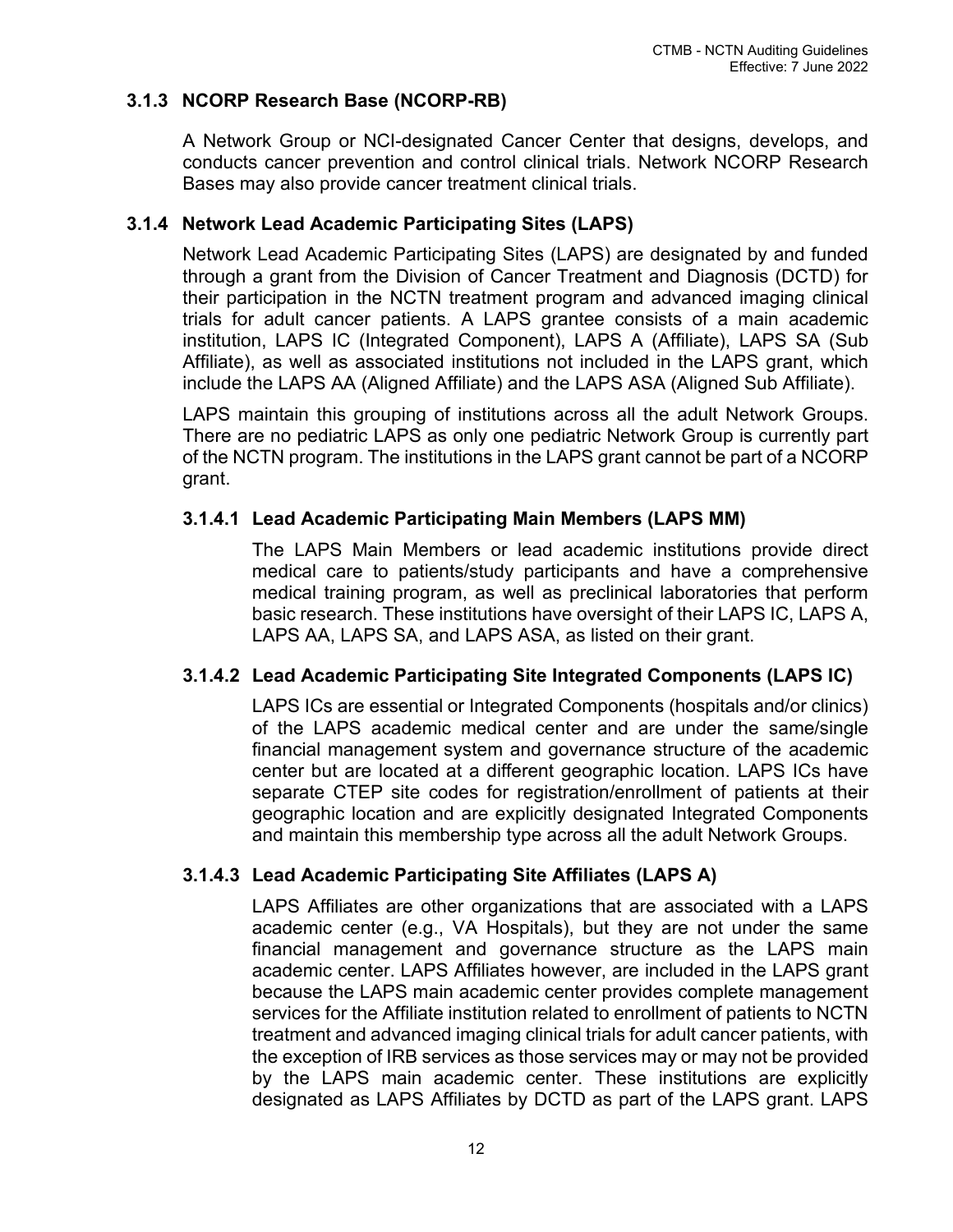Affiliates maintain this membership type across all the adult Network Groups.

# <span id="page-21-0"></span>**3.1.4.4 Lead Academic Participating Site Aligned Affiliates (LAPS AA)**

LAPS Aligned Affiliates are other organizations that are associated with the LAPS main academic center; however, they are not included in the LAPS grant as the LAPS main academic center does not provide complete management services for the aligned Affiliate. Since these institutions are not part of the LAPS grant, they can have different membership types (roles) within different adult Network Groups. For instance, they may be a LAPS Aligned Affiliate for one Network Group but may be a Main Member or Affiliate in another Network Group. However, LAPS Aligned Affiliates cannot be part of an NCORP.

## <span id="page-21-1"></span>**3.1.4.5 Main Member Sub Affiliates/NCORP Sub Affiliates**

Main Member Sub Affiliates and NCORP Sub Affiliates are defined as healthcare practice locations, for example, clinics, physician offices or treatment locations. These locations are used by registered investigators to consent, register/enroll and treat (including study agents) as allowed by protocol or specific conditions listed below.

## Main Member Sub Affiliates/NCORP Sub Affiliates **MUST** be on the Group roster if:

- Consenting and/or registering (enrolling) patients, either directly or through a central registration with their linked LAPS, Network Group Main Member, Affiliate, NCORP, or
- Receiving investigational agent(s) or investigational imaging agent(s) or supplied agent(s) directly from NCI (Pharmaceutical Management Branch, DCP or a contractor) and/or IDE for a device used with treatment/intervention at the local institution

## Classification of Main Member Sub Affiliates/NCORP Sub Affiliates:

- LAPS Sub Affiliates (LAPS SA) must be listed on a LAPS grant
- LAPS Aligned Affiliates (LAPS AA) and LAPS Aligned Sub Affiliates (LAPS ASA) are **not** listed on a LAPS grant
- NCORP Sub Affiliates (NCORP SA) and NCORP minority-underserved (NCORP MU) Sub Affiliates must be listed on a NCORP grant

Requirements of Main Member Sub Affiliates/NCORP Sub Affiliates:

- Can only be listed once on a NCTN Group roster
- Must be covered by an IRB
- Must be linked to a parent
	- $\triangleright$  Can only have one parent within a Network Group (within the same membership study type)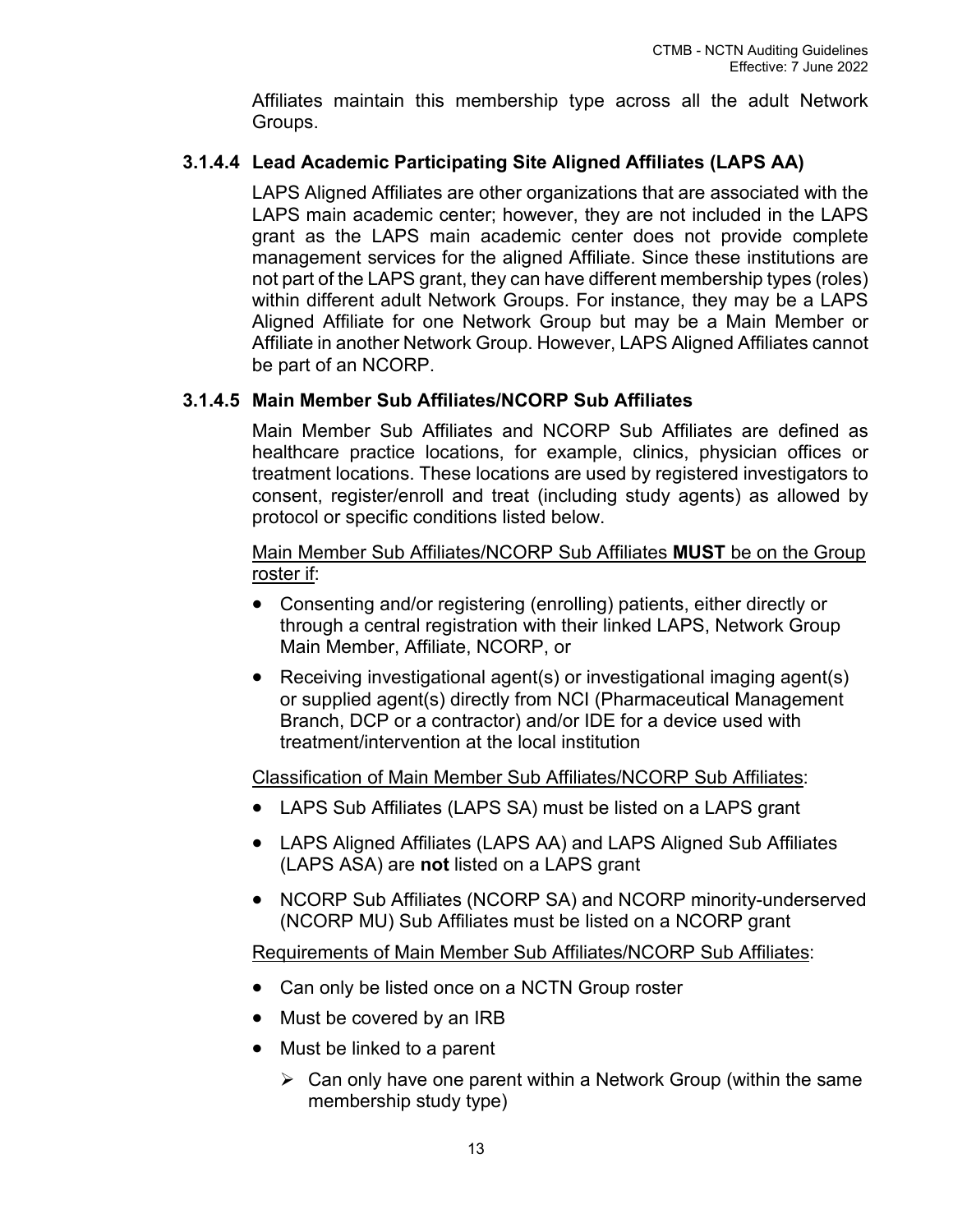- $\triangleright$  If part of a LAPS or NCORP package, the parent must be the same across all Groups.
- $\triangleright$  If Sub Affiliate is participating in more than one Group, the parent may be different across the Groups

The Principal Investigator at the linked-parent (all institutions) is responsible for:

- Overseeing protocol-related activities
	- $\triangleright$  Ensuring that they have IRB oversight
	- $\triangleright$  Ensuring the study treatment/interventions are administered in accordance with the IRB-approved protocol
	- $\triangleright$  Ensuring appropriate arrangements are made for reporting protocol-related data and any unexpected adverse events
- Monitoring the conduct of research
	- $\triangleright$  Ongoing assessment of regulatory, pharmacy and patient/study participant data
	- $\triangleright$  Compliance of the pharmacy operations (procedures, storage and security) with NCI policies and federal regulations
	- $\triangleright$  The review of the appropriateness of the Sub Affiliate's corrective and preventative action (CAPA) plan and its implementation that addresses:
		- o Any concern related to the conduct of the research
		- o Any findings as a result of a Group audit

Main Member Sub Affiliates/NCORP Sub Affiliates (non-auditable sites) are at risk for an audit when a Group schedules an audit of the parent institution. The Group is expected to select a representative sampling from each Sub Affiliate. Selecting 10% of patient cases from each Sub Affiliate is not required. Under certain circumstances, CTMB may mandate an independent audit of any institution.

## <span id="page-22-0"></span>**3.1.4.6 NCTN Pediatric Network Group Members**

There is only one pediatric Network Group in the NCTN program. This Network Group does not participate with the LAPS grant. They do participate with the NCORP grant but they have the option to select which NCORP Affiliate they accept as their member. Therefore, their institution's membership type (role) may differ from the other Network Groups who participate with the LAPS or NCORP grants.

#### <span id="page-22-1"></span>**3.1.4.7 Non-Member Collaborators**

There may be domestic or international institutions that collaborate with a Network Group on a particular trial (i.e., enroll patients on a Network Group trial) which are not members of the Network Group. These collaborating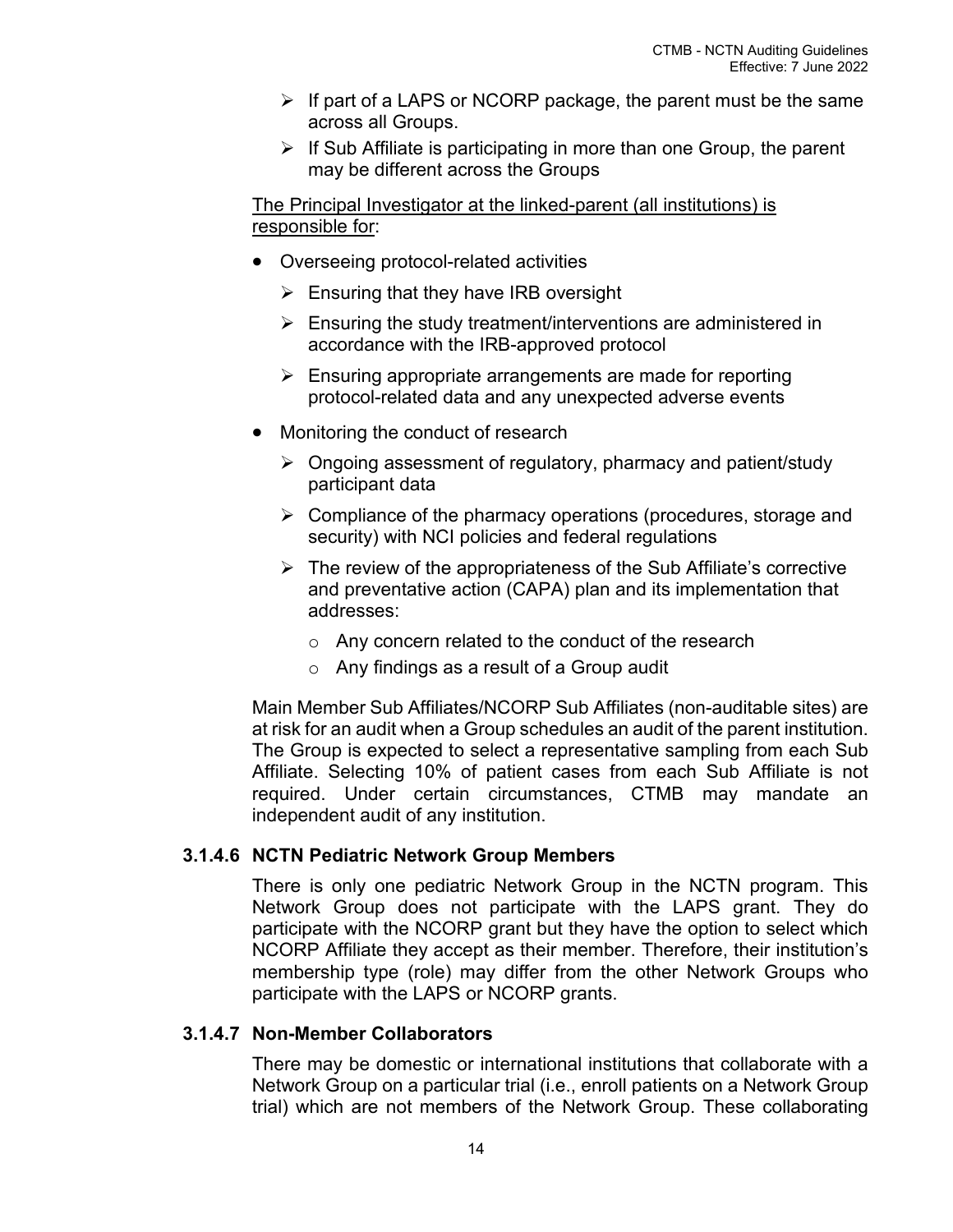institutions do not receive NCI funding for their participation from DCTD or DCP. These sites must be approved by DCTD/CTEP (or DCP) and CTMB prior to designation as a collaborating institution for a particular trial and before they can register/enroll patients on that trial. There are specific limitations for these collaborating institutions set by DCTD (or DCP) and CTMB as well as the Network Group. These institutions are not to be listed on the NCTN global roster; they will be listed on a separate non-member roster.

As part of the approval process for these collaborating institutions on a particular trial, appropriate arrangements for an acceptable auditing plan must be submitted for review by CTMB.

# <span id="page-23-0"></span>**3.2 Crediting of Accrual**

Enrollment/accrual is a patient/study participant that has been consented, registered/ enrolled to a study and assigned a patient ID number. Accrual must be credited to the individual institution regardless of their membership type/role that identified a patient/study participant to be consented and registered/enrolled.

The general policy for crediting by institutions in the NCTN is governed by the NCTN guidelines. Institutions should follow the guidelines regarding general policy for accrual crediting. The CTSU will also post the general policy and any CTEP-specific changes for accrual crediting for the NCTN in conjunction with the OPEN system. The audit responsibility for an institution falls to the Network Group or NCORP Research Bases that was credited with the registration/enrollment.

## <span id="page-23-1"></span>**3.3 Auditable and Non-Auditable Institutions**

An 'Auditable' institution refers to an institution when an audit is scheduled and conducted as a single institution audit and the audit report will consist of findings only for that specific institution being audited (one final audit report by CTEP Site Code). A Preliminary Report of Audit Findings form is uploaded in the CTMB-AIS by the Group/NCORP Research Base for each audited site(s).

#### Characteristics of an Auditable Institution:

- The audit flag for the institution (by Group) is 'Yes' in the CTMB-AIS
- Usually these types of audits are conducted on-site. On occasion, an audit can be conducted off-site if, for instance, the Network Group/NCORP Research Base is conducting a re-audit of only the regulatory documentation. In this scenario, the audited institution will be required to provide the appropriate documentation to the Group/NCORP Research Base location for review. This scenario would also apply to audits being conducted entirely off-site/remotely.
- Auditable institutions may include NCORPs, Main Members, Affiliates, LAPS Main Members and LAPS Affiliates.

A 'Non-Auditable' institution refers to an institution when an audit is comprised of more than one institution and a single final audit report consists of findings for all the institutions audited (one final audit report for multiple CTEP Site Codes). One Preliminary Report of Audit Findings form is submitted for the institutions audited 'as a whole' (combined).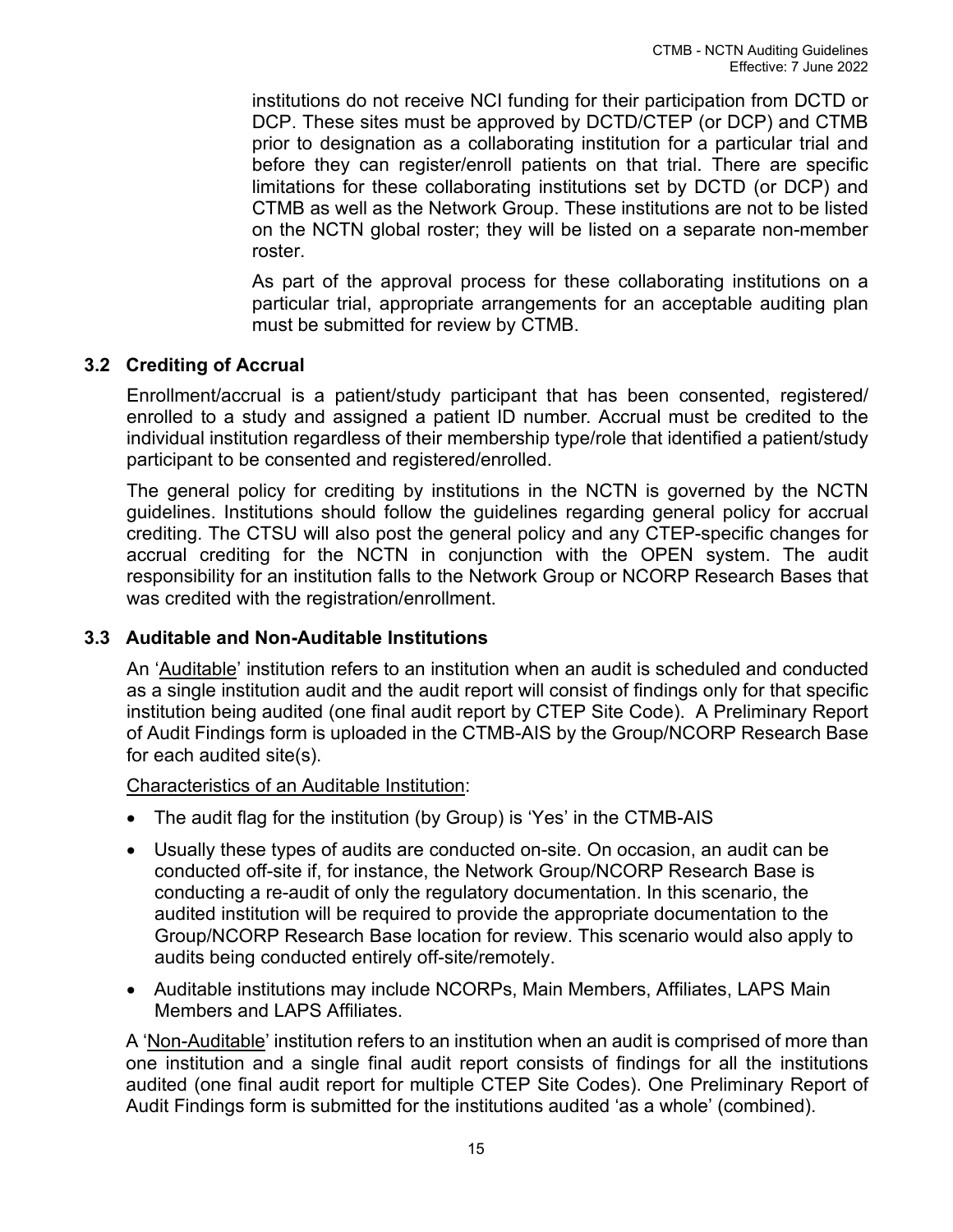## Characteristics of a Non-Auditable Institution:

- The audit flag for the institution (by Group) is 'No' in the CTMB-AIS
- Usually these types of audits are scheduled and conducted at the parent site (see Figure 1 on page 10) and corresponding Tier 2 (and Tier 3) sites being conducted offsite. The scheduling and auditing of multiple sites at a single visit is considered an audit 'as a whole' (or combined). This scenario would not apply to audits being conducted entirely off-site/remotely.
- The final audit report is generated for the parent site and includes all audited sites under the parent. All audited sites are listed by CTEP Site Code and institution name.

## Other Items Related to the Audit Flag:

- The Network Group/NCORP Research Base is responsible for designating and/or changing the audit flag for Tier 1 and Tier 2 sites, where applicable.
- The audit flag for a Tier 1 and Tier 2 institution within the same NCORP cannot be both set to 'No' for an audit to be scheduled correctly. This rule applies to NCORPs and NCORP Affiliates.
- The audit flag for Tier 3 institutions must be set to 'No' in the CTMB-AIS. The CTMB (in consultation with the Group/NCORP Research Base) may request an on-site audit (and separate final audit report) of a Tier 3 site if there are reasons for concern. In this scenario, the audit flag would need to temporarily change from 'No' to 'Yes' for the audit to be scheduled appropriately. This scenario would not apply to audits being conducted entirely off-site/remotely.
- For audits that include non-auditable institutions, when there are separate IRBs or pharmacies (i.e., receives drug directly from PMB or other sponsors), each IRB and pharmacy must be identified in the final audit report by CTEP site code, IRB name, and pharmacy location(s). Protocols and patient cases must be selected for review from the parent and each non-auditable institution being audited.

Note: This section does not apply to Special Protocol designations, Children's Oncology Group institutions, and other instances, when approved by CTEP.

# <span id="page-24-0"></span>**3.4 Grouping of Membership Types**

The membership type designated by DCTD in relation to a LAPS grant or designated by DCP in relation to a NCORP grant must be the same across the adult Network Groups. Only the Network Main Member, Network Affiliate, and LAPS Aligned Affiliates (and their associated Sub Affiliates) may differ between adult Network Groups.

Across all adult Network Groups, an institution can only have one of the following designations if it is funded by a DCTD LAPS grant or a DCP NCORP grant:

- A LAPS Main Member or NCORP
- A LAPS Integrated Component, LAPS Affiliate, or NCORP Affiliate
- Sub Affiliate under a NCORP grant or a LAPS Sub Affiliate under a LAPS grant
- An institution can only be listed on one grant package (i.e., LAPS or NCORP)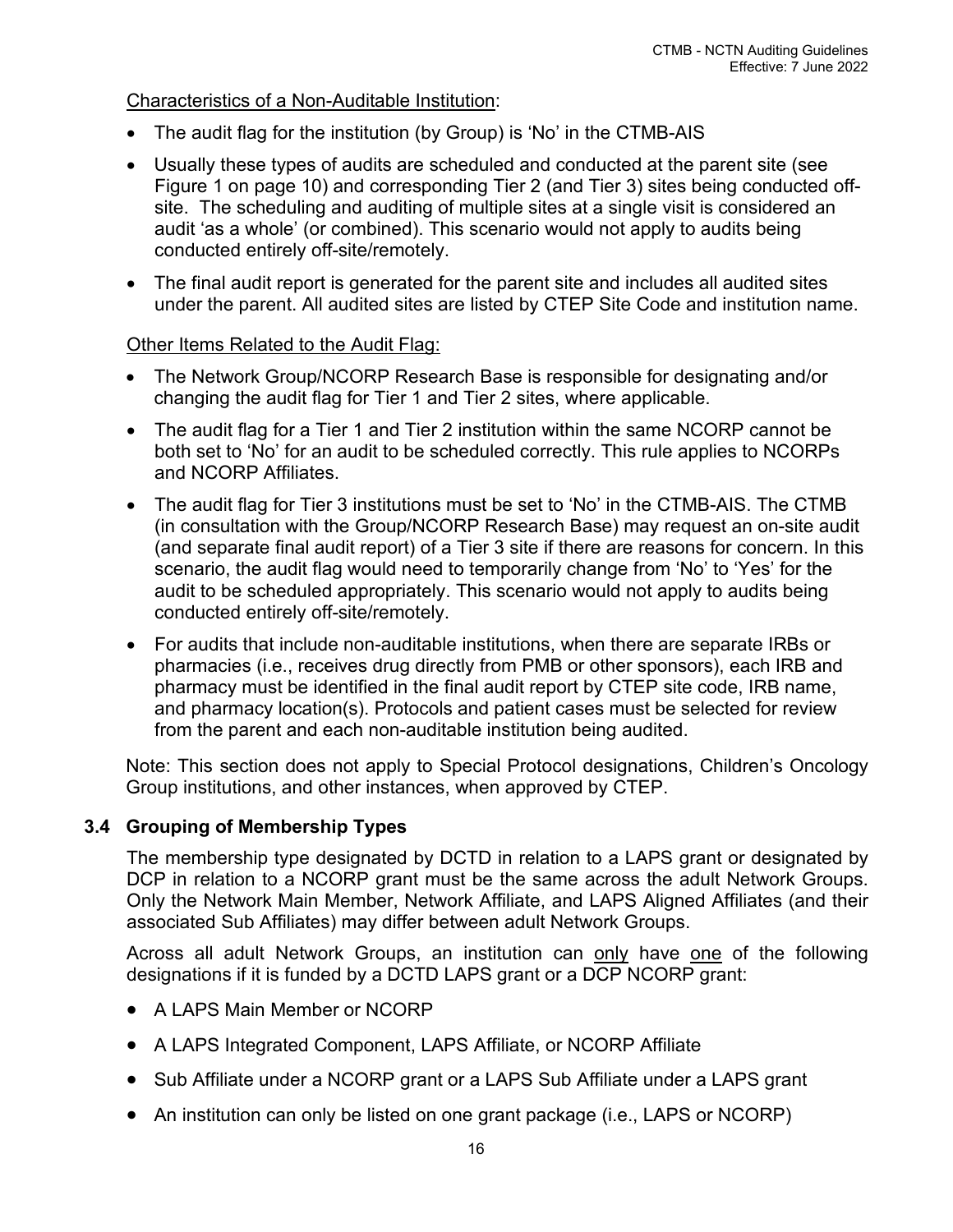Between adult Network Groups, an institution can be:

- A Main Member, Affiliate, or Sub Affiliate in different Groups
- An Aligned Affiliate associated with a LAPS Main Member, an Affiliate or Sub Affiliate in different Groups

For the same Group and the same Membership Study Type, an institution cannot be:

- Both a Network Group Main Member and Affiliate or Sub Affiliate
- Both a LAPS Aligned Affiliate and a Network Group Main Member or Affiliate or Sub Affiliate
- Both a LAPS aligned Sub Affiliate and a Network Group Main Member or Affiliate or Sub Affiliate

#### <span id="page-25-0"></span>**3.5 Network Group Main Member Institutions**

Network Group Main Member institutions will be audited within 18 months after entry of the first patient. If an institution accrues rapidly, the initial audit should be conducted sooner than 18 months. Following the initial audit, Main Member institutions and Affiliates must be audited at least once every 36 months. For high accruing Main Member institutions, it may be appropriate for the Network Group to audit these institutions on a more frequent interval given the high number of cases for review.

The 18-month rule does not apply to an institution that has been previously audited by the same Group. This rule also does not apply if a Main Member institution moves to a new location which requires a new CTEP site code and/or a decision is made by CTEP to change to a new site code.

## <span id="page-25-1"></span>**3.6 Network Affiliate, LAPS Affiliate and LAPS Aligned Affiliates Institutions**

An audit of an Affiliate may be conducted by the Network Group on-site. Alternatively, it may be audited off-site (at the Main Member/LAPS Main Member) when the Network Group conducts the on-site audit of the Main Member/LAPS Main Member. This scenario would not apply to audits being conducted entirely off-site/remotely.

#### <span id="page-25-2"></span>**3.7 NCORP and NCORP Affiliates**

NCORP institutions will be audited within 18 months after entry of the first patient/study participant. If the NCORP accrues rapidly, the initial audit should be conducted sooner than 18 months. Following the initial audit, NCORP institutions must be audited at least once every 36 months. For high accruing NCORPs and NCORP Affiliates, it may be appropriate for the Network Group to audit these institutions on a more frequent interval given the high number of cases for review.

A Network Group/NCORP Research Base may utilize one of three audit methods to conduct an audit of its NCORPs, NCORP Affiliates, and NCORP Sub Affiliates:

Method 1: A separate audit may be conducted for each NCORP and NCORP Affiliate (including NCORP Sub Affiliates). A separate Preliminary of Audit Findings form and a separate final audit report is generated for each institution audited as part of the NCORP.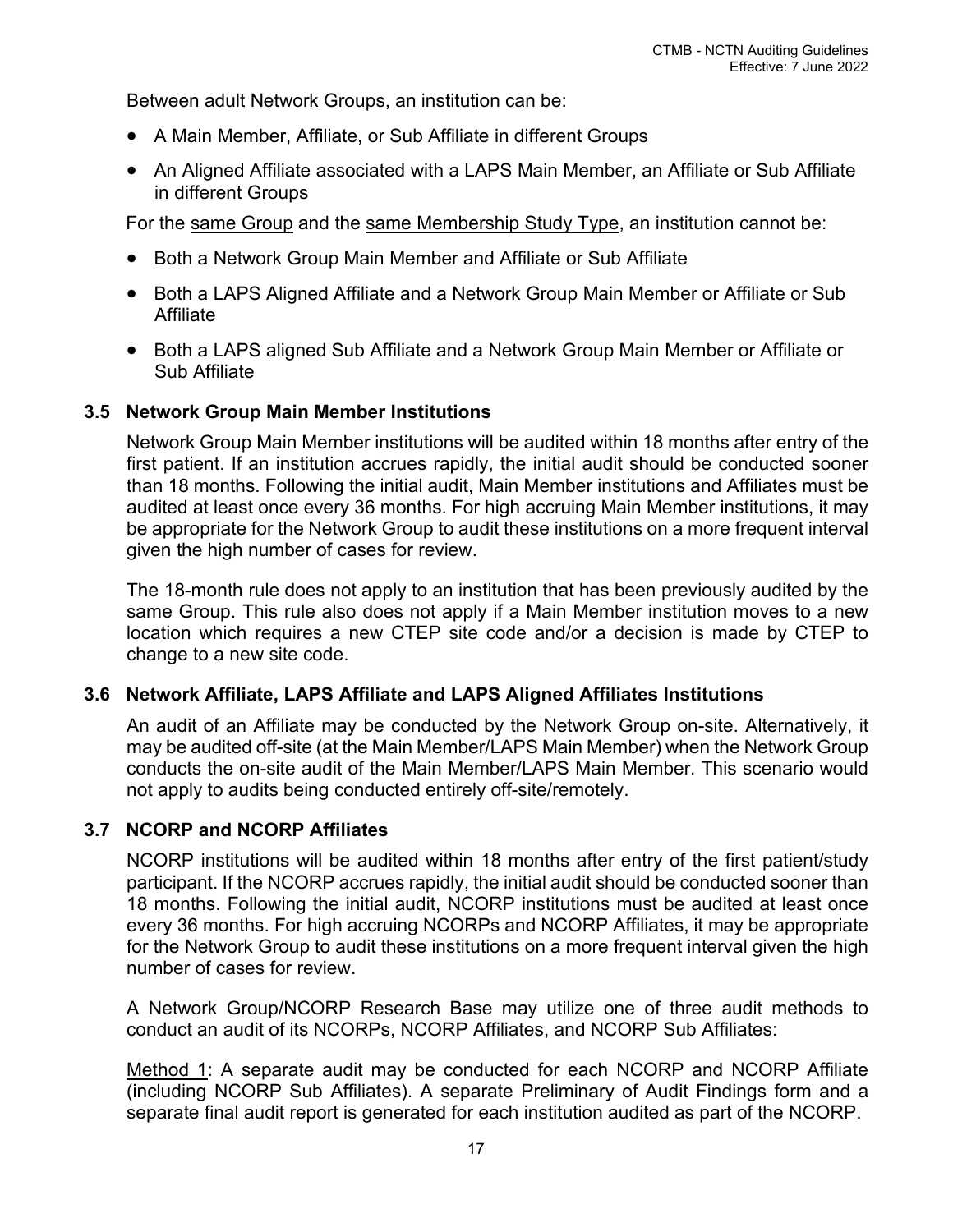Method 2: One audit may be conducted for the NCORP 'as a whole'. All NCORP Affiliate institutions (including their Sub Affiliates) that have accrued patients since the previous audit may be selected and scheduled to be audited under the NCORP. One Preliminary of Audit Findings form and one final audit report is generated to include findings from all audited institutions within the NCORP.

Method 3: A combination of the two above audit methods may be utilized. For example, one or more NCORP Affiliates that are considered high accruing institutions can be audited separately (Method 1) and the remaining NCORP Affiliates audited 'as a whole' (Method 2).

## <span id="page-26-0"></span>**3.8 NCORP Research Bases**

A Research Base may be a Network Group or an NCI-designated cancer center which is funded by Division of Cancer Prevention (DCP) to develop and conduct cancer control or cancer prevention studies. They may also provide cancer treatment based on an NCI clinical study. The Research Base will audit their members based on the membership role, either as a NCORP, NCORP Affiliate, or Main Member/Affiliate.

## <span id="page-26-1"></span>**3.9 Lead Academic Participating Sites (LAPS)**

A LAPS Main Member will be audited within 18 months after entry of the first patient. If the LAPS Main Member accrues rapidly, the initial audit should be conducted sooner than 18 months. The 18 month rule does not apply as long as the LAPS Main Member has been previously audited. Following the initial audit, the LAPS Main Member must be audited at least once every 36 months. For high accruing LAPS, it may be appropriate for the Network Group to audit these institutions on a more frequent interval given the high number of patient cases for review. The LAPS Integrated Component (LAPS IC), LAPS Affiliate (LAPS A), and LAPS Aligned Affiliate (LAPS AA) must be audited at least every 36 months if there is accrual.

A separate audit will be conducted for the LAPS Main Member, each LAPS IC, LAPS A and LAPS AA. A preliminary form and final audit report must be submitted for each LAPS Main Member, LAPS IC, LAPS A and LAPS AA.

However, the audit flag for a LAPS IC may be changed from 'yes' to 'no' so that an audit can be combined with the LAPS Main Member and audited 'as a whole'. One preliminary form and one final audit report will be required. Protocols and patient cases must be selected for review from the LAPS Main Member and each non-auditable LAPS IC(s). If there are separate IRBs or pharmacies (i.e., receives drug directly from PMB or other sponsors), each IRB or pharmacy must be audited. The final audit report must identify the relevant regulatory documentation, pharmacy and patient cases by the LAPS Main Member and each LAPS IC.

## <span id="page-26-2"></span>**3.10 Special Protocols**

The auditing policy generally requires that the Network Group credited with the enrollment is responsible for conducting the audit. An exception to this may occur for registration studies, where the Lead Network Group has pre-determined to audit a protocol more frequently, a higher percentage of cases are selected for audit, and access across all institutions without regards to which Network Group is credited. In these circumstances, a Special Protocol status can be designated within the CTMB-AIS to allow the Lead Network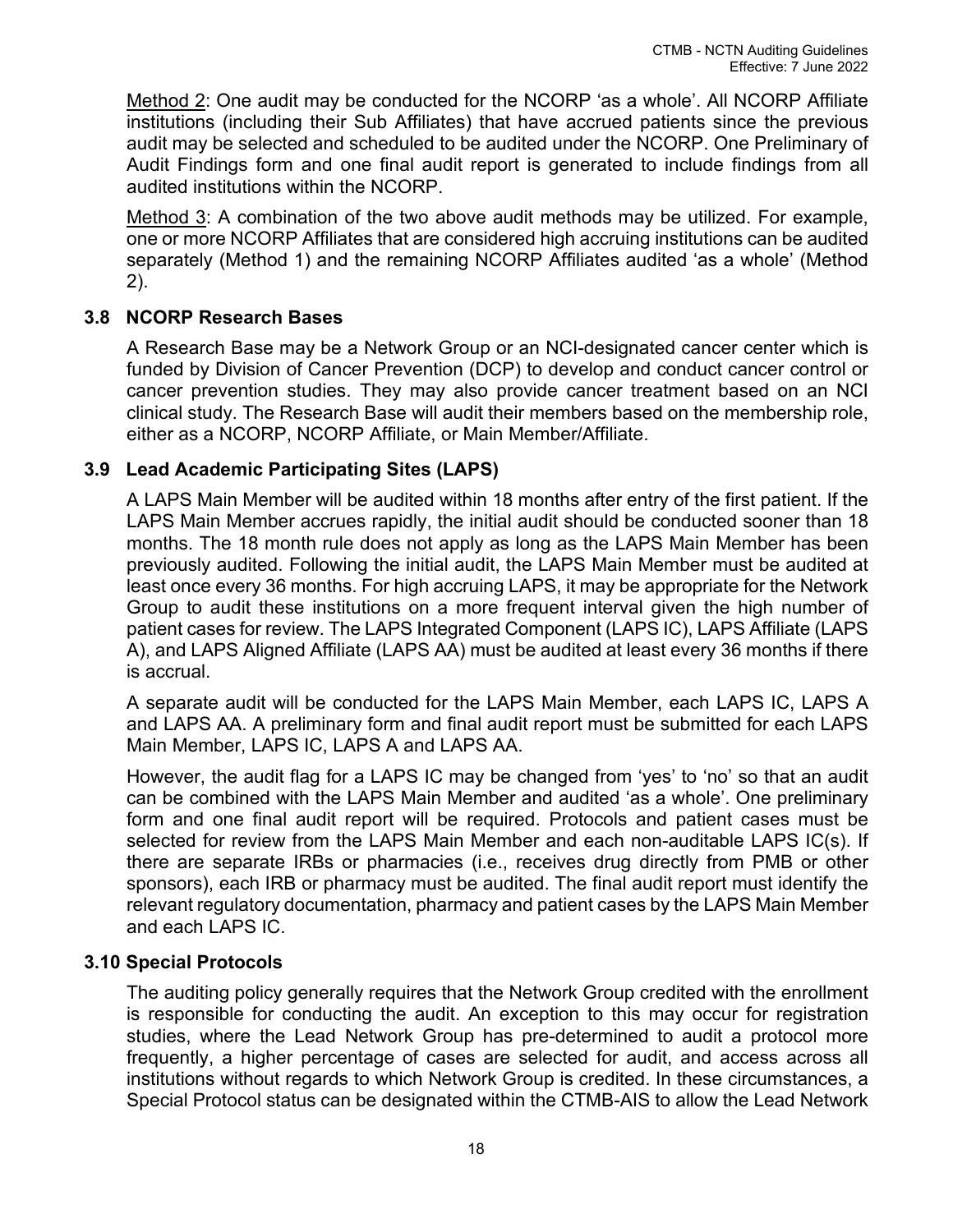Group access to all patients regardless of which Group is credited with the enrollment. If special circumstances exist to warrant this type of approach, the Network Group may submit a request to CTMB for review and approval.

# <span id="page-27-0"></span>**3.11 Auditing of Withdrawn or No Longer Funded (NLF) Institutions**

If an institution's membership or participation in a Network Group or NCORP Research Base is withdrawn, continued long-term follow-up of registered/enrolled patients and the collection of good quality data according to the study schedule are required. Therefore, these institutions remain eligible for an audit.

If the NCORP is "defunded" by DCP, or the LAPS is no longer funded by CTEP, their membership status will be set to 'NLF' in the CTMB-AIS until the patients/study participants are off treatment/study intervention, the patient case(s) are transferred to another investigator/institution and/or follow-up is no longer required. The LAPS Aligned Affiliate is not part of the LAPS grant. The Group will need to change the Aligned Affiliate by either assigning a new Main Member, changing their role (to a Main Member) or withdrawing them. The Group remains responsible for auditing the NCORP Affiliate, NCORP Sub Affiliate, LAPS Main Member, LAPS Integrated Component, LAPS Affiliates/Aligned Affiliates, and LAPS Affiliates/Aligned Sub Affiliates.

For NCORPs and LAPS in NLF or withdrawn status, a close-out audit should be considered by the Network Group/NCORP Research Base. The decision whether to conduct an audit is based on the following:

- The number of patient cases enrolled since the previous audit.
- The number of active protocols with emphasis on registration or pivotal trials.
- If there is a high number of patients/study participants in follow-up.
- Site performance is not meeting acceptable quality standards for audit and/or submitting follow-up data.

If there is accrual and the institution has never been audited, it must have a close out audit conducted. A decision not to audit these institutions must first be discussed with CTMB.

# <span id="page-27-1"></span>**3.12 Off-Cycle (For Cause) Audits**

Audits may be entered as an off-cycle audit in the CTMB-AIS for the following scenarios:

- A Response Audit may be conducted when there are promising preliminary findings that warrant verification of findings. CTEP, a Network Group or a sponsor may request this review type.
- An Off-Cycle Audit may be warranted when there are concerns or irregularities found through quality control procedures or when allegations of possible scientific misconduct are made.
- More frequent auditing may also be scheduled, if requested by CTEP/CTMB due to the nature of the study (Special Protocols, registration trials, etc.).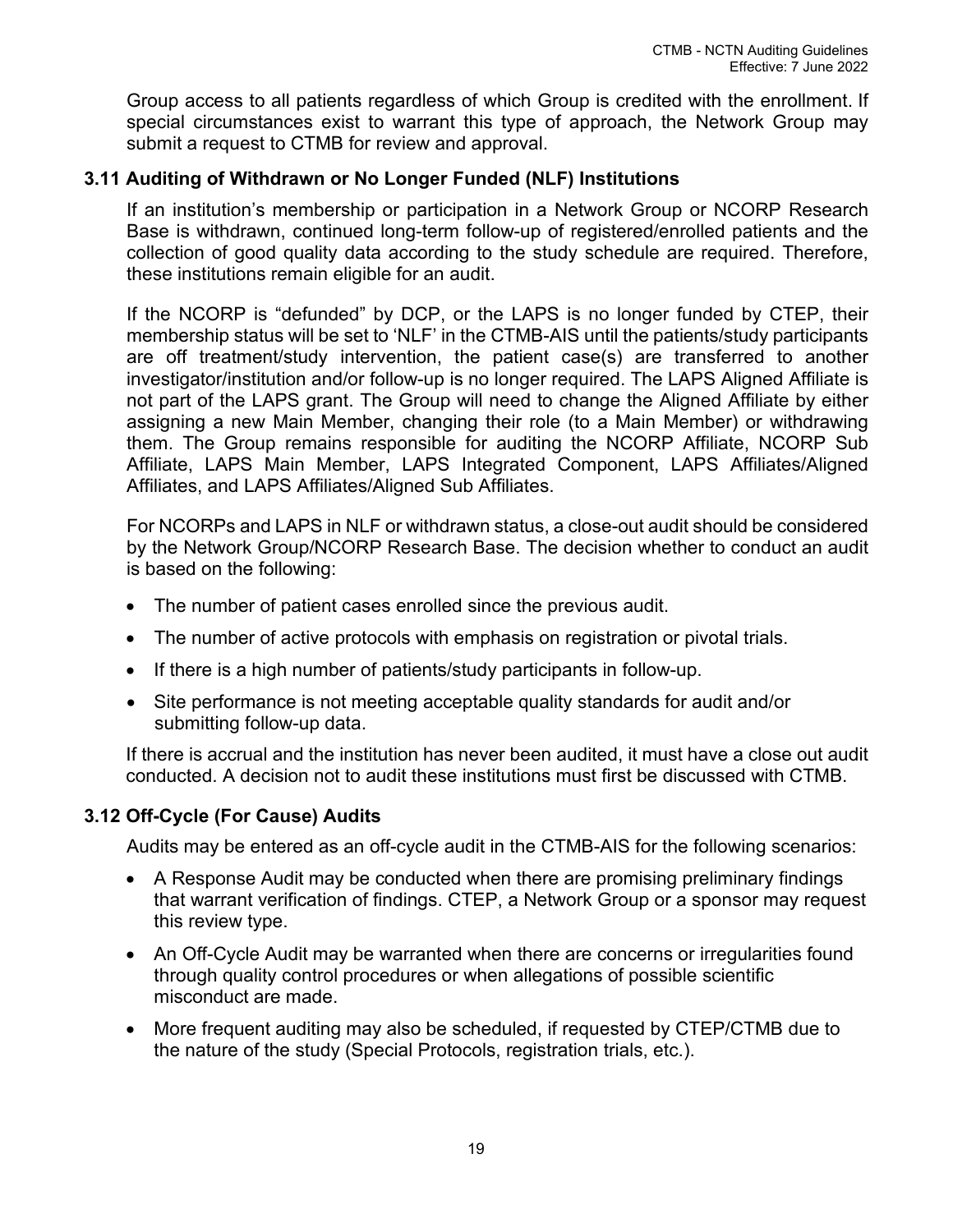# <span id="page-28-0"></span>**SECTION 4 PREPARATIONS FOR CONDUCTING THE AUDIT**

A Network Group/NCORP Research Base must carefully plan for an audit months in advance. This section discusses the timing of notifying an institution of an audit, selecting the audit team, and selecting protocols and patient cases for review.

## <span id="page-28-1"></span>**4.1 CTMB-AIS Generated Notifications/Emails**

The Group/NCORP Research Base Audit Coordinator/designee assigned in the CTMB-AIS receives AIS generated emails related to audits that have not been scheduled per the audit guidelines. The Group/NCORP Research Base Audit Coordinator/designee must provide a response/explanation in writing within five (5) business days of receiving the notification. The Group/NCORP Research Base response should be directed to the appropriate CTMB liaison via the Email Notification Response Management module in the CTMB-AIS.

## <span id="page-28-2"></span>**4.2 Arranging the Audit**

An audit date must be entered into the CTMB-AIS at least six (6) weeks in advance of the scheduled routine audit or re-audit. This will ensure sufficient notification to the institution and will allow CTMB staff to decide which audits they or their designee will attend. The Group/NCORP Research Base must contact CTMB for approval prior to scheduling any audit within six weeks. At the time of contacting CTMB, the Group/NCORP Research Base must forward written documentation to CTMB from the institution to be audited (routine or re-audit) stating they are aware of the minimum six (6) week requirement and agree with the proposed date.

The institution must be supplied with a list of protocols and patient cases selected for review at least four but no more than six weeks prior to the audit. This will allow the institution staff sufficient time to collect, prepare, assemble and label the required materials.

If the Group/NCORP Research Base needs to cancel an audit within three business days prior to the audit for unforeseen circumstances, they must notify the CTMB liaison. If a Clinical Trials Monitoring Service (CTMS) co-site visitor was assigned to the audit, the Group/NCORP Research Base must also contact CTMS.

## <span id="page-28-3"></span>**4.3 Audit Location**

For continued oversight of patient safety, there may be circumstances when off-site/remote auditing is necessary. To the extent possible, this approach should include remote access to the site's Electronic Medical Records (EMRs) system. Due to logistical issues and unfamiliarity with the site's EMR system related to conducting remote audits, it may require extending the audit duration (i.e., # of days). Use of the Source Document Portal (SDP) as described under [Section 2.4.2](#page-16-1) is an alternative and may also be used in combination with other approaches. When scheduling the audit, below are the options to select from in the CTMB-AIS database:

- On-Site Review: conducted at the institution being audited
- Off-Site/Remote Review:
	- o Review conducted at parent/affiliated site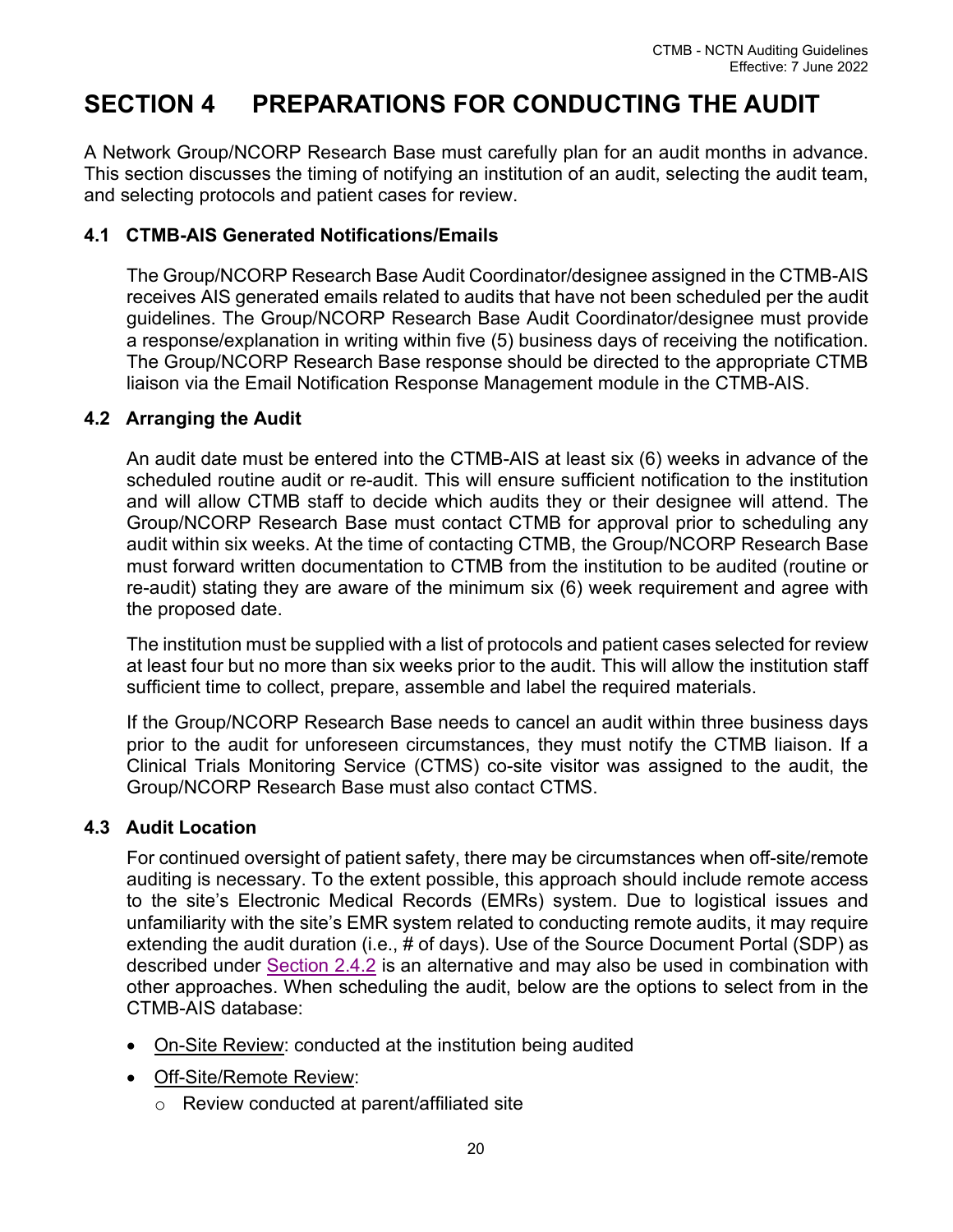- o Review conducted remotely at Network Group/Research Base
- Hybrid Review: combination of off-site and on-site review

The use of the above approaches for off-site review is primarily intended for review of the Patient Case Review component. It is at the discretion of the Network Group/Research Base on how the review of the Regulatory Documentation and Pharmacy components are conducted.

Sites should not request the auditors to disclose any Personally Identifiable Information (PII) other than the auditor's name. Examples of what should not be provided are birthdate, copy of auditor's driver's license, social security number, etc. Their IAM account number may be used in lieu of these identifiers. Furthermore, auditors are not Business Associates as defined in the HIPAA (Health Insurance Portability and Accountability Act) Privacy Rule.

## <span id="page-29-0"></span>**4.4 Selection of Protocols and Patient Cases for On-Site or Off-Site Audits**

These audit guidelines predominantly focus on intervention trials involving more than minimal risk. The statistical, operations, or data management office for the Network Group/NCORP Research Base selects the protocols for review. A minimum of four (4) protocols representing studies conducted at the institution must be selected, when applicable. Emphasis should be given to the following types of studies: registration trials, IND, multi-modality, advanced imaging studies, and prevention/cancer control trials, as well as those with high accrual.

Specific trials (e.g., prevention, screening trials, etc.) with very high accrual may be audited under a different mechanism with CTMB approval. These trials may be excluded from the selection process.

A minimum of 10% of the patient case accrued since the last audit will be reviewed by the Network Group/NCORP Research Base. For Tier 1 and Tier 2 sites, patient cases accrued must be selected from each accruing institution. For Tier 3 sites, a representative sampling is to be audited at the 'parent' institution. For selection purposes, the 10% of chosen cases must be rounded up (e.g., if 12 patient cases are eligible for audit selection, at least two cases must be audited). In summary, when selecting the patient cases for audit, the following selection process applies, where appropriate:

- Select 10% of treatment cases where the auditing Group is the protocol lead or credited with the enrollment; and
- Select 10% of patient cases from protocols with advanced imaging studies/imaging studies embedded in treatment protocols; and
- Select 10% of patient cases enrolled onto DCP cancer control/prevention trials.

In addition to the above criteria, a patient case from every registration trial must be selected for audit. This includes patients enrolled onto a registration trial for every site being audited. Depending on the volume of patients enrolled onto a registration trial, auditing additional patient cases may be required.

While most cases will be selected from patients accrued since the previous audit, any patient case may be audited at any time. In addition, the Network Group/NCORP Research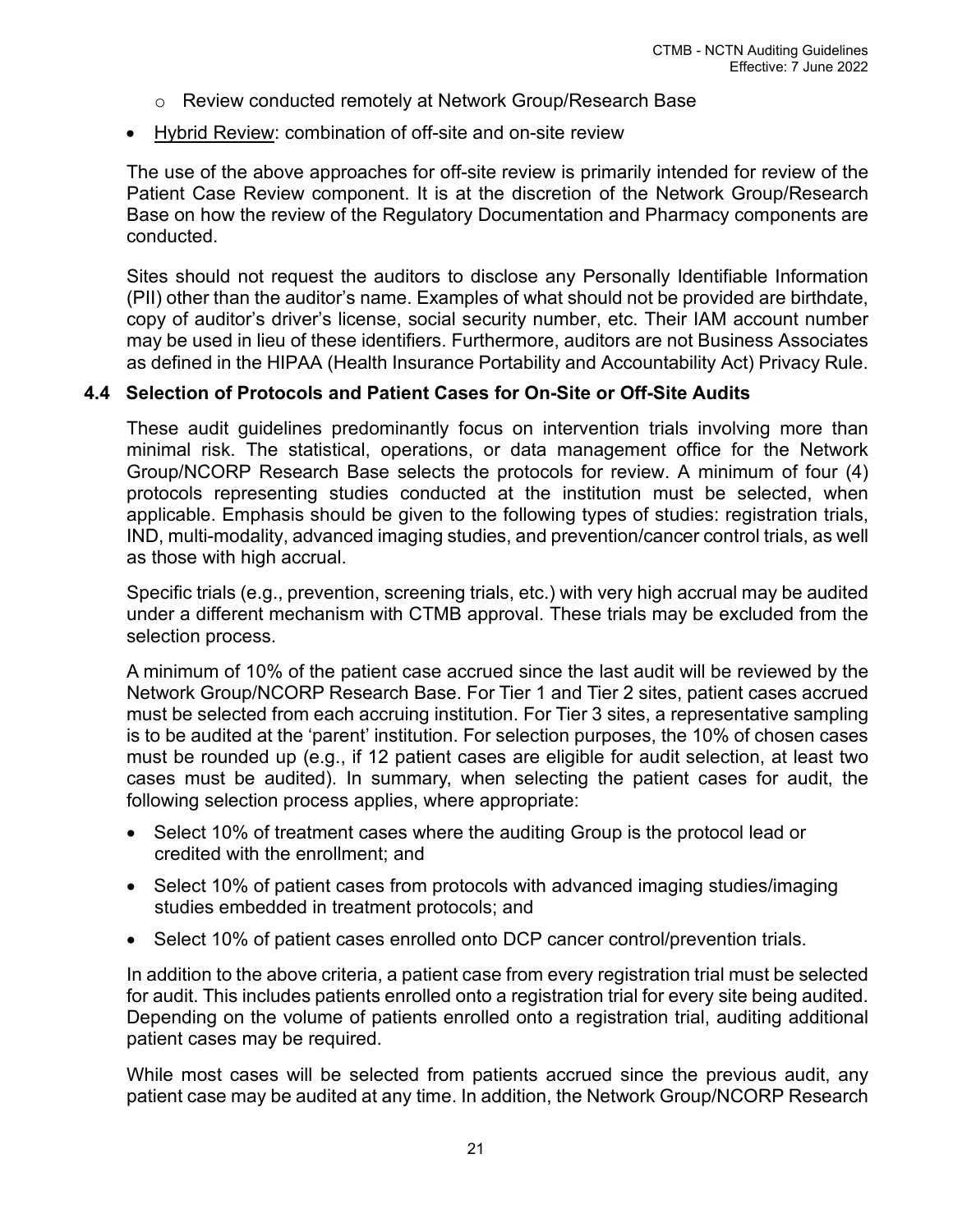Base must select at least one or more unannounced cases to be reviewed, if the total accrual warrants selection of unannounced cases. The audited institution(s) may learn of the unannounced case(s) the day before or the day of the audit. These cases may have a limited review consisting of minimally reviewing the patient informed consent document and patient eligibility to be counted as part of the selection process noted above. Note: If unannounced cases receive a limited review, these patient cases do not count towards the required minimum of 10% to be reviewed. Selection of unannounced cases for review does not apply when conducting an off-site/remote audit.

In the event of a patient case transfer, the receiving/accepting institution should ensure that complete documentation is provided as part of the transfer process. Any audit taking place after the date of transfer will occur in its entirety at the receiving/accepting institution. This is because only the accepting institution will have access to the subject's information after the transfer takes place.

## <span id="page-30-0"></span>**4.5 Selection of the Audit Team**

Selection of the audit team should receive special consideration. Auditors should be selected based on auditing experience, knowledge of the federal regulations, GCPs, NCI guidelines and other procedural documents. It is expected that each auditor also be cognizant of the audit guidelines and procedures of the Network Group/Research Base they are affiliated with. All auditors must be registered minimally as an Associate Plus (AP) level in the Registration and Credential Repository (RCR). All auditors must also have completed the required CTMB Auditor Training via the CLASS (Compliance, Learning, and SOP Solutions) training system.

It is the responsibility of the Network Group/NCORP Research Base scheduling an audit to ensure there is no 'Conflict of Interest (COI)', or potential COI, between the auditor(s) and the institution(s) being audited. Documentation such as an "Auditor Confidentiality Agreement' must be maintained by the Group and readily accessible, if requested.

# <span id="page-30-1"></span>**4.5.1 Network Group and NCORP Research Base**

The audit team should include Network Group/NCORP Research Base staff such as clinical research associates, data managers or statistical center personnel. The team must include a physician or other qualified individual capable of providing medical assessments, evaluating protocol compliance, and conducting an effective exit interview with the responsible Clinical Investigator and institution staff. The auditors must be knowledgeable about clinical trial methodology, NCI policies, and federal regulations.

## <span id="page-30-2"></span>**4.5.2 National Cancer Institute**

As determined by the NCI, representatives from the CTEP or their designee and representatives from other Federal regulatory agencies may attend on-site audits as observers. The CTMB or their representative will notify the Network Group or the NCORP Research Base operations office of the audits the observers will attend. If CTMB staff or NCI designees are present during an audit they must have full access to all documents and materials present for the audit. The exit interview is an integral part of the audit and NCI staff or designees must be included in all exit interview discussions.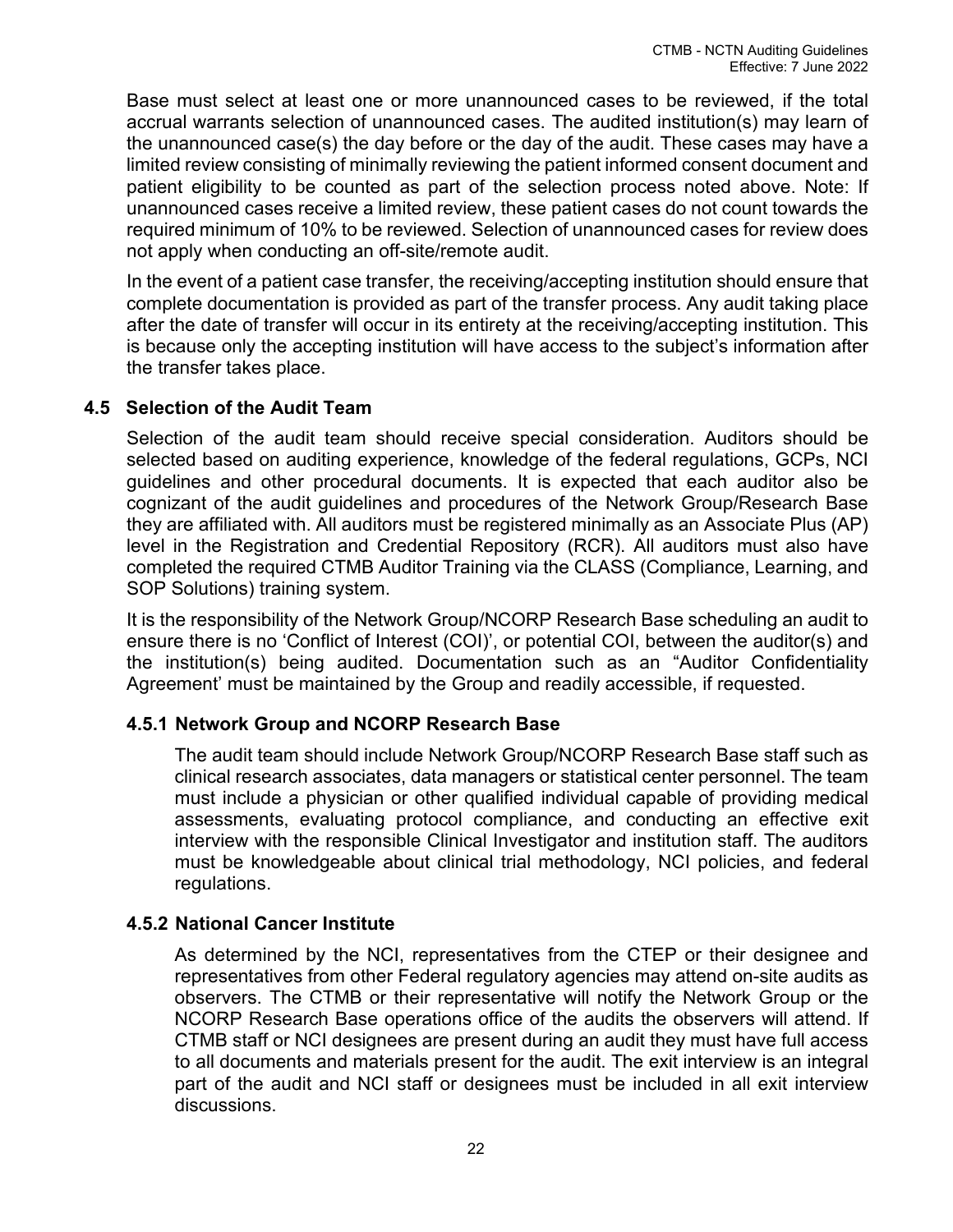# <span id="page-31-0"></span>**4.6 Institution Responsibilities**

The institution is responsible for ensuring that all relevant materials are available for review at the time of the audit. The location of the audit may be at the institution being audited, the linked-parent (per the CTMB-AIS), or at the Network Group/NCORP Research Base conducting the audit (off-site/remotely). Regardless, the following records must be available the day of the audit or sooner, if requested:

- IRB documents, copies of the locally utilized informed consent documents, Delegation of Tasks Logs (DTLs) and other regulatory documentation, if applicable
- NCI Drug Accountability Record Forms (DARFs) for control and satellite pharmacies, shipping receipts, etc. and/or log for imaging/radiopharmaceutical agents
- Complete medical records (or copies) of patient cases selected for audit
- Dictated report of all imaging studies (X-rays, scans, MRIs, PET, etc.)
- For imaging studies: source documents/worksheets used for imaging acquisition, processing, quality assurance documentation, reader's interpretation, record of imaging administration, patient/study participant monitoring (vital signs, monitoring of contrast reactions, etc.), and log of staff signatures and imaging responsibilities
- Other relevant source documents or information

To facilitate the review process, it is advisable that institution staff label all documents such as hospital/clinic records, research notes, on-study labs, scans and imaging studies, informed consent documents, etc. The Network Group/NCORP Research Base should provide guidance on how preparation of documents for the audit should be done. If multiple institutions with the same parent are being audited at the same time, it is recommended that a representative from each of the audited institutions be available at the time of the audit to address questions.

If the institution utilizes electronic medical records (EMRs) and/or scans, the records may be printed for viewing by the auditors, or computers with EMR access must be provided. A site staff member must be available to assist with navigating through the EMR system.

For the audits conducted off-site/remotely, the circumstances vary depending on the approach used to review the documentation. A site staff member must also be available to contact and assist with questions.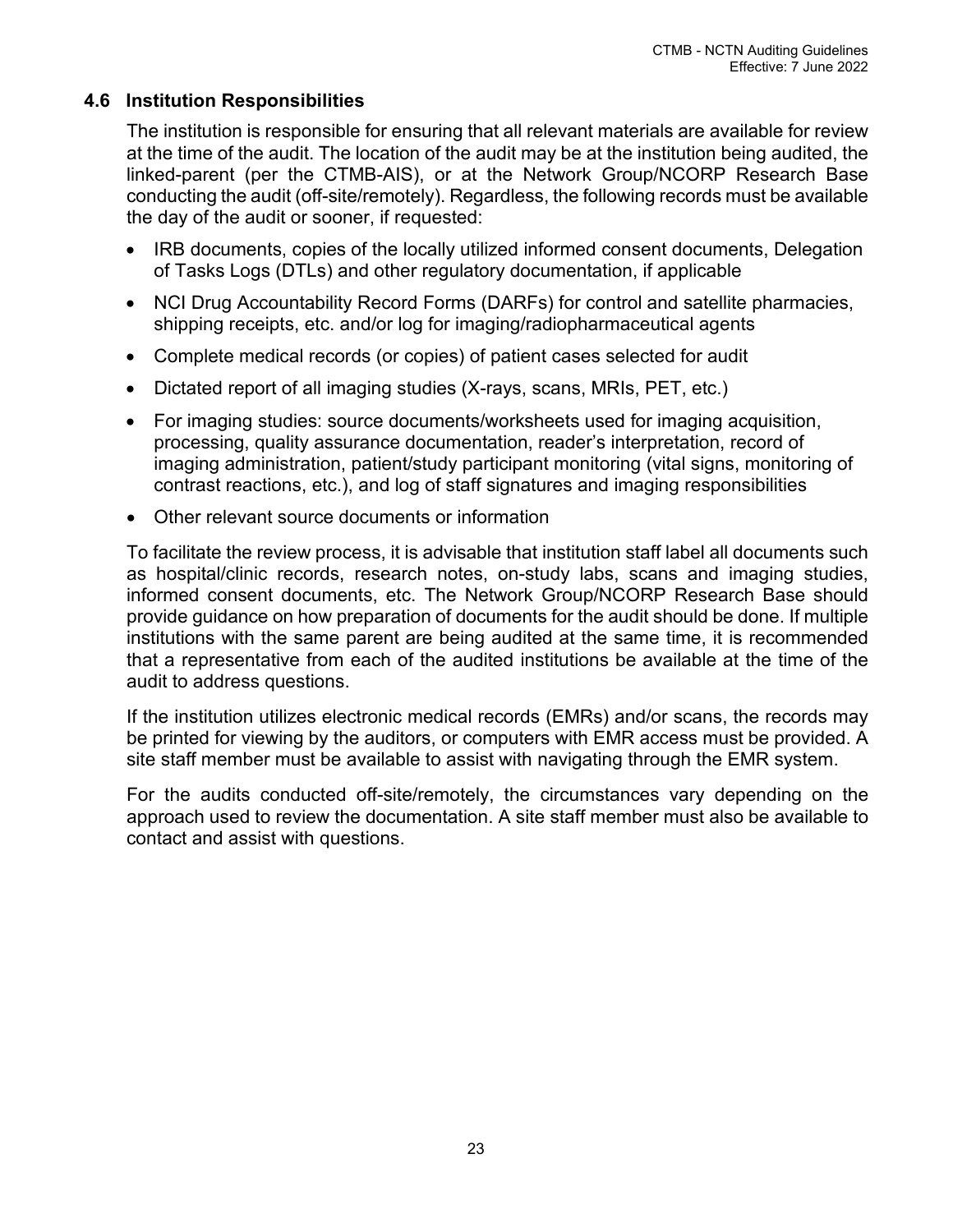# <span id="page-32-0"></span>**SECTION 5 CONDUCTING THE AUDIT**

During the audit, the auditors review specific data related to research and regulatory requirements as described in this section. Source documents must be used to independently verify submitted study data and for protocol compliance. Source documents may include, but are not limited to the following:

- Regulatory Documentation (IRB of record documents, informed consent documents, and Delegation of Tasks Logs, if applicable)
- NCI Drug Accountability Record Forms (DARFs) and/or log for imaging/ radiopharmaceutical agents, records of shipments/transfers/returns, stock recovery notices, etc.
- Inpatient and outpatient medical records
- Progress notes
- Dictated report of all imaging studies (X-rays, scans, MRIs, PET, etc.)
- Laboratory data
- Admission and discharge summaries
- Study flow sheets and other research records that are signed and dated on a real-time basis by the health care practitioner evaluating the patient/study participant
- For advanced imaging studies, source documentation worksheets would include the acquisition, processing, quality assurance documentation, reader's interpretation, record of imaging administration, patient/study participant monitoring (vital signs, monitoring of contrast reactions, etc.), and log of staff signatures and imaging responsibilities
- Protocol or study roadmaps
- Registration/enrollment tracking sheets
- Patient diaries/calendars/adverse event logs

At the discretion of the Network Group or NCORP Research Base, certain documents such as regulatory documentation, informed consent documents, and DARFs may be reviewed prior to the audit date. These documents must be made available to the Group/NCORP Research Base auditors, if requested. Findings from off-site/remote reviews must be included in the Preliminary Report, discussed at the Exit Interview, and described in the Final Audit Report.

# <span id="page-32-1"></span>**5.1 Assessing Audit Findings**

An audit consists of reviewing and evaluating the following components:(1) Regulatory Documentation which includes conformance with IRB regulations and guidelines, informed consent form requirements, and maintenance of delegation of tasks logs (if applicable), (2) Pharmacy operations and record-keeping (use of NCI DARFs or NCI approved drug accountability logs, etc.) and (3) individual Patient Cases. A Review Worksheet for each of these components can be found under Appendix 2, 3, and 4.

During the audit, each of these three components will independently be assigned an assessment of either Acceptable; Acceptable Needs Follow-up, or Unacceptable; based on findings at the time of the audit. An inclusive and precise definition of what constitutes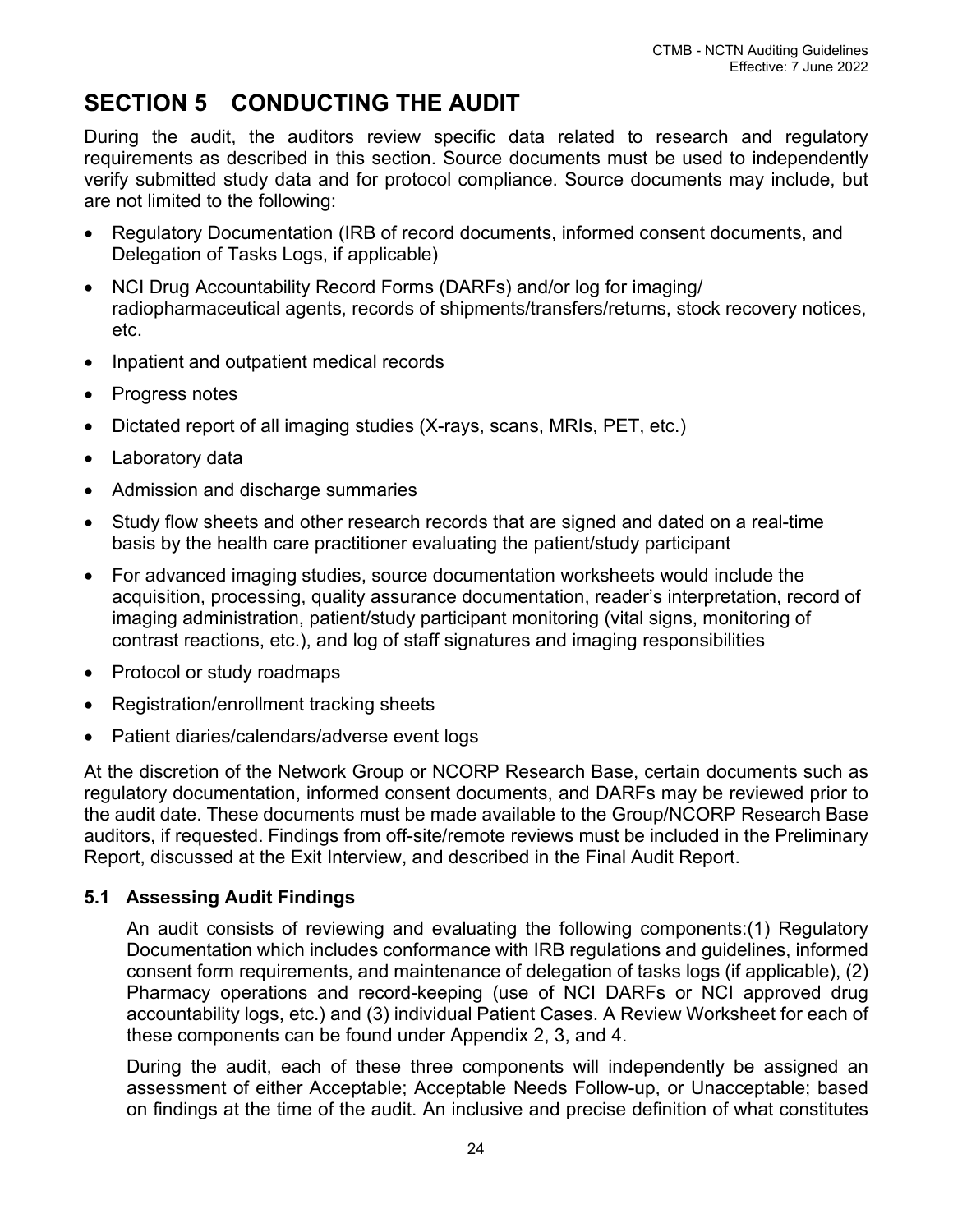an unacceptable finding is difficult to construct. Rather than developing an inclusive quantitative definition, all Network Groups and NCORP Research Bases will use a common set of terms or examples of Critical, Major and Lesser deficiencies. A common system is utilized for assessing each component of an audit, resulting in a standard format for final audit reports generated in the Clinical Trials Monitoring Branch - Audit Information System (CTMB-AIS). See definitions below:

# <span id="page-33-3"></span>**Critical Deficiency**

Any condition, practice, process or pattern that adversely affect the rights, safety or wellbeing of the patient/study participant and/or the quality and integrity of the data; includes serious violation of safeguards in place to ensure safety of a patient/study participant and/or manipulation and intentional misrepresentation of data (see [http://www.ema.europa.eu/](http://www.ema.europa.eu/docs/en_GB/document_library/Other/2014/12/WC500178525.pdf) [docs/en\\_GB/document\\_library/Other/2014/12/WC500178525.pdf\)](http://www.ema.europa.eu/docs/en_GB/document_library/Other/2014/12/WC500178525.pdf).

**NOTE:** See 'Guidance for Allegations of Research Misconduct' (Appendix 1) for reporting any allegation of research misconduct that is detected by site staff and/or review by a Network Group/NCORP Research Base outside of an audit (i.e., through internal Quality Assurance review procedures).

## **Major Deficiency**

A variance from protocol-specified procedures or practices that makes the resulting data questionable.

## **Lesser Deficiency**

Finding does not have significant impact on the outcome or interpretation of the study and is not described above as a major deficiency. An unacceptable frequency/quantity of lesser deficiencies should be assigned as a major deficiency when determining the final assessment of a review component.

# <span id="page-33-1"></span><span id="page-33-0"></span>**5.2 Review of the Regulatory Documentation**

# **5.2.1 Review of the Central Institutional Review Board (CIRB) - IRB of Record**

For each protocol selected for an audit, the following should be the minimum items to be reviewed:

- Annual Institution Worksheet approval letter from CIRB to the Principal Investigator (PI) for study specific worksheet (local context)
- Documentation that CIRB approval was obtained prior to patient registration
- Unanticipated problems, serious non-compliance and/or continuing noncompliance problems as defined by OHRP are reported (see [https://www.hhs.gov/ohrp/regulations-and-policy/guidance/reviewing](https://www.hhs.gov/ohrp/regulations-and-policy/guidance/reviewing-unanticipated-problems/index.html)[unanticipated-problems/index.html\)](https://www.hhs.gov/ohrp/regulations-and-policy/guidance/reviewing-unanticipated-problems/index.html)

## <span id="page-33-2"></span>**5.2.2 Review of the Local Institutional Review Board (IRB) - IRB of Record**

For each protocol selected for an audit, the following should be the minimum items to be reviewed:

• Documentation of full-board initial IRB approval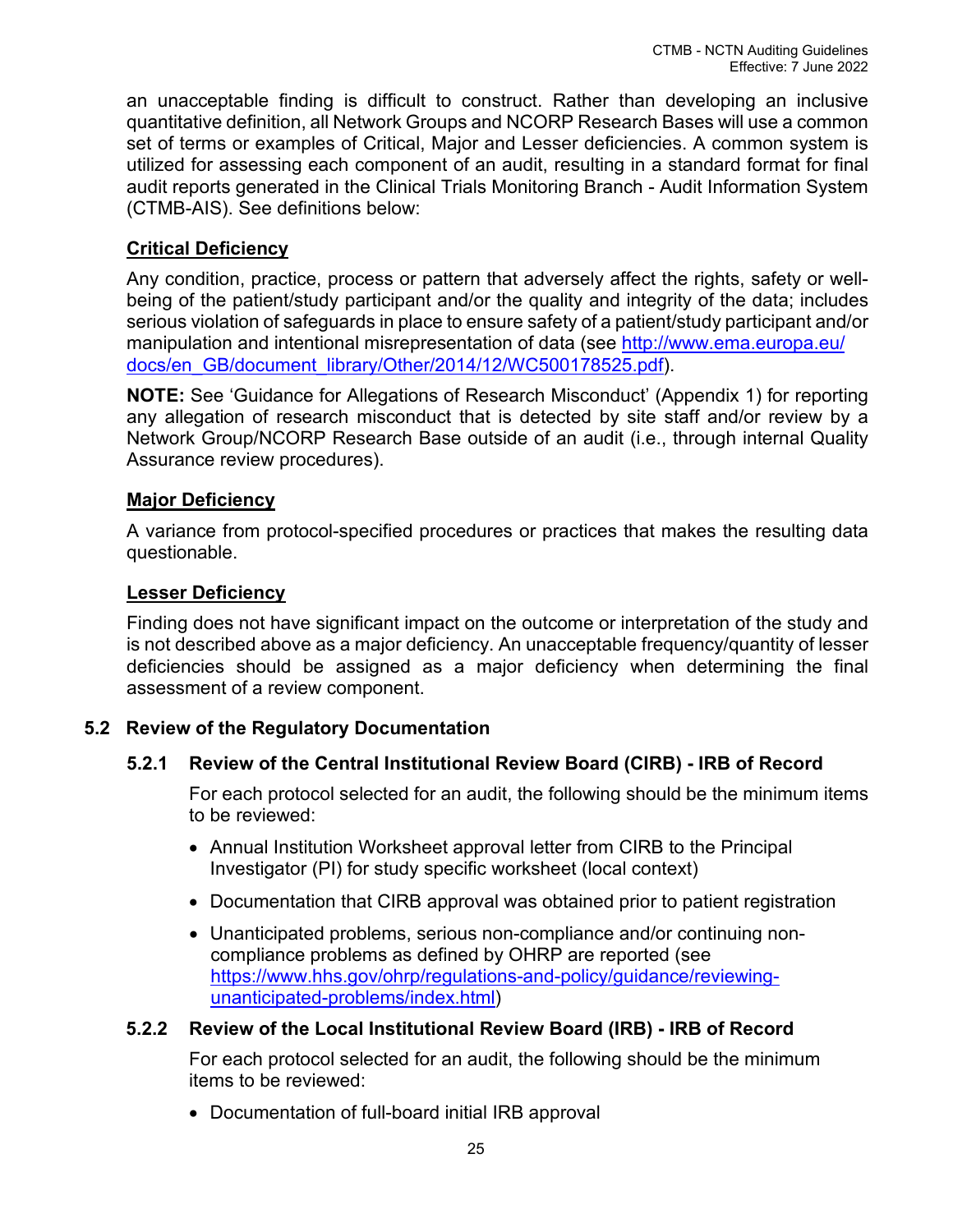- Documentation of full-board IRB annual reapproval
- Documentation of timely IRB approval (or disapproval) of protocol amendments that affect more than minimal risk
- Documentation of IRB approval or reapproval prior to patient registration
- Documentation of expedited review done appropriately
- Documentation of internal safety reports submitted timely
- Documentation of external safety reports (when required by the local IRB) submitted timely

The following descriptive terms should be used in assessing compliance:

- Delayed reapproval: Protocol reapproval by the IRB delayed up to one year
- Expired reapproval: Protocol reapproval by the IRB delayed for greater than one year
- Missing reapproval: Missing documentation of protocol reapproval (e.g., no letter from IRB stating reapproval granted, IRB minutes not available)
- Expedited review: Expedited review conducted instead of full-board review. See OHRP guidance [\(https://www.hhs.gov/ohrp/regulations-and](https://www.hhs.gov/ohrp/regulations-and-policy/guidance/guidance-on-expedited-review-procedures/index.html)[policy/guidance/guidance-on-expedited-review-procedures/index.html\)](https://www.hhs.gov/ohrp/regulations-and-policy/guidance/guidance-on-expedited-review-procedures/index.html)
- Other: Any regulatory concern not described above

Amendments (addendums or updates) must be approved (or disapproved) by the IRB of record within 90 calendar days of the Group's notification. For studies reviewed/conducted at sites outside of the U.S., amendments must be approved within 120 days to allow for local regulatory authority review, applicable translations, and review by the IRB of record. Each Group/NCORP Research Base has its own methods for notifying their institutions. Notification of temporary suspension of new patient registration will be disseminated by the Group as soon as possible with further instructions, as necessary.

Amendments that are editorial or administrative in nature are exempt from the 90 calendar day requirement and may be deemed a lesser deficiency. Typographical corrections, rephrasing a sentence/section to add clarity, reformatting the document and/or changes made related to contact information are examples of an editorial or administrative change.

Unanticipated problems, serious non-compliance and/or continuing noncompliance problems as defined by OHRP (see [https://www.hhs.gov/ohrp/regula](https://www.hhs.gov/ohrp/regulations-and-policy/guidance/reviewing-unanticipated-problems/index.html) [tions-and-policy/guidance/reviewing-unanticipated-problems/index.html\)](https://www.hhs.gov/ohrp/regulations-and-policy/guidance/reviewing-unanticipated-problems/index.html) including external safety reports must be reported to the IRB within 90 calendar days of the Group's notification. A random sample of at least 10% of external safety reports reportable per OHRP policy must be reviewed for each protocol selected for an audit.

# <span id="page-34-0"></span>**5.2.3 Listing of IRB Deficiency Types**

The following are examples of critical, major and lesser deficiencies to be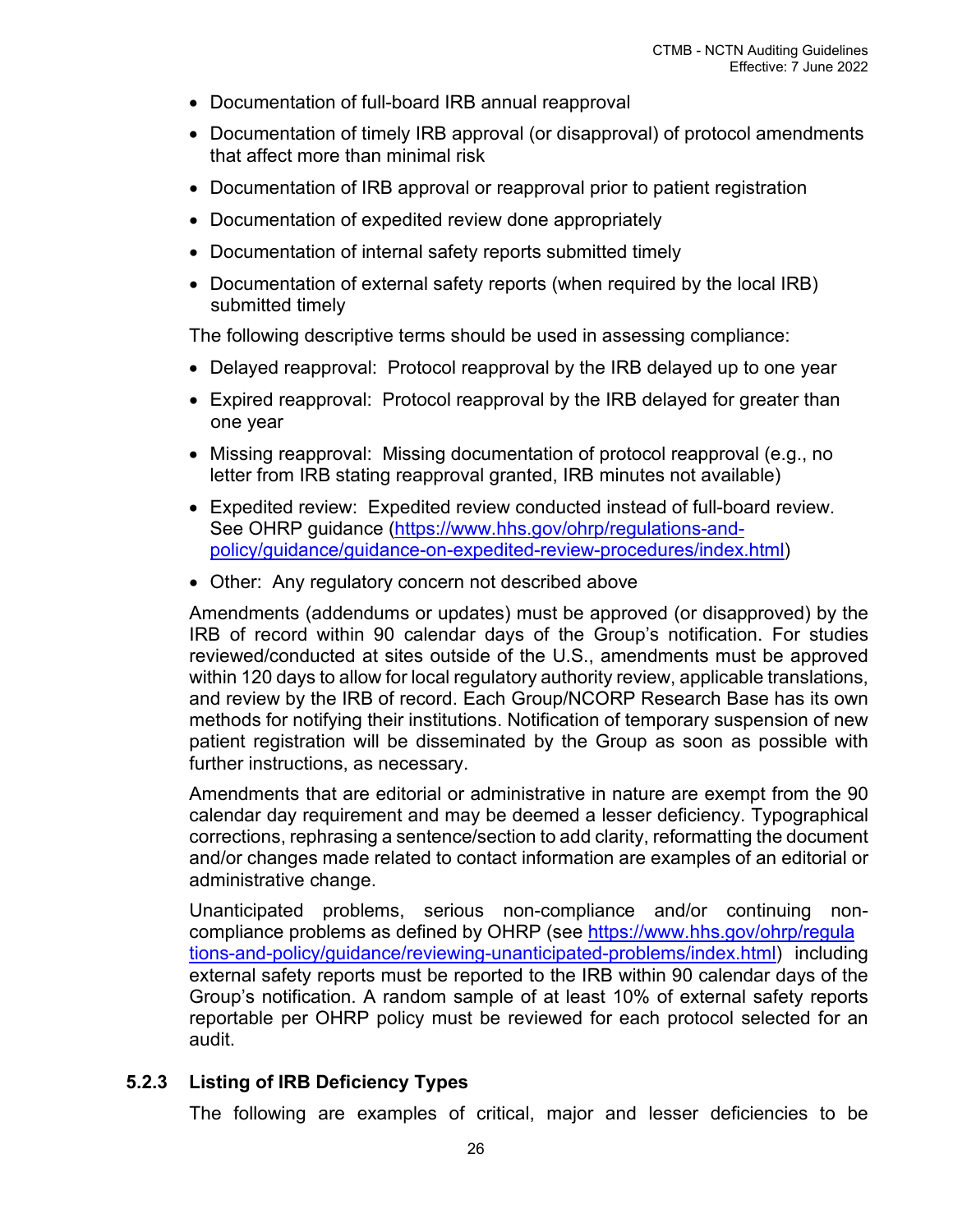considered when assessing CIRB/IRB compliance. This list does not represent an all-inclusive list of possible deficiencies that may be found during an audit.

# <span id="page-35-0"></span>**5.2.3.1 CIRB – IRB of Record**

## Critical CIRB Deficiency

• Any finding identified before or during the review that meets the definition of a critical finding as defined under [Section 5.1](#page-33-3)

# Major CIRB Deficiencies

- Unanticipated problems, Serious Non-Compliance and/or Continuing Non-Compliance (per OHRP) problems not reported
- Institution enrolls under an incorrect CTEP site code and the institution or institution CTEP site code is not covered by the CIRB
- Other (explain)

# Lesser CIRB Deficiencies

- Copy of CIRB approval letter/study worksheet is not available or accessible at the time of the review
- Other (explain)

# <span id="page-35-1"></span>**5.2.3.2 Local IRB – IRB of Record**

## Critical IRB Deficiency

• Any finding identified before or during the review that meets the definition of a critical finding as defined under [Section 5.1](#page-33-3)

# Major IRB Deficiencies

- Initial approval by expedited review instead of full-board review
- Expedited reapproval for situations other than approved exceptions
- Registration and/or treatment of patient prior to full IRB approval
- Reapproval delayed greater than 30 calendar days, but less than one year
- Registration of patient on protocol during a period of delayed reapproval or during a temporary suspension (i.e., Request for Rapid Amendment)
- Missing reapproval
- Expired reapproval
- Internal reportable adverse events reported late or not reported to the IRB
- Lack of documentation of IRB approval of a protocol amendment that affects more than minimal risk or IRB approval is greater than 90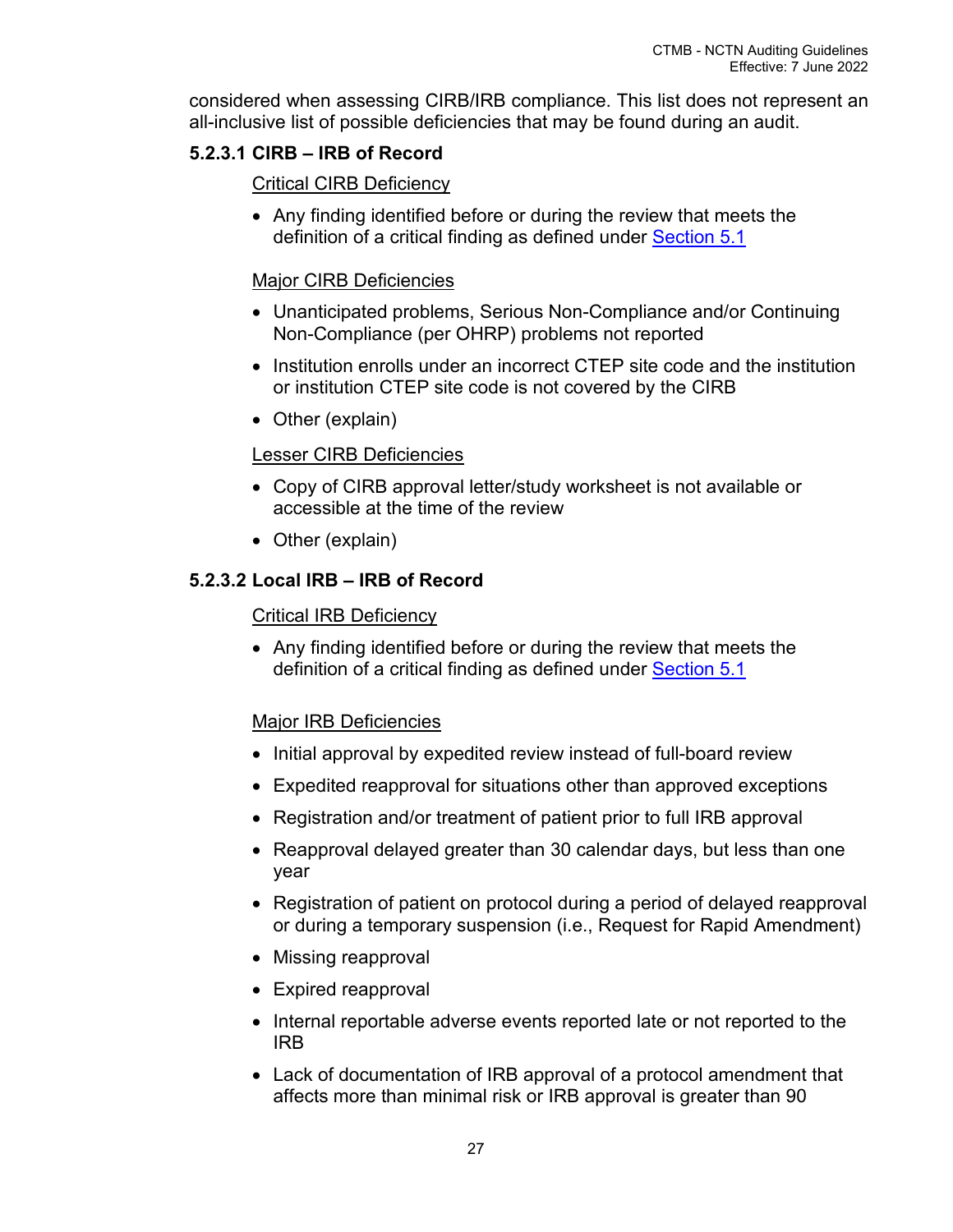calendar days (or 120 calendar days for sites outside of the U.S.) after Network Group's notification; this includes a 'Request for Rapid Amendment (RRA)' resulting from an Action Letter indicating temporary suspension of accrual with expedited review permitted.

- Failure to submit or submitted after 90 calendar days, any reportable external safety report to the IRB that is considered an unanticipated problem as defined by OHRP, unless there is a local IRB policy that does not mandate reporting of external safety reports
- Other (explain)

## Lesser IRB Deficiencies

- Protocol reapproval delayed 30 calendar days or less
- Delayed reapproval for protocol closed to accrual for which all study participants have completed therapy
- Amendment editorial revision or administrative in nature or other Network Group/NCORP Research Base specific document not submitted or not submitted timely to the local IRB
- Other (explain)

## <span id="page-36-0"></span>**5.2.4 Review of Informed Consent Content (ICC)**

The content of the local informed consent documents for at least four protocols (if there are four or more protocols) must be reviewed regardless of patient registration/enrollment to ensure the informed consent documents contain the elements required by federal regulations. If there are a variety of protocols, at least one informed consent document must be reviewed for CIRB or local IRB approval for a Treatment, Advanced Imaging and DCP protocol.

For each CIRB and local IRB approved informed consent document selected to be audited, the following items should be reviewed:

- Omission of one or more required informed consent elements as listed in the model approved by the NCI and required per the federal regulations
- Omission of one or more risks/side effects as listed in the model informed consent document
- Omission of any revision to the informed consent document per an amendment or failure to revise an informed consent document in response to an NCI Action Letter regarding risks that require a change to the informed consent document
- Changes made to the informed consent document not approved by the IRB of record; for CIRB-approved consent form documents, the only change allowed is the incorporation of the CIRB-approved boilerplate (local context)
- Multiple cumulative effects of lessers for a given informed consent document

The following are examples of critical, major and lesser deficiencies to be considered when assessing ICC deficiencies. This list does not represent an allinclusive list of possible deficiencies that may be found during an audit.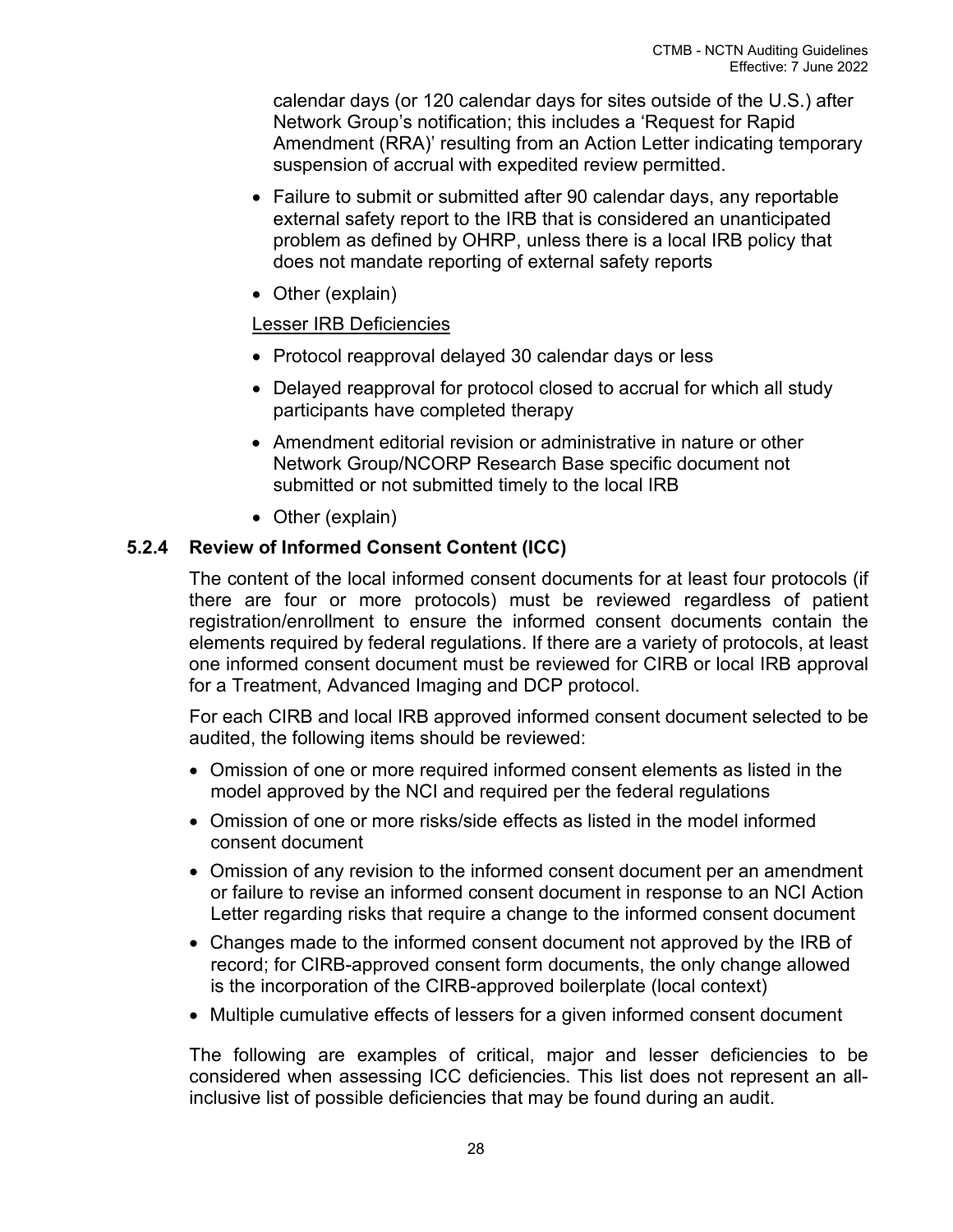## Critical ICC Deficiency

• Any finding identified before or during the review that meets the definition of a critical finding as defined under [Section 5.1](#page-33-3)

## Major ICC deficiencies

- Missing any of the following statements or language specific to the elements required per the federal regulations, when appropriate:
	- o Involves research, purposes; duration of participation; description of procedures; identification of experimental procedures
	- o Description of foreseeable risks or discomforts
	- o Description of any benefits to subjects or others
	- o Disclosure of alternative procedures or treatments
	- o Description of the extent of confidentiality of records
	- o Explanation regarding compensation and/or whether treatments are available if injury occurs, including who to contact if injury occurs
	- o Explanation of whom to contact for answers to pertinent questions about the research and whom to contact for questions related to research subject's rights
	- o Statement that participation is voluntary; refusal to participate involves no penalty or loss of benefits; subject may discontinue participation at any time
	- o Unforeseeable risks to subject, embryo or fetus
	- o Statement that circumstances in which subject's participation may be terminated by the investigator without subject consent
	- o Statement of additional costs to subject that may result from participation in the study
	- $\circ$  Statement of consequences of a subject's decision to withdraw from the research and procedures for orderly termination of participation by the subject
	- o Statement that significant new findings which may be related to subject's willingness to continue participation will be provided to subject
	- $\circ$  Disclosure of approximate number of subjects involved in the study
	- o Statement: "A description of this clinical trial will be available on [www.clinicaltrials.gov,](http://www.clinicaltrials.gov/) as required by US Law. This website will not include information that can identify you. At most, the website will include a summary of the results. You can search this website at any time"
- Statement that a copy of the informed consent form will be given to the subject
- Failure to revise the informed consent document in response to an NCI Action Letter regarding risks
- Significant or substantial changes to the consent form document deviating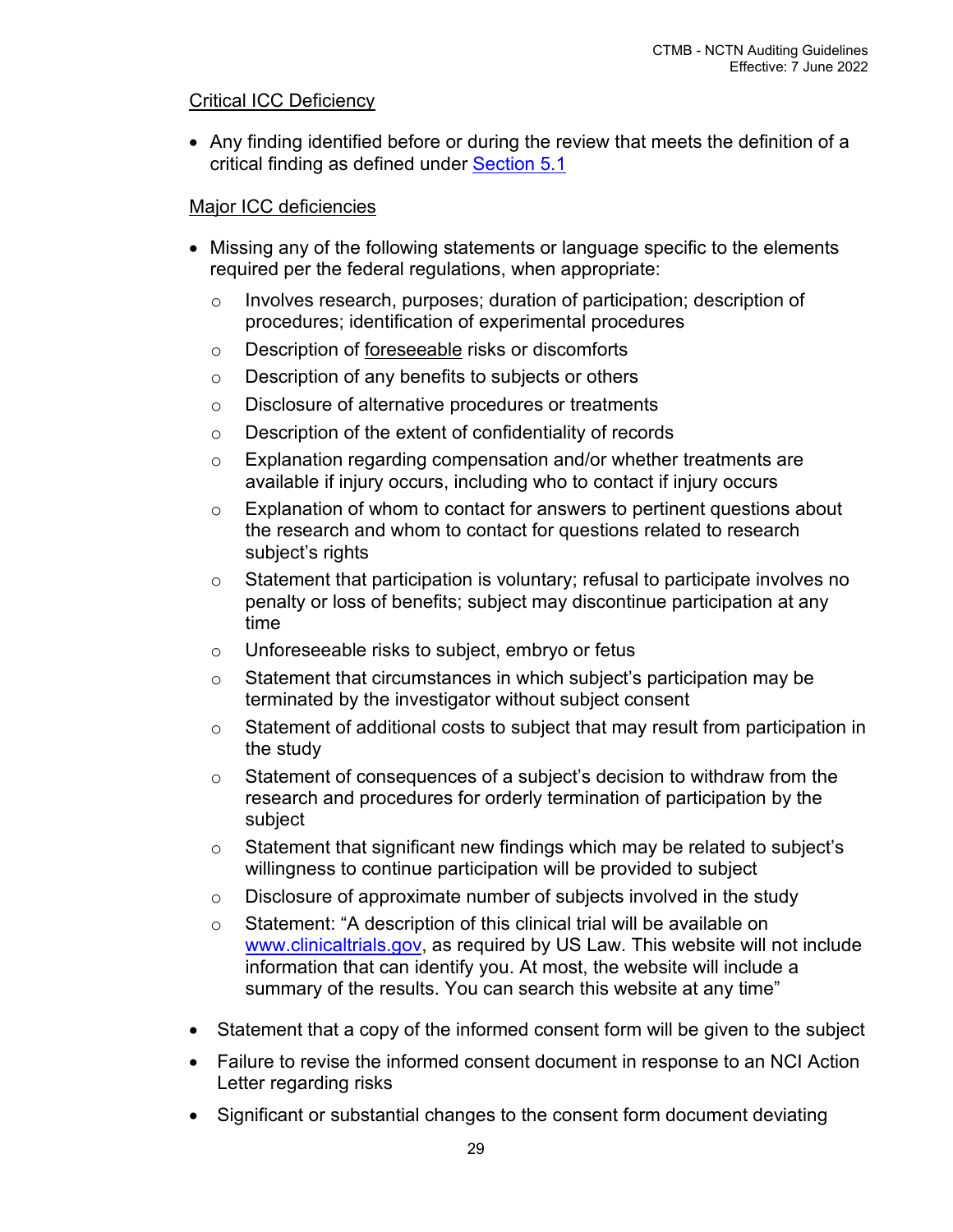from the CIRB-approved boilerplate (other than local context) not approved by the CIRB

- Consent form document contains changes not approved by the IRB of record, including changes to questions that do not match the model consent form
- Multiple cumulative effect of lesser deficiencies for a given consent form
- Other (explain)

## Lesser ICC Deficiencies

- Failure to have the informed consent document (after CIRB amendment approval) locally implemented within 30 calendar days of notification (posted on the CTSU website)
- Language/text is missing or added that is administrative or editorial in nature (e.g., rephrasing a sentence/section to add clarity, reformatting the document and/or changes made related to contact information are examples of an editorial or administrative change)
- IRB approved informed consent document with incorrect version date
- Other (explain)

## <span id="page-38-0"></span>**5.2.5 Review of the Delegation of Tasks Log (DTL)**

A Clinical Investigator is held responsible for the conduct of a clinical trial and ultimately the safety and well-being of the patients/study participants. Due to the nature and complexity of conducting clinical research, the Clinical Investigator may delegate activities/duties associated with the clinical trial to his/her staff.

To evaluate the roles and responsibilities of any individual contributing efforts to a clinical trial, a Delegation of Tasks Log (DTL) must be maintained. The DTL is to list anyone who contributes significant trial-related duties. This log is generated and maintained by institution and by protocol, by the responsible Clinical Investigator.

The auditor will review the DTL for each protocol selected for audit (by institution). The auditor will review the log to evaluate appropriate implementation and maintenance.

The following are examples of major and lesser deficiencies to be considered when assessing compliance of the DTL. This list does not represent an all-inclusive list of possible deficiencies that may be found during an audit.

## Critical DTL Deficiency

• Any finding identified before or during the review that meets the definition of a critical finding as defined under [Section 5.1](#page-33-3)

## Major DTL Deficiencies

- Performing tasks not assigned to individual
- Failure to sign DTL annually
- Individual performing study-related activities not listed on DTL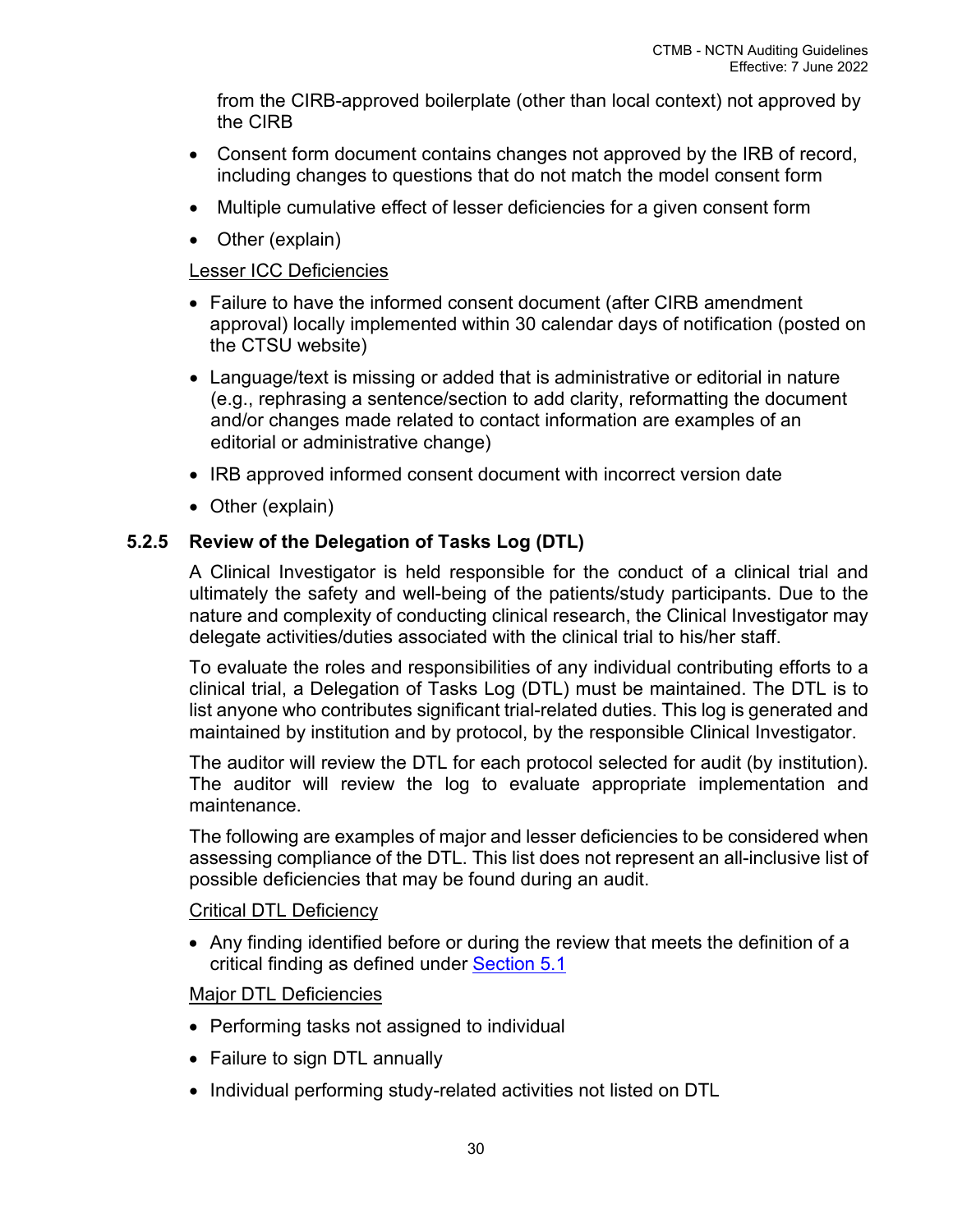• Other (explain)

## Lesser DTL Deficiencies

• Other (explain)

## <span id="page-39-0"></span>**5.2.6 Assessment of the Regulatory Documentation Review**

Each item reviewed as part of the audit can be found to be Critical, Major, Lesser, OK, or Not Reviewed. If an item that was planned to be reviewed as part of the audit was not reviewed for any reason (e.g., insufficient time for auditor to review, etc.), this must be explained in the Regulatory Documentation section of final audit report.

One of the following designations must be used when assigning an assessment for the review of the Regulatory Documentation component:

## **Acceptable**

- No deficiencies identified and no follow-up being requested
- Few lesser deficiencies identified
- Any major deficiency identified during the review that was addressed and/or corrected prior to being notified of the audit for which a written and dated Corrective and Preventative Action (CAPA) plan exists and no further action is required by the Network Group, NCORP Research Base, the institution, or the clinical investigator because no similar deficiency has occurred since the CAPA plan was implemented. However, this approach may not be applicable if a deficiency is associated with a safety concern and determined that further action is necessary (to be discussed with CTMB liaison). In either case, CTMB must receive a copy of the CAPA plan at the time the final audit report is uploaded into the CTMB-AIS or by the date follow-up is due.

## **Acceptable Needs Follow-up**

- Any major deficiency identified during the review not corrected and/or addressed **prior to** the audit
- Multiple lesser deficiencies identified

# **Unacceptable**

- A single critical deficiency
- Multiple major deficiencies identified
- Multiple lesser deficiencies of a recurring nature found in most of the protocols or informed consent documents reviewed

If the Regulatory Documentation Review is rated as Acceptable Needs Follow-up or Unacceptable, the institution will be required to submit a written Corrective and Preventative Action (CAPA) plan and/or written response to the Network Group or NCORP Research Base. A copy of the CAPA plan/response, along with an assessment of adequacy by the Network Group or NCORP Research Base must be uploaded into the CTMB-AIS (for CTMB review) by the Network Group/NCORP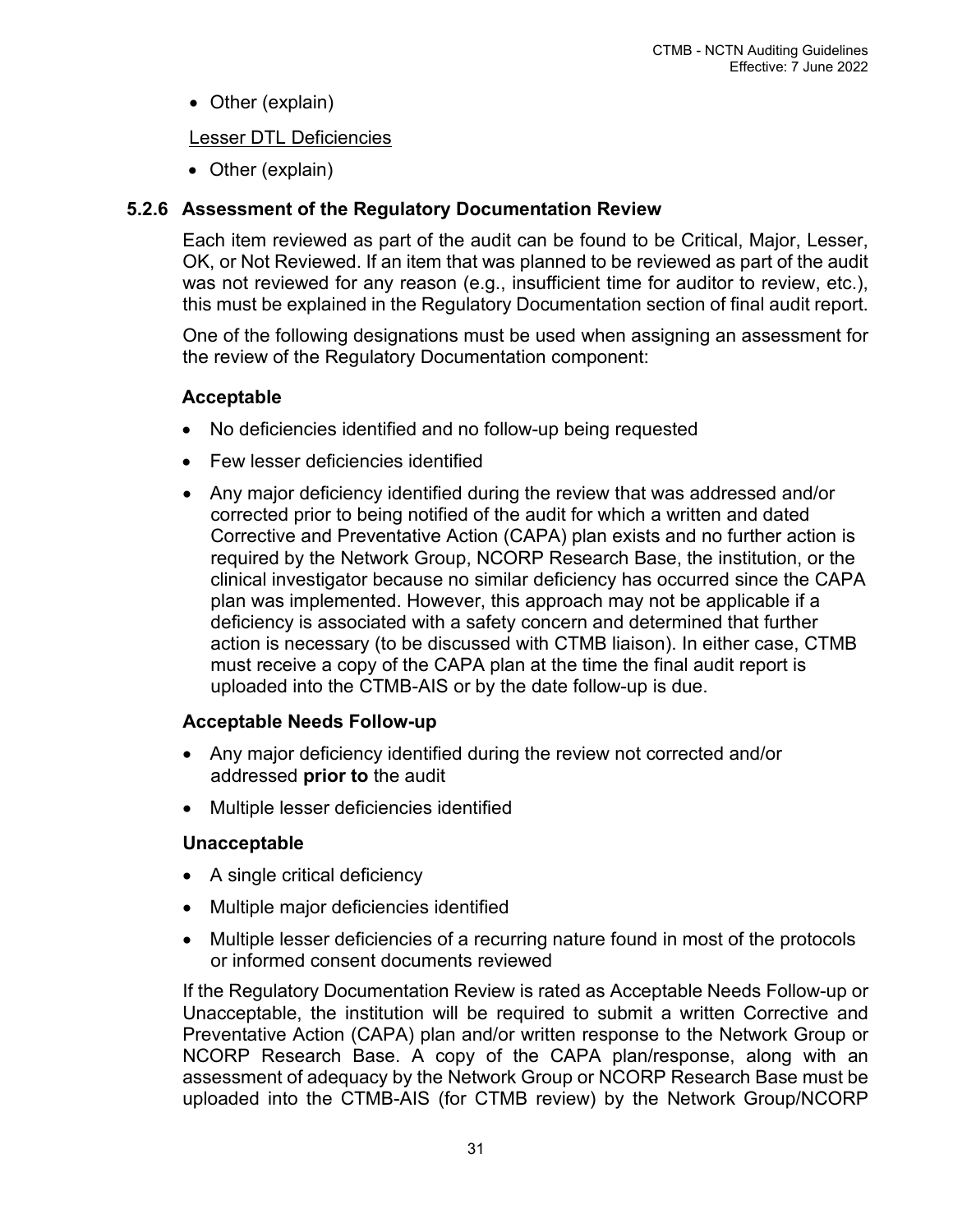Research Base within 45 calendar days from the date the final audit report was uploaded into the CTMB-AIS. Network Group or NCORP Research Base policies and procedures may recommend and/or require additional actions or sanctions.

A re-audit is mandatory if an institution continues to participate in the Network Group or NCORP Research Base for any audit component rated as Unacceptable. A reaudit should be conducted no later than a year after an Unacceptable audit.

## <span id="page-40-0"></span>**5.3 Review of Accountability of Investigational Agents and Pharmacy Operations**

Agent accountability and storage procedures described in this section are required under federal regulations and NCI policy for study-supplied agents. See PMB policies under: [https://ctep.cancer.gov/branches/pmb/agent\\_management.htm.](https://ctep.cancer.gov/branches/pmb/agent_management.htm)

The NCI does not endorse any electronic DARF (eDARF) pharmacy software package. Institutions that choose to use an electronic accountability system must ensure the database can produce a paper printout that is identical to the NCI DARF. Electronic accountability system database limitations are not valid reasons for improper accountability documentation per NCI policy.

## <span id="page-40-1"></span>**5.3.1 Control Dispensing Area/Pharmacy**

The Control Dispensing Area for each investigator is identified as the shipping address receiving the study-supplied agent from the supplier.

The Control Dispensing Area is responsible for:

- Direct receipt of study-supplied agent from the supplier
- Appropriate storage, accountability and security of study-supplied agent
- Dispensing study-supplied agents to patients/study participants as prescribed by investigator (IVR) or non-physician investigator (NPIVR) writing orders is an authorized, study-eligible person with an active registration status in the CTEP Registration and Credential Repository (RCR), and is qualified to write orders per institutional policy, their local, state laws and regulations or follow applicable international requirements
- Overall agent accountability and inventory control including provision of study agent to authorized, study-eligible physician investigator (IVR) with an active registration status in RCR at satellite dispensing areas, as applicable, oversight of satellite dispensing areas, and dissemination of study agent stock recovery information
- Timely return and final disposition of non-dispensed study-supplied agents (e.g., returns, authorized transfers or authorized local destructions)
- Physical destruction of patient returned study-supplied agents per applicable regulations and institutional policies and procedures

## <span id="page-40-2"></span>**5.3.2 Satellite Dispensing Area/Pharmacy**

The Satellite Dispensing Area receives study-supplied agent from a Control Dispensing Area. The Satellite Dispensing Area is under the direct responsibility and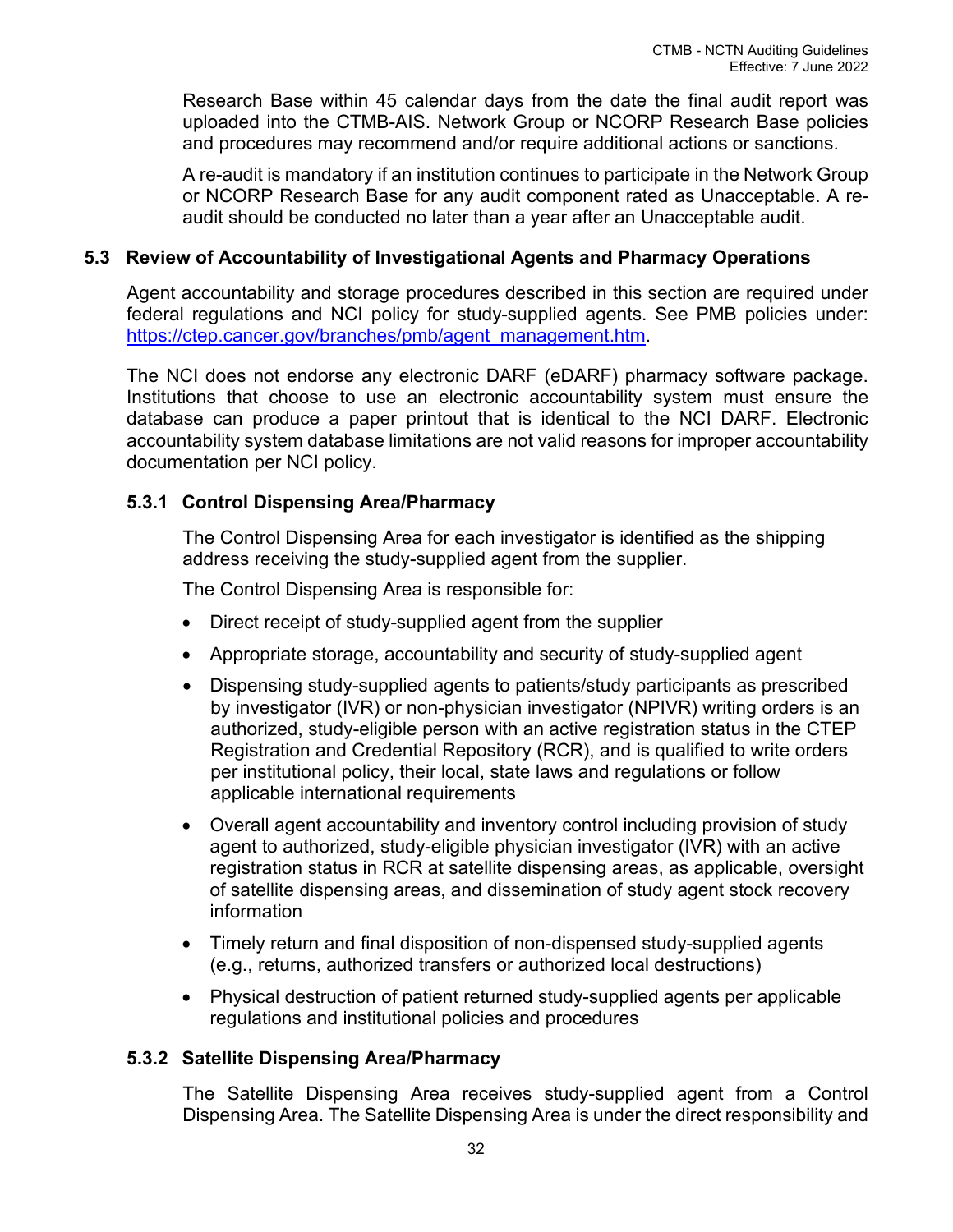oversight of the Control Dispensing Area.

The Satellite Dispensing Area is responsible for:

- Receiving study-supplied agent from the Control Dispensing Area
- Appropriate storage, accountability and security of study-supplied agent
- Dispensing study-supplied agent to patients/study participants as prescribed by authorized, study-eligible physician investigator (IVR) or non-physician investigator (NPIVR) writing orders is an authorized, study-eligible person with an active registration status in the CTEP Registration and Credential Repository (RCR), and is qualified to write orders per institutional policy, and their local, state laws and regulations, or follow applicable international requirements
- Timely return of non-dispensed study-supplied agent to the Control Pharmacy Dispensing Area for final disposition or destruction
- Physical destruction of patient returned study-supplied agents per applicable regulations and institutional policies and procedures

## <span id="page-41-0"></span>**5.3.3 Imaging Studies/Cancer Control**

Imaging and radiopharmaceutical therapy agents may or may not be managed by the pharmacy depending on the protocol. Imaging and radiopharmaceutical therapy agents are usually delivered directly to the imaging, radiation oncology, nuclear medicine or nuclear pharmacy department or center that is performing the imaging study or radiopharmaceutical therapy. Cancer control/prevention and imaging study and radiopharmaceutical therapy are usually manufactured on-site or purchased from and distributed by commercial vendors. Even though these study agents are not usually distributed by the NCI, cancer control/imaging and radiopharmaceutical therapy studies should abide by the same NCI/CTEP policies. It is strongly suggested that NCI DARFs be utilized to track these study agents. If NCI DARFs are not utilized, the imaging study agent/radiopharmaceutical accountability logs must at least capture the same information as on the NCI DARFs. Some protocols will describe the record-keeping processes.

## <span id="page-41-1"></span>**5.3.4 Guidelines for Conducting the Pharmacy Review**

<span id="page-41-2"></span>There are challenges with categorizing a deficiency as critical, major or lesser for the pharmacy component of the audit. As a result, the auditors for the Network Group/NCORP Research Base determine the rating based on identified noncompliance items. The auditor will review: drug accountability, proper use of NCI DARFs, adherence to appropriate storage and security measures and ensure required pharmacy procedures are being followed for NCI-sponsored and/or funded trials using NCI-supplied study agents, including cancer control/prevention, imaging and radiopharmaceutical therapy agents. DARFs are audited by protocol and study agent. When capturing the number of DARFs reviewed on the final audit report, it is the number of study agents (including different 'strengths'), not the number of DARF pages. Cancer control/ prevention imaging and radiopharmaceutical therapy agents may be supplied by other vendors.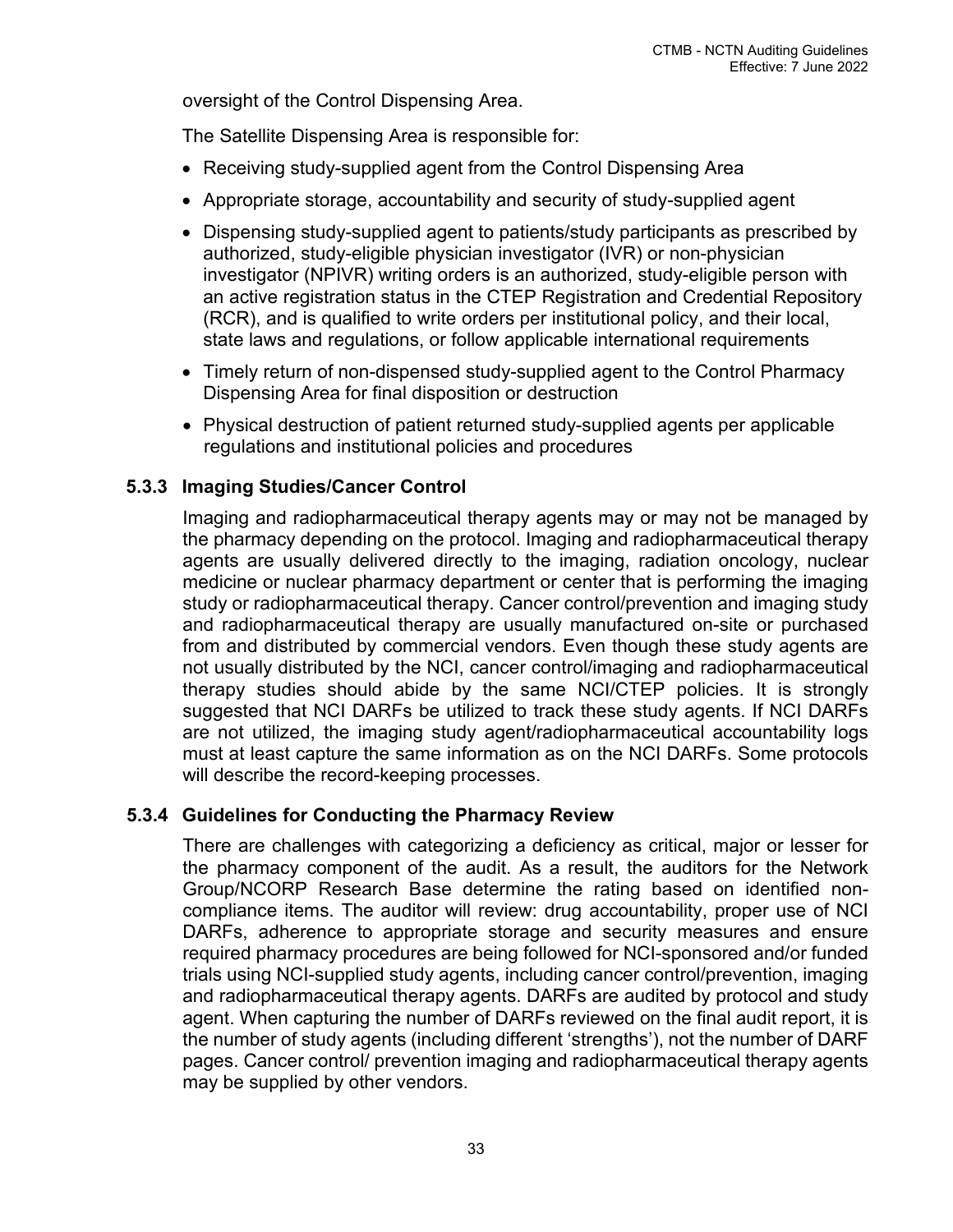Findings such as any condition, practice, process or pattern that adversely affect the rights, safety or well-being of the patient/study participant and/or the quality and integrity of the data; includes serious violation of safeguards in place to ensure safety of a patient/study participant and/or manipulation and intentional misrepresentation of data should be cited as a **Critical-Non-Compliance** (as defined under [Section 5.1\)](#page-33-3).

The following pages outline the various types of descriptions to assess overall **Complianc**e and **Non-Compliance**: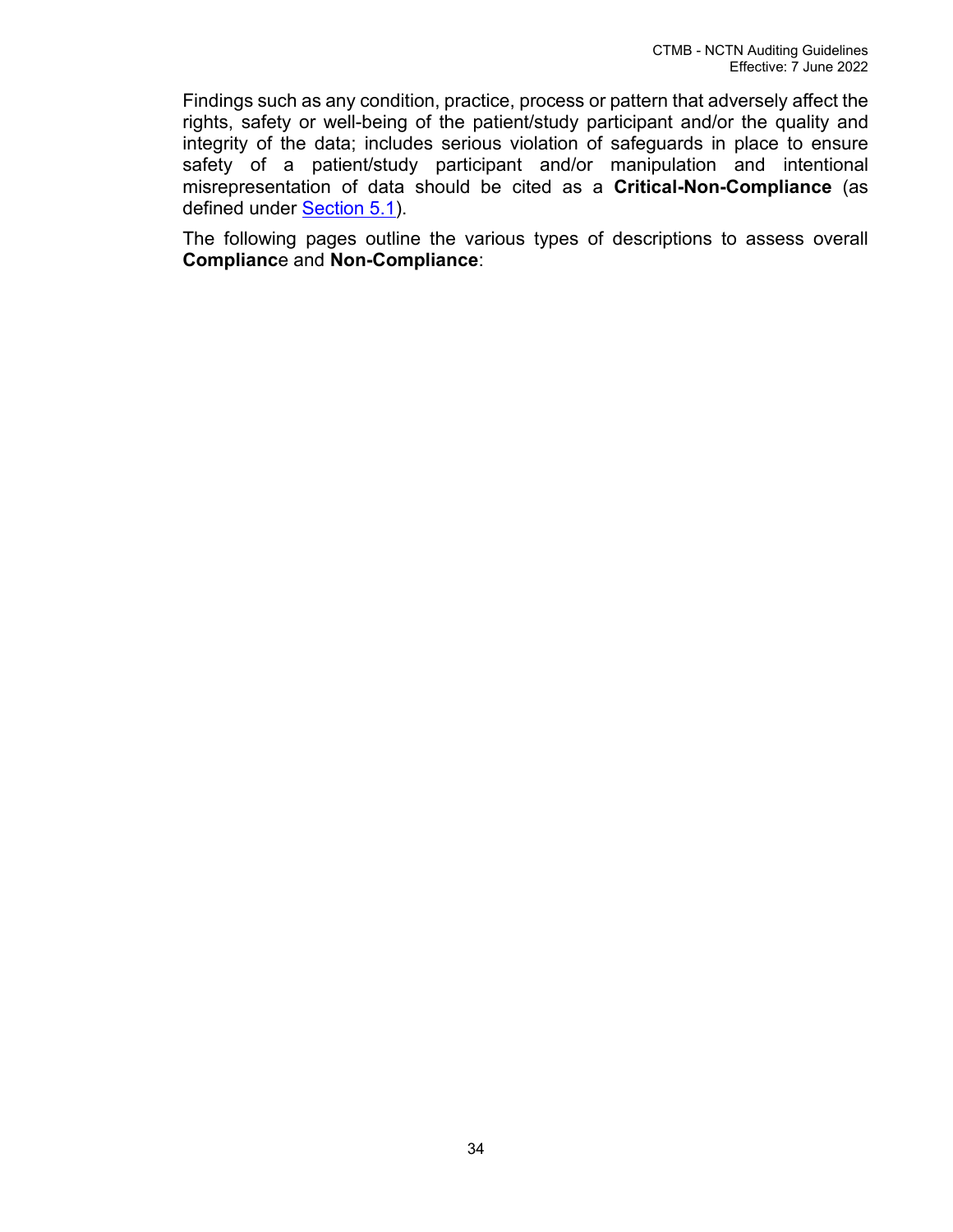#### **NCI DARFs COMPLETELY AND CORRECTLY FILLED OUT**

#### **Compliance**

- NCI DARF maintained and maintained completely, accurately and on a timely basis
- Oral NCI DARFmaintained for oral study supplied agents, and maintained completely, accurately and on a timely basis
- DARF maintained to verify cancer control/imaging study-supplied agents are administered to patients/study participants
- Paper and/or electronic DARFs (eDARFs) contains all required information; paper printout of eDARF is identical to NCI DARF
- No erasures or whiteout used on paper DARF
- Corrections are lined out, initialed and dated on paper DARF
- Corrections are appropriately documented on eDARFs in electronic inventory system
- Study-supplied agent is dispensed to a registered patient/study participant is recorded on the appropriate DARF
- Multiple dose vials appropriately used for more than one patient/study participant and doses documented correctly on separate lines of the DARF
- No dispensing of study-supplied agent to a non-registered patient/study participant
- Patient/study participant returns of oral studysupplied agents are documented on the oral DARF
- Patient/study participant returns of non-oral, non-patient-specific agent supplies are not documented on the DARF
- Patient/study participant returns of non-oral, patient-specific agent supplies are documented on the DARF
- [For NCI sponsored study] NCI-supplied study agents are not repackaged or reshipped to other investigators or locations by mail or express carrier, only shipment of oral study agents directly to study subjects is allowed
- Study agent final disposition of inventory is documented on DARF

- NCI DARF not maintained or not maintained completely, accurately or on a timely basis
- Oral NCI DARF not maintained for oral studysupplied agents, not maintained completely, accurately or on a timely basis
- DARF not maintained to verify cancer control/imaging study supplied agents are administered to patients/study participants
- Paper and/or electronic DARFs (eDARFs) are not completed as required; paper printout of eDARF is not identical to the NCI DARF
- Erasures or whiteout used on paper DARF
- Corrections are not lined out, initialed and dated on paper DARF
- Corrections are not appropriately documented on eDARF in electronic inventory system
- Study-supplied agent is dispensed to a registered patient/study participant is not recorded on the appropriate DARF
- Multiple dose vials not used for more than one patient/study participant and/or doses not documented correctly on separate lines of the DARF
- Dispensing of study-supplied agent to a nonregistered patient/study participant recorded on the DARF
- Patient/study participant returns of oral studysupplied agents not documented on the Oral DARF
- Patient/study participant returns of non-oral, non-patient-specific agent supplies are documented on the DARF
- Patient/study participant returns of non-oral, patient-specific agent supplies are not documented on the DARF
- [For NCI sponsored study] NCI-supplied study agents are repackaged and/or reshipped to other investigators or locations by mail or express carrier
- Study agent final disposition of inventory is not documented on DARF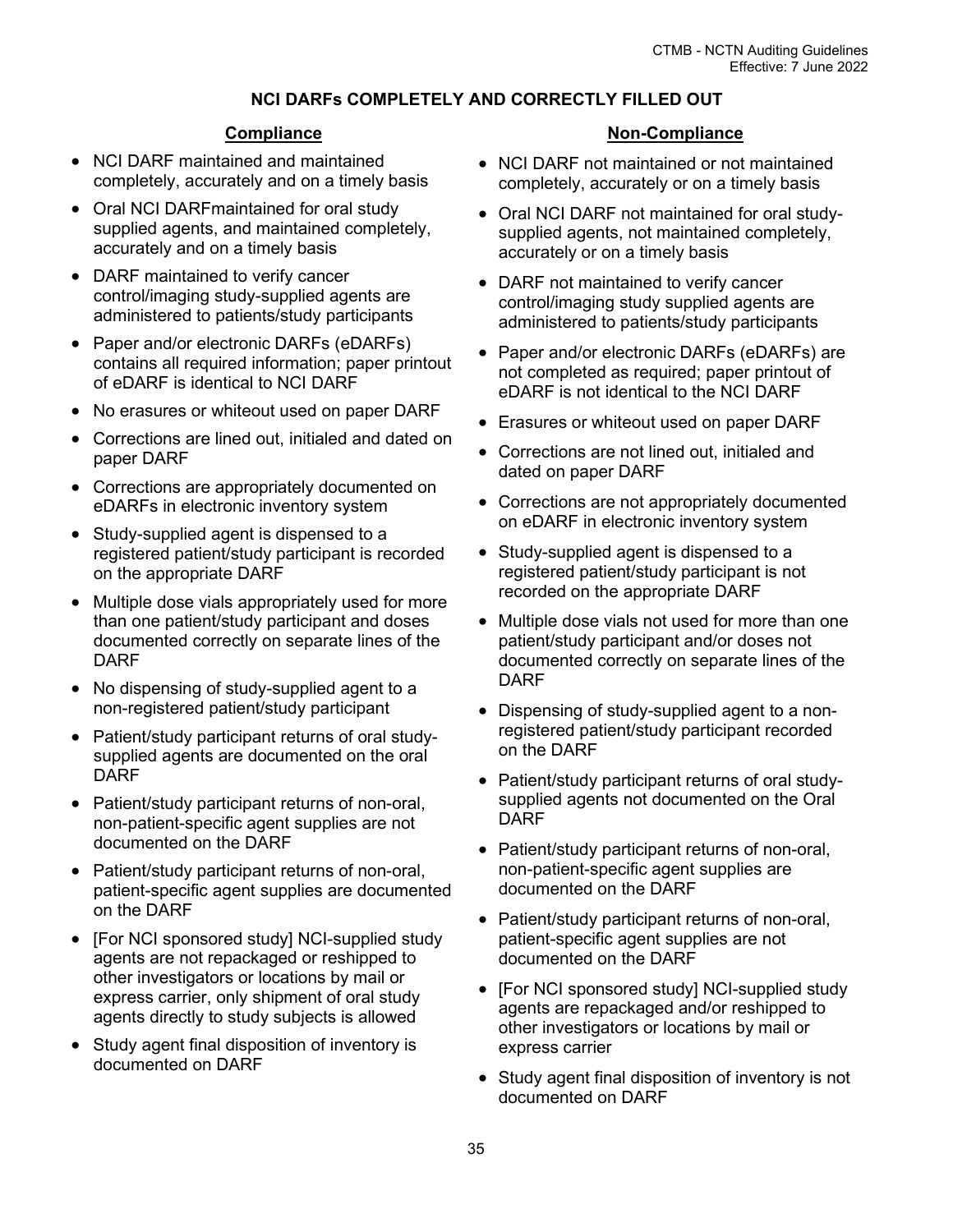#### **DARFs PROTOCOL AND STUDY AGENT SPECIFIC**

#### **Compliance**

- No substitution of any study-supplied agent, with non-study supplied study agent, including commercial agents
- DARF not maintained by Lot #
- Single DARF not used for more than one protocol
- Separate DARFs used for a protocol using multiple study agents
- Separate DARFs used for multiple agents by: strength, dosage form, and by ordering investigator
- Separate DARFs used for patients/study participant when patient-specific DARF must be maintained
- Study-supplied agent is not used for pre-clinical or laboratory studies without written approval by NCI

#### **Non-Compliance**

- Substitution of any study-supplied agent, with non-study supplied study agent, including commercial agents
- DARF maintained by Lot #
- Single DARF used for more than one protocol
- Single DARF used for a protocol using multiple study agents
- Single DARF used for multiple agent strengths, dosage forms, or ordering investigators
- Single DARF used for multiple patients/study participants when patient-specific DARF must be maintained
- Study-supplied agent used for pre-clinical or laboratory studies without written approval by **NCI**

#### **SATELLITE RECORDS OF DISPENSING AREA**

#### **Compliance**

- Satellite Dispensing Area DARF is used at each location where study-supplied agent is received from the Control dispensing area and is stored more than a day
- Satellite Dispensing Area records are available at the time of the review
- Satellite Dispensing Area and Control records match and are accurately maintained
- Unused and un-dispensed study-supplied agent is documented as returned to Control dispensing area; Satellite Dispensing Area appropriately returns study agent to Control pharmacy for final disposition/destruction

- No satellite DARFs in use when required (i.e., stored more than a day)
- Satellite DARFs not available at the time of the review
- Satellite and Control records do not match or are not accurately maintained
- Unused and un-dispensed study-supplied agent is not documented as returned to Control dispensing area; Satellite Dispensing Area is inappropriately transferring and/or locally destroying studysupplied agent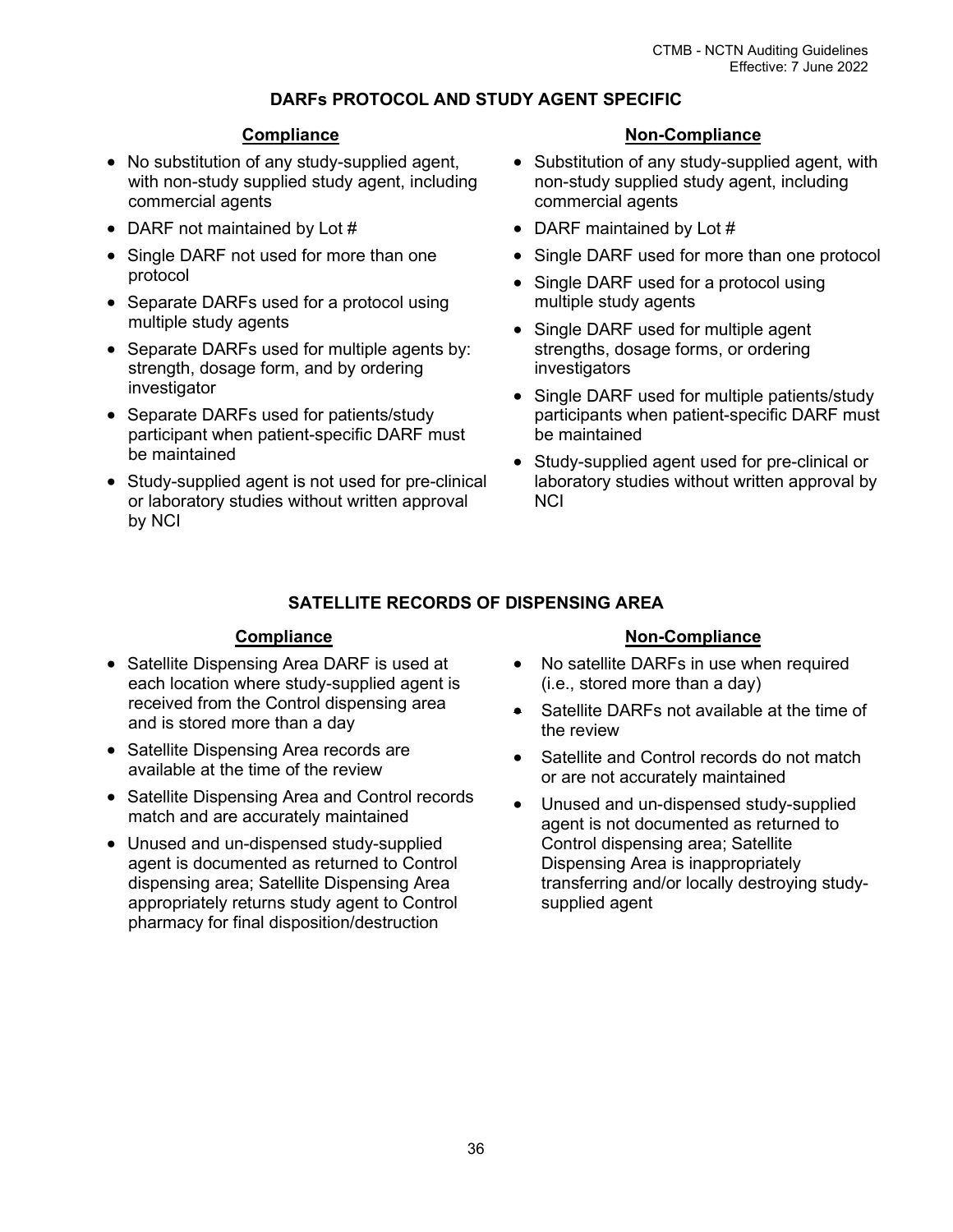## **NCI DARFs KEPT AS PRIMARY TRANSACTION RECORD**

## **Compliance**

- Study-supplied agent order receipts/ documentation (paper or electronic) are retained and available for review
- Documentation on Control DARF of studysupplied agent transactions and local destruction
- Quantities accounted for in physical inventory, and quantities match with DARF

## **Non-Compliance**

- Study-supplied agent order receipts/ documentation (paper or electronic) are not retained or not available for review
- No documentation on Control DARF of study-supplied agent transactions and local destruction
- Quantities not accounted for in physical inventory; quantities do not match DARF

#### **RETURN OF STUDY AGENT [NCI-sponsored studies]**

## **Compliance**

- Study agent is transferred to authorized investigator or protocol with NCI written approval
- Study agent not returned to PMB and destroyed on-site per site's destruction policy, and study agent not supplied by PMB is not sent to PMB
- Return Form or documentation of local destruction authorization is maintained
- Unused/un-dispensed NCI-supplied study agent is returned, transferred or locally destroyed within 90 calendar days when requested by the NCI, and when patients/study participants are in follow-up**,**  study is closed to enrollment and no NCIsupplied agent is being administered

## **Non-Compliance**

- Study agent is transferred to investigator or protocol without NCI written approval
- Study agent returned to PMB that should have been destroyed on-site or study agent returned to PMB that was not supplied by PMB
- Return Form or documentation of local destruction not maintained
- Unused/un-dispensed NCI-supplied study agents not returned, transferred or locally destroyed within 90 calendar days when requested by the NCI, or when patients/study participants are in follow-up, study is closed to enrollment and no NCIsupplied study agent is being administered

# **STUDY AGENT STORAGE**

## **Compliance**

- Each study-supplied agent is stored separately by protocol, strength, dosage form (e.g., oral, injectable) and by ordering investigator
- Study-supplied agent is stored under proper temperature conditions; temperature monitoring documentation is maintained

- Study-supplied agent is not stored separately by protocol, strength, dosage form (e.g., oral, injectable) and/or by ordering investigator
- Study-supplied agent not stored under proper temperature conditions; temperature monitoring documentation not maintained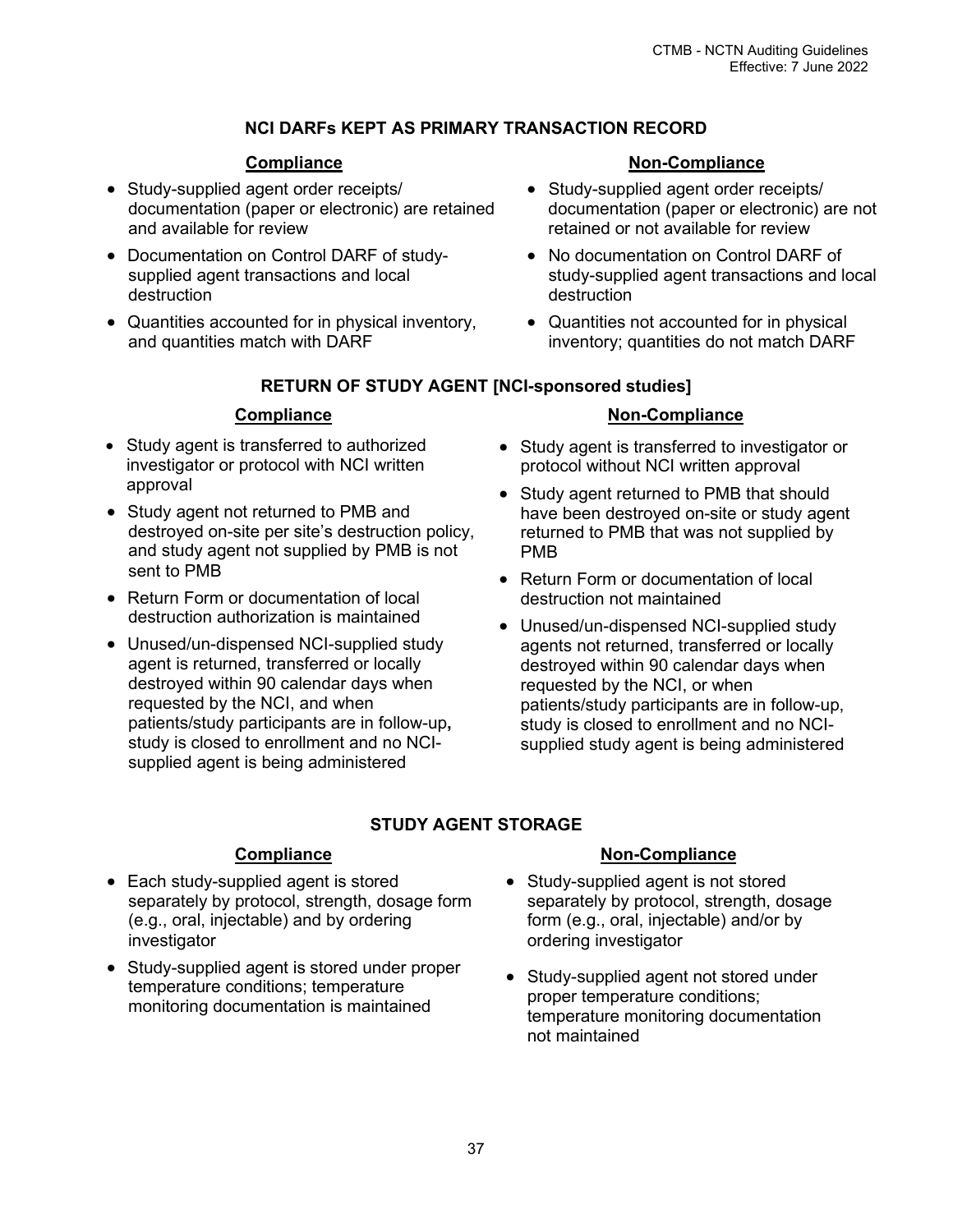## **ADEQUATE SECURITY**

#### **Compliance**

- Study-supplied agent is stored in a secure area
- Only authorized individuals have access to the secure areas

## **Non-Compliance**

- Study-supplied agent is stored in an unsecured area
- Unauthorized individuals have access to a secure area without supervision

#### **AUTHORIZED PRESCRIPTION(S)**

#### **Compliance**

- [For NCI sponsored study] Prescribing investigator (IVR) or non-physician investigator (NPIVR) writing orders for studysupplied agent has an active registration status in the CTEP Registration and Credential Respository (RCR)
- Prescribing investigator (IVR) or nonphysician investigator (NPIVR) is an authorized, study- eligible person, and is qualified to write orders per institutional policy, their local, state laws and regulations, and follow applicable international requirements
- Pharmacy has procedures in place to ensure the person prescribing and writing orders for study-supplied agent is an authorized person

- [For NCI sponsored study] Prescribing investigator (IVR) or non-physician investigator (NPIVR) writing orders for study-supplied agent does not have an active registration status in the CTEP Registration and Credential Repository (RCR)
- Prescribing investigator (IVR) or nonphysician investigator (NPIVR) writing orders is not an authorized, study-eligible person, or is not qualified to write orders per institutional policy, their local, state laws and regulations, or follow applicable international requirements
- Pharmacy does not have procedures in place to ensure person prescribing and writing orders for study-supplied agent is an authorized person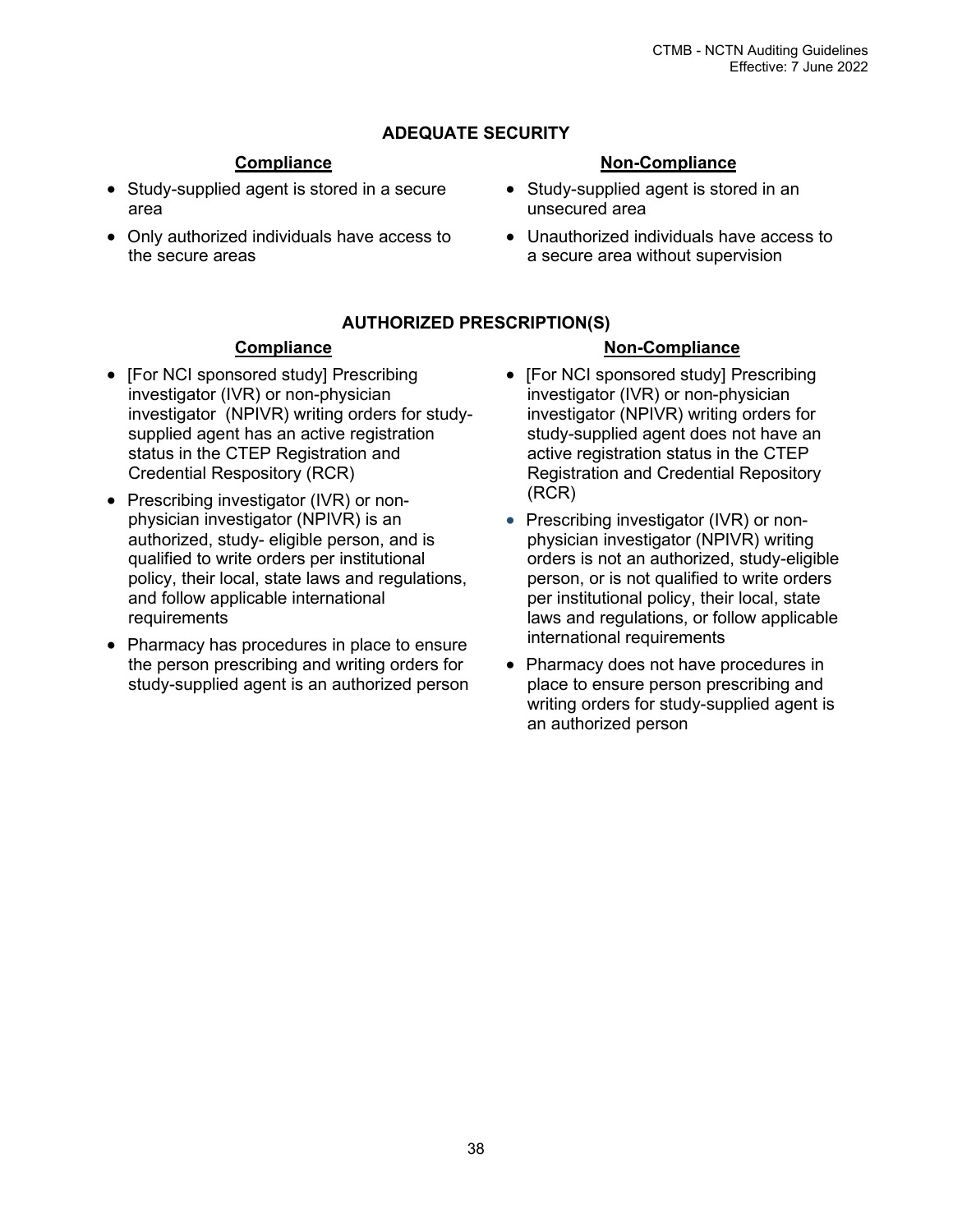## **5.3.5 Assessment of the Pharmacy Review**

Auditor discretion can be used for minor problem(s) identified during the review of the pharmacy. The number of active patients/study participants on NCI-sponsored and/or funded clinical trials, and the number of open protocols reviewed should be considered in the evaluation.

Items audited under the pharmacy component must be assessed as one of the following:

- Critical-Non-Compliant\*
- Non-Compliant
- Compliant
- Not Reviewed
	- Any finding identified before or during the review that meets the definition of a critical finding as defined under [Section 5.3.4](#page-41-2)

If an item that was planned to be reviewed as part of the audit was not reviewed for any reason, it must be explained in the pharmacy narrative of the final audit report. One of the following designations must be used when assigning an assessment for the review of the Pharmacy component:

## **Acceptable**

- Compliance in all categories and no follow-up being requested
- Any Non-Compliance item identified during the review that was addressed and/or corrected prior to being notified of the audit for which a written and dated Corrective and Preventative Action (CAPA) plan exists and no further action is required by the Network Group, NCORP Research Base, the institution, or clinical investigator because no similar Not Compliant issue has occurred since the CAPA plan was implemented. However, this approach may not be applicable if a Not Compliant item is associated with a safety concern and determined that further action is necessary (to be discussed with CTMB liaison). In either case, CTMB must receive a copy of the CAPA plan at the time the final audit report is uploaded into the CTMB-AIS or by the date follow-up is due.

## **Acceptable Needs Follow-up**

• Any non-compliance identified during the review that requires follow-up

## **Unacceptable**

- A single Critical-Non-Compliance
- Multiple Non-Compliance items
- Inability to track the 'chain-of-custody' of a study-supplied agent(s)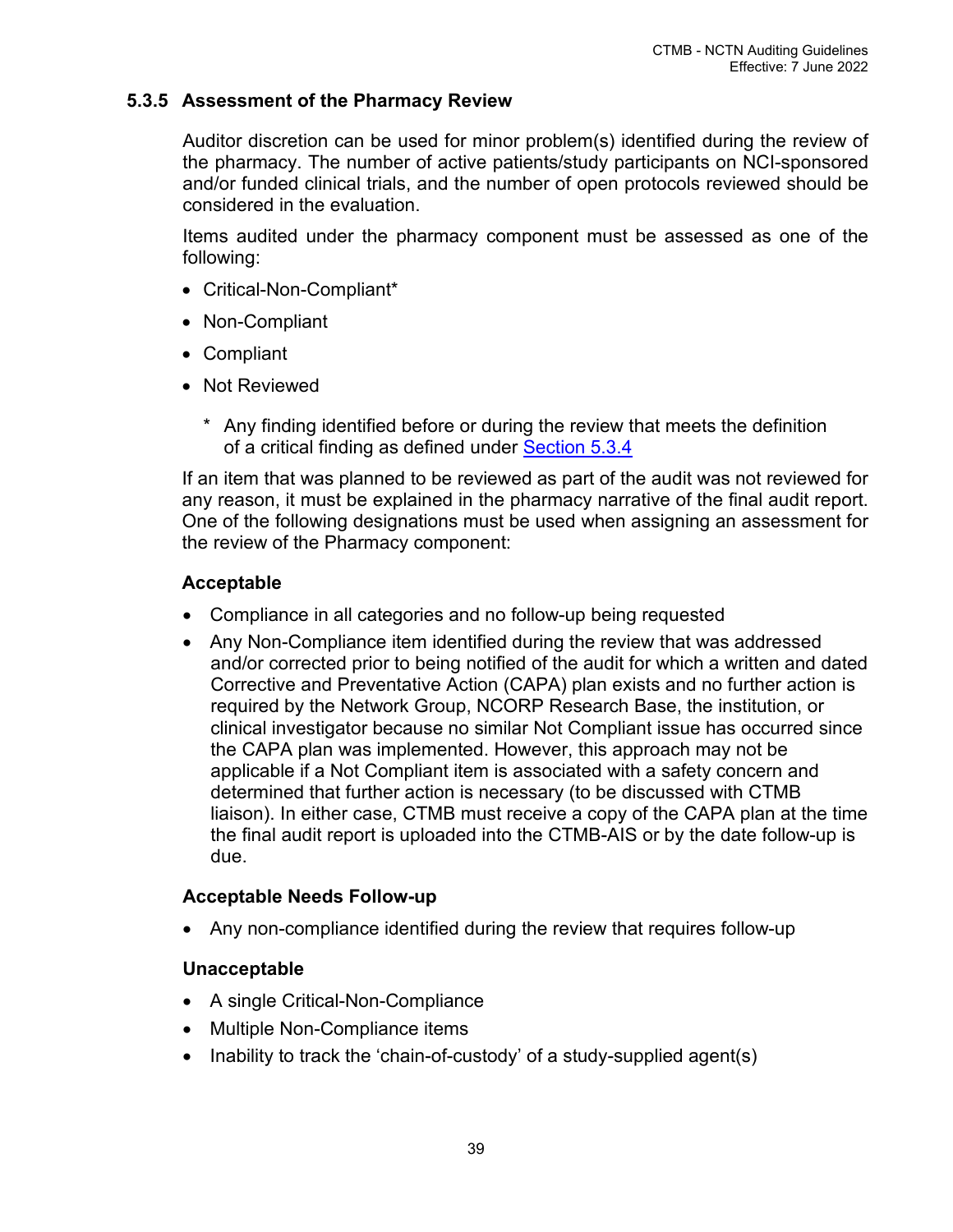## **No Assessment Required**

- No study-supplied agent in stock or in-use for the timeframe being reviewed/audited
- This designation applies under the following two conditions:
	- o The review of the pharmacy consists of only security, storage and review of pharmacy procedures to ensure person is authorized to prescribe or write orders and has an active status in the CTEP Registration and Credential Repository (RCR)
	- o Review of security, storage and pharmacy procedures (described above) were found to be 'compliant'

## **Limited Review Needs Follow-up**

• Non-compliance identified under Pharmacy Review and the audit was limited to review of storage, security and/or pharmacy procedures; and CAPA plan or follow-up response is requested

If the Pharmacy Review is rated as Limited Review Needs Follow-up, Acceptable Needs Follow-up or Unacceptable, the institution will be required to submit a written Corrective and Preventative Action (CAPA) plan and/or written response to the Network Group or NCORP Research Base. A copy of the CAPA plan/response, along with an assessment of adequacy by the Network Group or NCORP Research Base must be uploaded into the CTMB-AIS (for CTMB review) by the Network Group/NCORP Research Base within 45 calendar days from the date the final audit report was uploaded into the CTMB-AIS. Network Group or NCORP Research Base policies and procedures may recommend and/or require additional actions or sanctions.

A re-audit is mandatory if an institution continues to participate in the Network Group or NCORP Research Base for any audit component rated as Unacceptable. A reaudit should be conducted no later than a year after an Unacceptable audit or when there is sufficient activity to assess the effectiveness of the CAPA plan.

If the pharmacy requires a re-audit due to non-compliance related to storage and/or security, the re-audit must be conducted on-site or via a virtual visit. For other routine pharmacy audits, the Groups/NCORP Research Base can use their own discretion to determine if/when an on-site or virtual visit of the pharmacy should be conducted.

## <span id="page-48-0"></span>**5.4 Review of Patient Case Records**

Each patient case must be reviewed to determine if there are any critical, major, or lesser deficiencies in each of the following categories:

- Properly signed and dated informed consent document, including consent process
- Eligibility of a patient/study participant
- Correct treatment and treatment sequence
- Evaluation of disease outcome/tumor response
- Assessment and reporting of adverse events related to treatment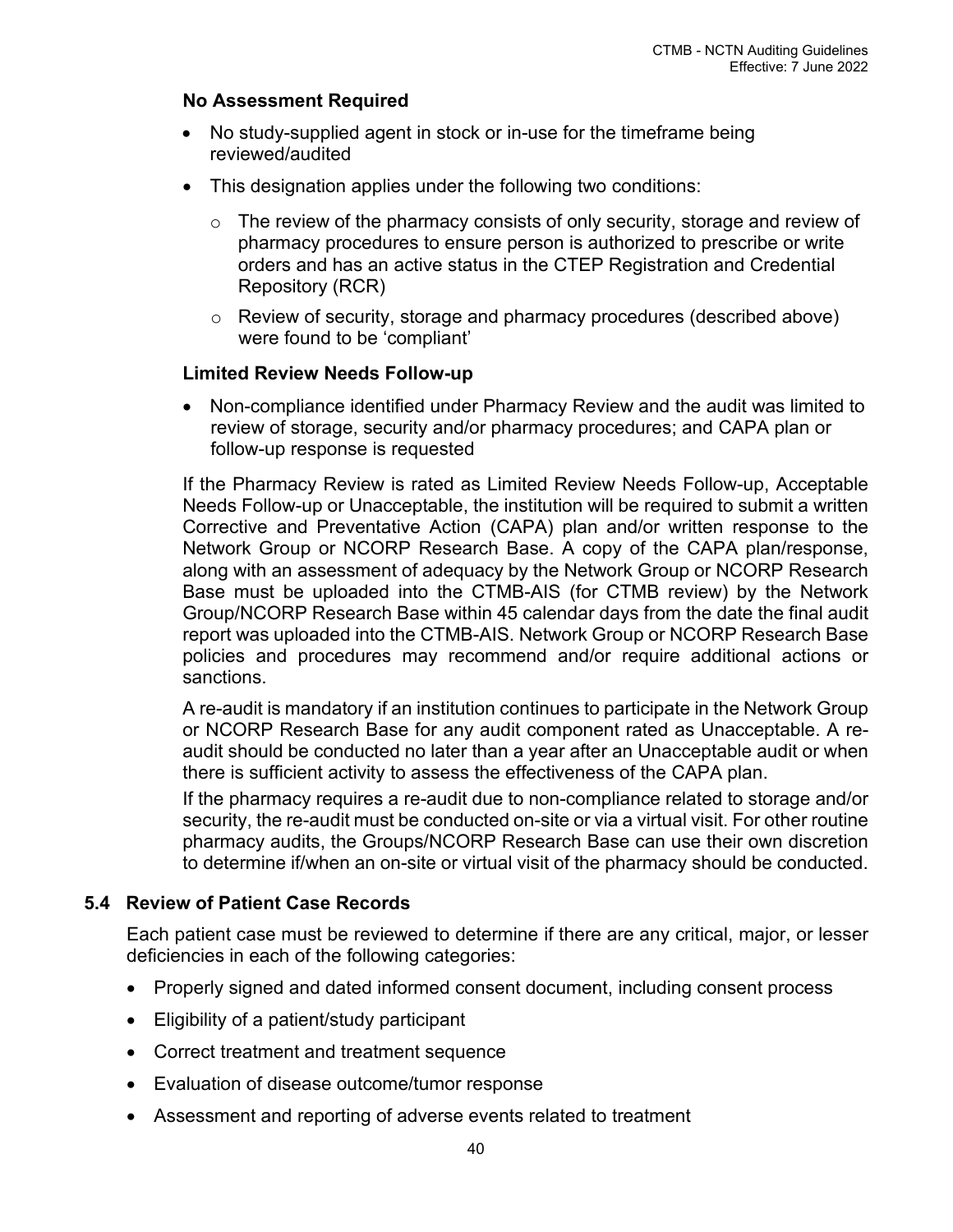• General quality of the data collected

If records are not in English, then a qualified translator chosen by the audit team or institution must be present. Source documentation of each patient case requested by the audit team for review that is identified as missing at the time of the audit and must be supplied to the Network Group/NCORP Research Base within 10 business days of the audit date.

## <span id="page-49-0"></span>**5.4.1 Deficiency Type by Category**

The following examples of deficiencies do not represent an all-inclusive list of possible deficiencies that may be found during the audit. The term 'intervention' is intended to include non-treatment studies such as cancer control, prevention, advanced imaging, etc.

Informed Consent – Critical Deficiencies

- Any finding identified before or during the review that meets the definition of a critical finding as defined under [Section 5.1](#page-33-3)
- Consent form document not signed and dated by the patient/study participant (or parent/legally authorized representative, if applicable)
- Patient/study participant signature cannot be corroborated
- Consent form not protocol specific

## Informed Consent – Major Deficiencies

- Failure to document the informed consent process with the study participant
- Patient/study participant signs consent form document containing changes not approved by the CIRB/IRB
- Consent form document missing
- Translated consent, short form or other form of translation not available or signed/dated by a non-English speaking patient/study participant
- Consent form not signed by patient prior to study registration/enrollment
- Consent form does not contain all required signatures
- Consent form used was not the most current IRB-approved version at the time of patient registration
- Consent form does not include updates or information required by IRB
- Re-consent not obtained as required
- Consent for ancillary/advanced imaging studies not executed properly
- Other (explain)

## Eligibility – Critical Deficiency

• Any finding identified before or during the review that meets the definition of a critical finding as defined under **Section 5.1**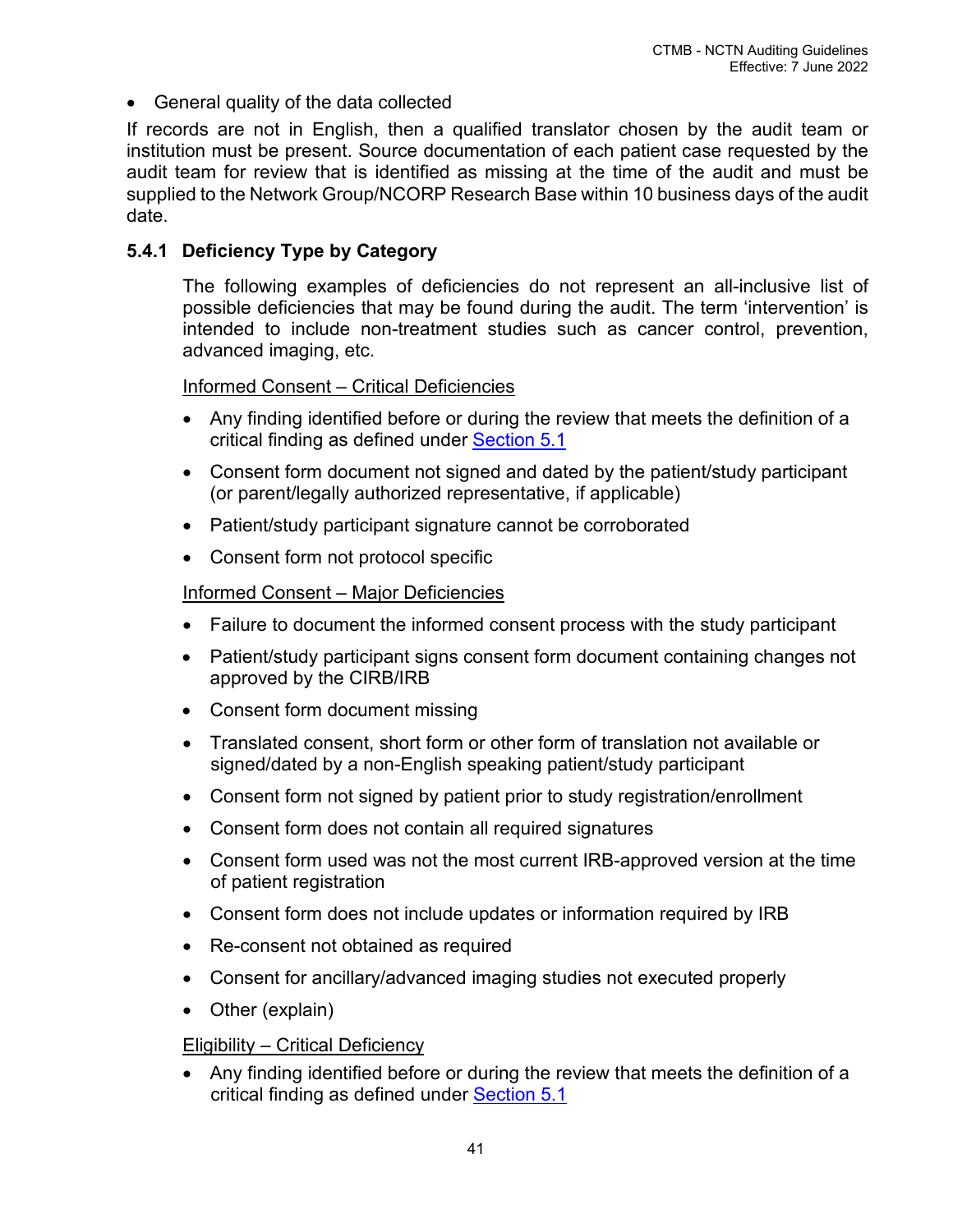## Eligibility – Major Deficiencies

- Review of documentation available confirms patient/study participant did not meet all eligibility criteria and/or eligibility requirements were not obtained within the timeframe as specified by the protocol
- Documentation missing; unable to confirm eligibility [Exception: Patients deemed ineligible based on laboratory/pathology reports following registration and changes based on central review of material.]
- Other (explain)

# Treatment – Critical Deficiencies

- Any finding identified before or during the review that meets the definition of a critical finding as defined under [Section 5.1](#page-33-3)
- Incorrect agent/treatment/intervention used

# Treatment – Major Deficiencies

- Additional agent/treatment/intervention used which is not permitted by protocol
- Dose deviations or incorrect calculations (error greater than  $+/-10\%$ )
- Dose modification/treatment/intervention not per protocol; incorrectly calculated
- Treatment/intervention incorrect, not administered correctly, or not adequately documented
- Timing and sequencing of treatment/intervention not per protocol
- Unjustified delays in treatment/intervention
- Other (explain)

**NOTE:** Review of documentation for how and when treatment is administered should focus on the study/IND agents under investigation (i.e., start/stop times), unless otherwise specified in the protocol. Documentation of standard of care drug(s) should include total dose and start/stop dates for prolonged IV infusions ≥ 24 hours.

# Disease Outcome/Response – Critical Deficiency

• Any finding identified before or during the review that meets the definition of a critical finding as defined under [Section 5.1](#page-33-3)

# Disease Outcome/Response – Major Deficiencies

- Inaccurate documentation of initial sites of involvement
- Tumor measurements/evaluation of 'status of disease' not performed, not reported, or not documented per protocol
- Protocol-directed response criteria not followed
- Claimed response (i.e., partial response, complete response, stable) cannot be verified, or auditor/monitor could not verify the reported response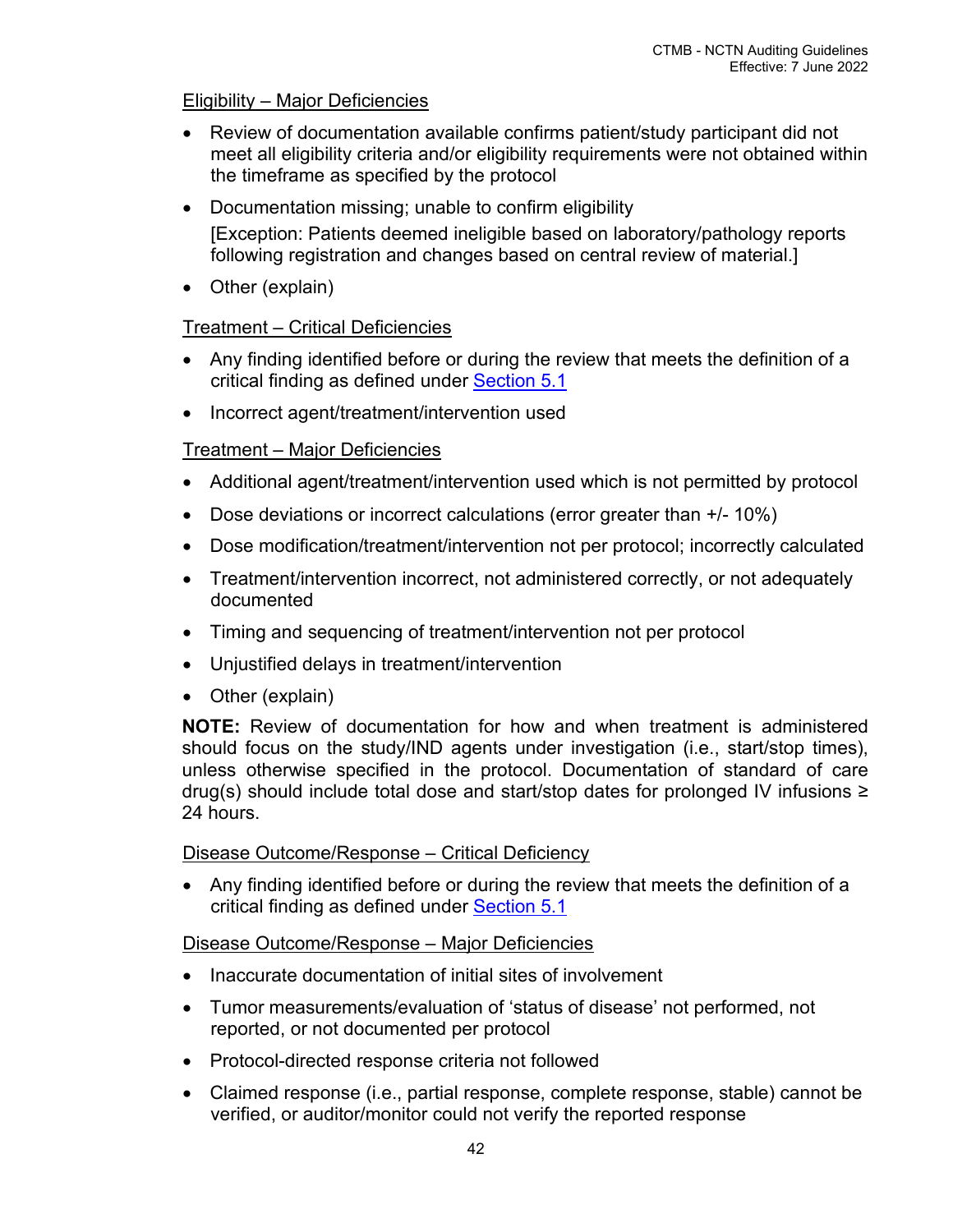- Failure to detect cancer (as in a prevention study) or failure to identify cancer progression
- Other (explain)

## Adverse Events – Critical Deficiency

• Any finding identified before or during the review that meets the definition of a critical finding as defined under [Section 5.1](#page-33-3)

## Adverse Events – Major Deficiencies

- Failure to report or delayed reporting of an adverse event that would require filing an expedited Adverse Event (AE) report or reporting to the Group
- Adverse events not assessed by the investigator in a timely manner (per protocol)
- Grades, types, or dates/duration of serious adverse events inaccurately recorded
- Adverse events cannot be substantiated
- Follow-up studies necessary to assess adverse events not performed
- Recurrent under- or over-reporting of adverse events
- Other (explain)

## General Data Management Quality – Critical Deficiency

• Any finding identified before or during the review that meets the definition of a critical finding as defined under [Section 5.1](#page-33-3)

## General Data Management Quality – Major Deficiencies

- Recurrent missing documentation in the patient/study participant records
- Protocol-specified laboratory tests or other parameters not done, not reported, or not documented
- Protocol-specified diagnostic studies including baseline assessments not done, not reported or not documented
- Protocol-specified research (Quality of Life forms, collection of research samples, etc.)/advanced imaging studies not done or submitted appropriately
- Frequent data inaccuracies
- Errors in submitted data; data cannot be verified
- Delinquent data submission**\***
- Other (explain)

 **\* NOTE:** A major or lesser deficiency must be based on the following: extent of the delay, phase of the trial, patient on active treatment versus follow-up, etc. Due diligence on the part of the Group/NCORP policies and decisions from Data Quality Working Group should be taken into consideration.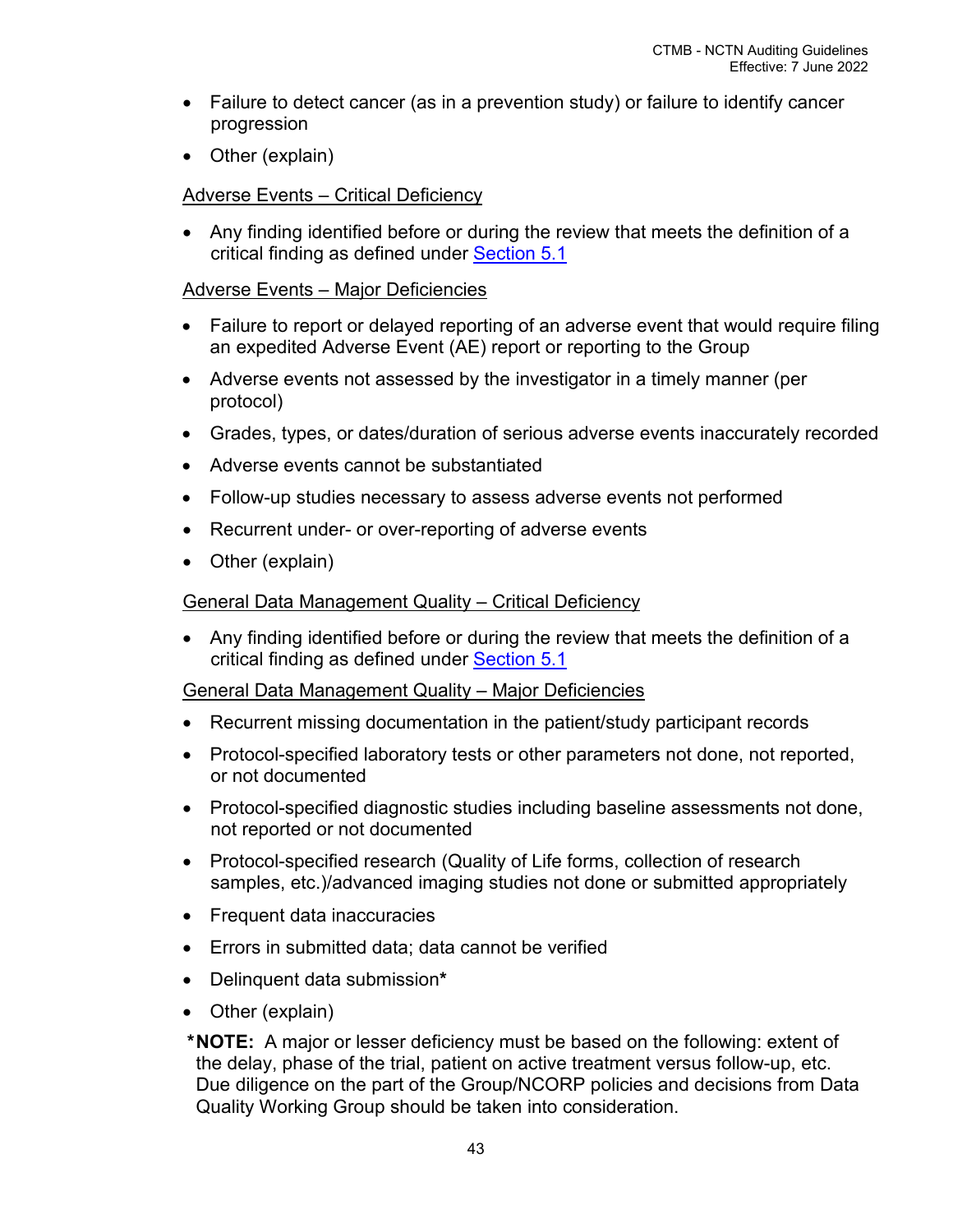The Groups and NCORP Research Bases have established guidelines and acceptability of the timeliness, completeness and accuracy of submitted data. A disregard of or untimely data reporting per Group or NCORP Research Base guidelines may be rated as a major deficiency.

## Assigning Lesser Deficiencies

As defined under [Section 5.1,](#page-41-1) a lesser deficiency may be assigned under each of the above categories if it is judged to not have a significant impact on the outcome or interpretation of the study and is not described above as a major deficiency. An unacceptable frequency/quantity of lesser deficiencies should be treated as a major deficiency in determining the final assessment of an audit component.

# <span id="page-52-0"></span>**5.4.2 Assessment of the Patient Case Review**

Each category (Informed Consent, Eligibility, Treatment, Disease Outcome/ Disease Response, Adverse Event, General Data Management Quality) for each patient case audited can be found to be Critical (as defined under [Section 5.1\)](#page-33-3), Major, Lesser, OK or Not Reviewed. If one or more categories is not reviewed for any reason (e.g., subject did not receive treatment, insufficient time for auditor to review, etc.) it must be explained in the patient case review section of final audit report.

One of the following designations must be used when assigning an assessment for the review of the Patient Case component:

## **Acceptable**

- No deficiencies identified and no follow-up being requested
- Few lesser deficiencies identified and no follow-up being requested
- Any major deficiency identified during the review that was addressed and/or corrected prior to being notified of the audit for which a written and dated Corrective and Preventative Action (CAPA) plan exists and no further action is required by the Network Group, NCORP Research Base, the institution, or the clinical investigator because no similar deficiency has occurred since the CAPA plan was implemented. However, this approach may not be applicable if a deficiency is associated with a safety concern and determined that further action is necessary (to be discussed with CTMB liaison). In either case, CTMB must receive a copy of the CAPA plan at the time the final audit report is uploaded into the CTMB-AIS or by the date follow-up is due.

## **Acceptable, Needs Follow-up**

- Any major deficiency identified during the review not corrected and/or addressed **prior to** the audit
- Multiple lesser deficiencies identified

# **Unacceptable**

• A single critical deficiency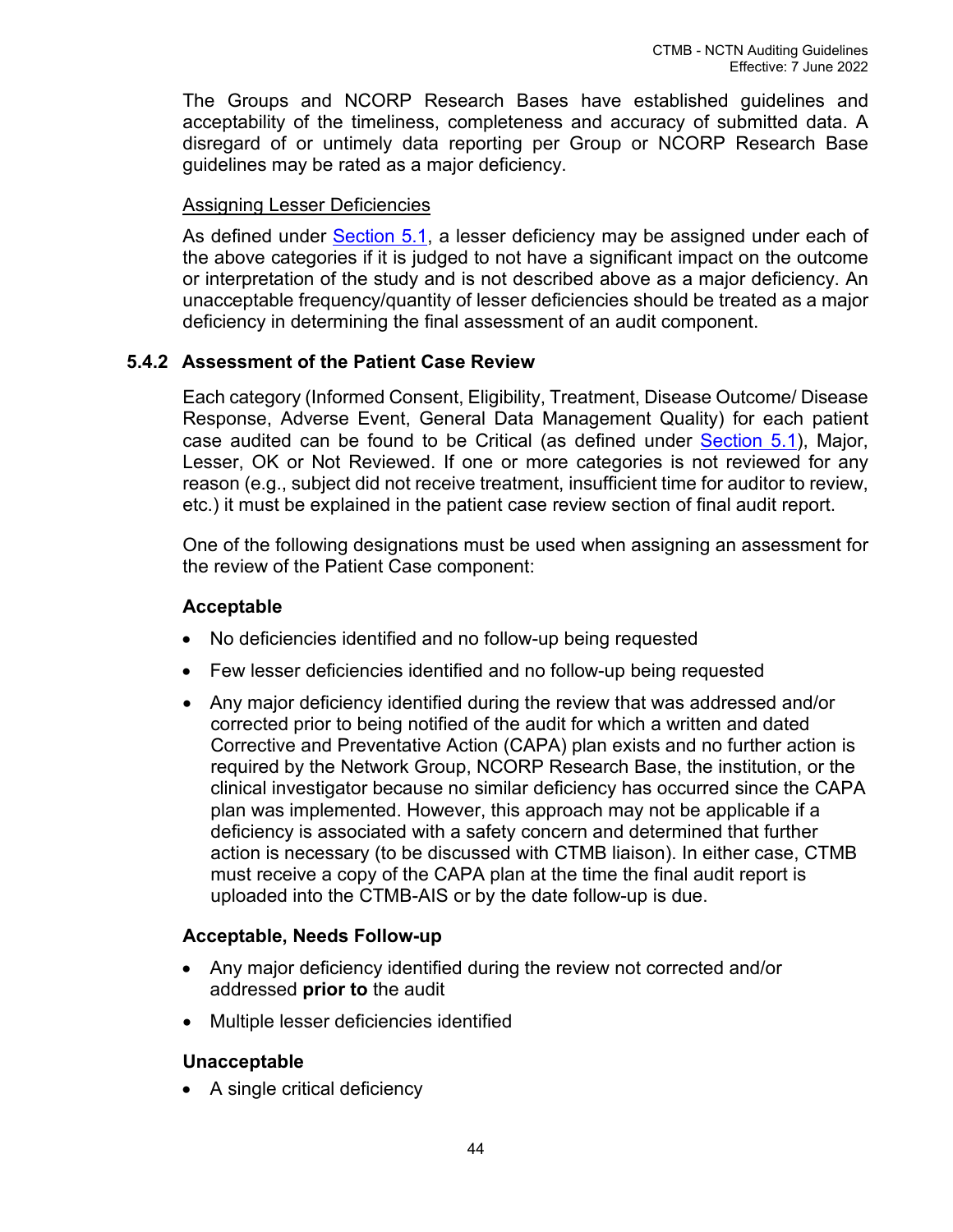- Multiple major deficiencies identified
- Multiple lesser deficiencies of a recurring nature found in most the patient cases reviewed

If the Patient Case Review is rated as Acceptable Needs Follow-up or Unacceptable, the institution will be required to submit a written Corrective and Preventative Action (CAPA) plan and/or written response to the Network Group or NCORP Research Base. A copy of the CAPA plan/response, along with an assessment of adequacy by the Network Group or NCORP Research Base must be uploaded into the CTMB-AIS (for CTMB review) by the Network Group/NCORP Research Base within 45 calendar days from the date the final audit report was uploaded into the CTMB-AIS. Network Group or NCORP Research Base policies and procedures may recommend and/or require additional actions or sanctions.

A re-audit is mandatory, if an institution continues to participate in the Network Group or NCORP Research Base for any audit component rated as Unacceptable. A reaudit should be conducted no later than a year after an Unacceptable audit or when sufficient new patients/study participants have enrolled since the previous audit. If sufficient new patients/study participants have not enrolled within a year from the previous audit, further discussion with CTMB is necessary prior to requesting an extension of the re-audit timeline in the CTMB-AIS.

#### <span id="page-53-0"></span>**5.5 Role of the Investigator During the Audit**

The Clinical Investigator or designee and his/her research staff must be available throughout the audit to answer any questions and help the auditors locate necessary information in the source documents.

#### <span id="page-53-1"></span>**5.6 Exit Interview**

It is expected that the responsible Clinical Investigator and designated staff be present at the exit interview whether the audit is conducted on-site or off-site. During the exit interview the audit team will review with the institution, the preliminary findings, including items reviewed off-site, and discuss any recommendations from the audit team. If applicable, the auditors should mention the expectation of providing a CAPA plan/response to the audit findings and clarify approximate timeframe of when the institution will need to submit their response(s). The exit interview should be an opportunity for education, immediate dialogue, feedback, and clarification for both the institution staff and the auditor(s).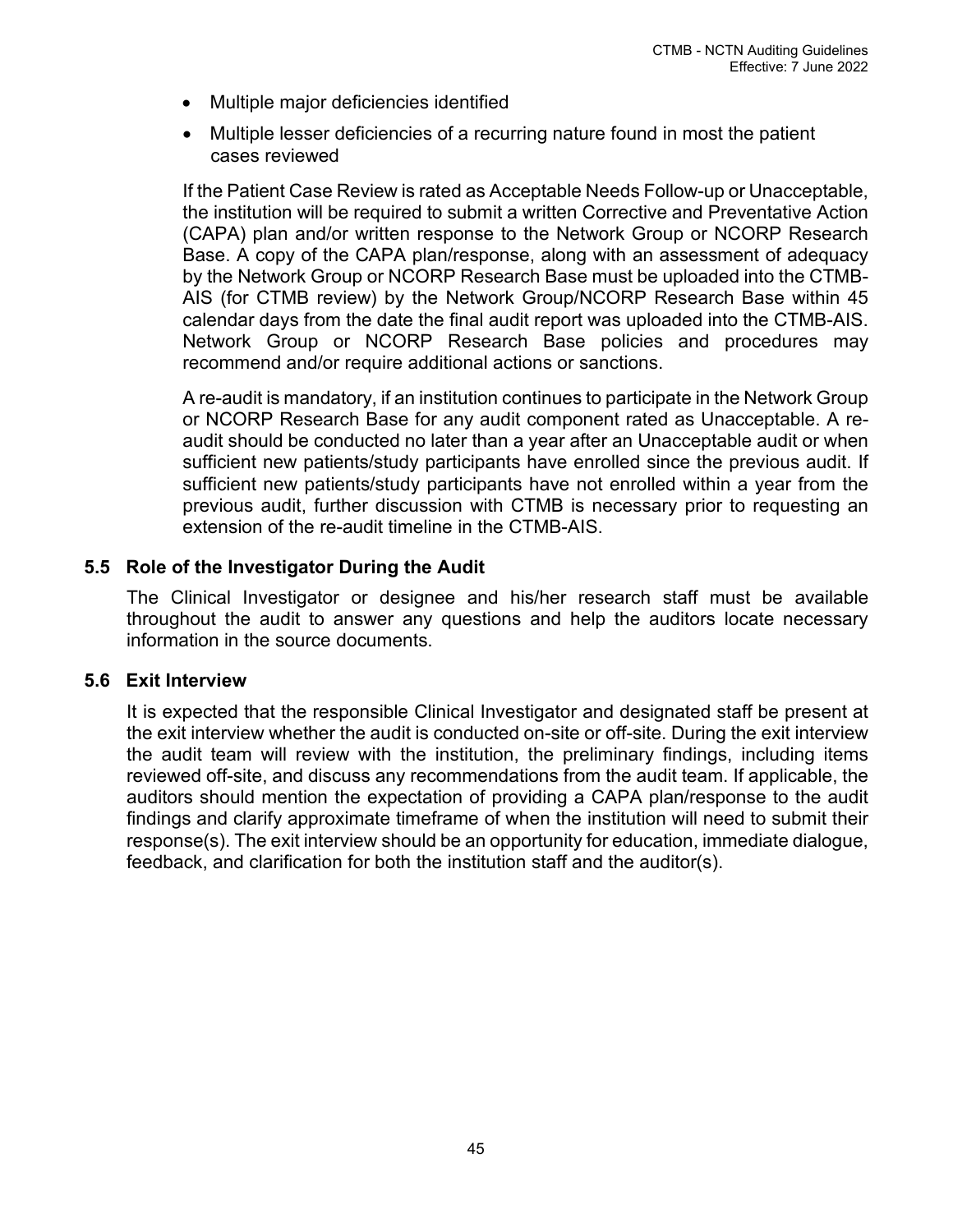# <span id="page-54-0"></span>**SECTION 6 REPORTING OF AUDIT FINDINGS AND FOLLOW-UP**

## <span id="page-54-1"></span>**6.1 CTMB-AIS Generated Notifications/Emails**

The Group/Research Base Audit Coordinator/designee assigned in the CTMB-AIS receives AIS generated emails related to overdue follow-up/CAPA plans per the audit guidelines. The Group/Research Base Audit Coordinator/designee must provide a response/explanation in writing within 5 business days of receiving the notification. The response should include when the follow-up/CAPA plan is expected to be submitted and/or what actions have been taken so that the follow-up/CAPA plan is uploaded in the CTMB-AIS as soon as possible. The Group/NCORP Research Base response should be directed to the appropriate CTMB liaison via the Email Notification Response Management module in the CTMB-AIS.

## <span id="page-54-2"></span>**6.2 Preliminary Report of Audit Findings**

A pre-populated Preliminary Report of Audit Findings Form is available to the audit team once an audit has been scheduled in the CTMB-AIS. This pre-populated report contains all the identifying information about the institution(s) to be audited.

## <span id="page-54-3"></span>**6.2.1 Submission**

The Preliminary Report of Audit Findings Form must be uploaded into the CTMB-AIS within one business day of completing the audit. Any data irregularities identified through quality control procedures or through the audit program that raise any suspicion of intentional misrepresentation of data must be immediately reported to CTMB. The CTMB must be notified immediately by telephone (240) 276-6545 of any findings suspicious and/or suggestive of intentional mis-representation of data and/or disregard for regulatory safeguards for any component (Regulatory Documentation, Pharmacy, and Patient Case Review) of an audit. Similarly, any data irregularities identified through other quality control procedures suspicious and/or suggestive of intentional misrepresentation of data must be immediately reported to CTMB. It is the responsibility of the Network Group or NCORP Research Base to immediately notify CTMB when they learn of any significant irregularities or allegations related to scientific misconduct by a staff member or institution participating in their research program. It should be emphasized that the irregularity/misrepresentation of data does not need to be proven, a reasonable level of suspicion suffices for CTMB notification. It is also essential that involved individual(s) and/or institutions follow their own institutional scientific misconduct procedures in these matters.

A separate Preliminary Report of Audit Findings is required for each audited institution. However, if the audit was conducted as a combined audit 'as a whole' (parent and their non-auditable institutions), a single Preliminary Report is generated.

A Co-site Visitor (CTMB or CTMS staff) may be assigned to an audit by CTMB. If one is assigned, a Co-site Preliminary Report of Audit Findings must also be uploaded into the CTMB-AIS within the same timeframe required by the Network Groups.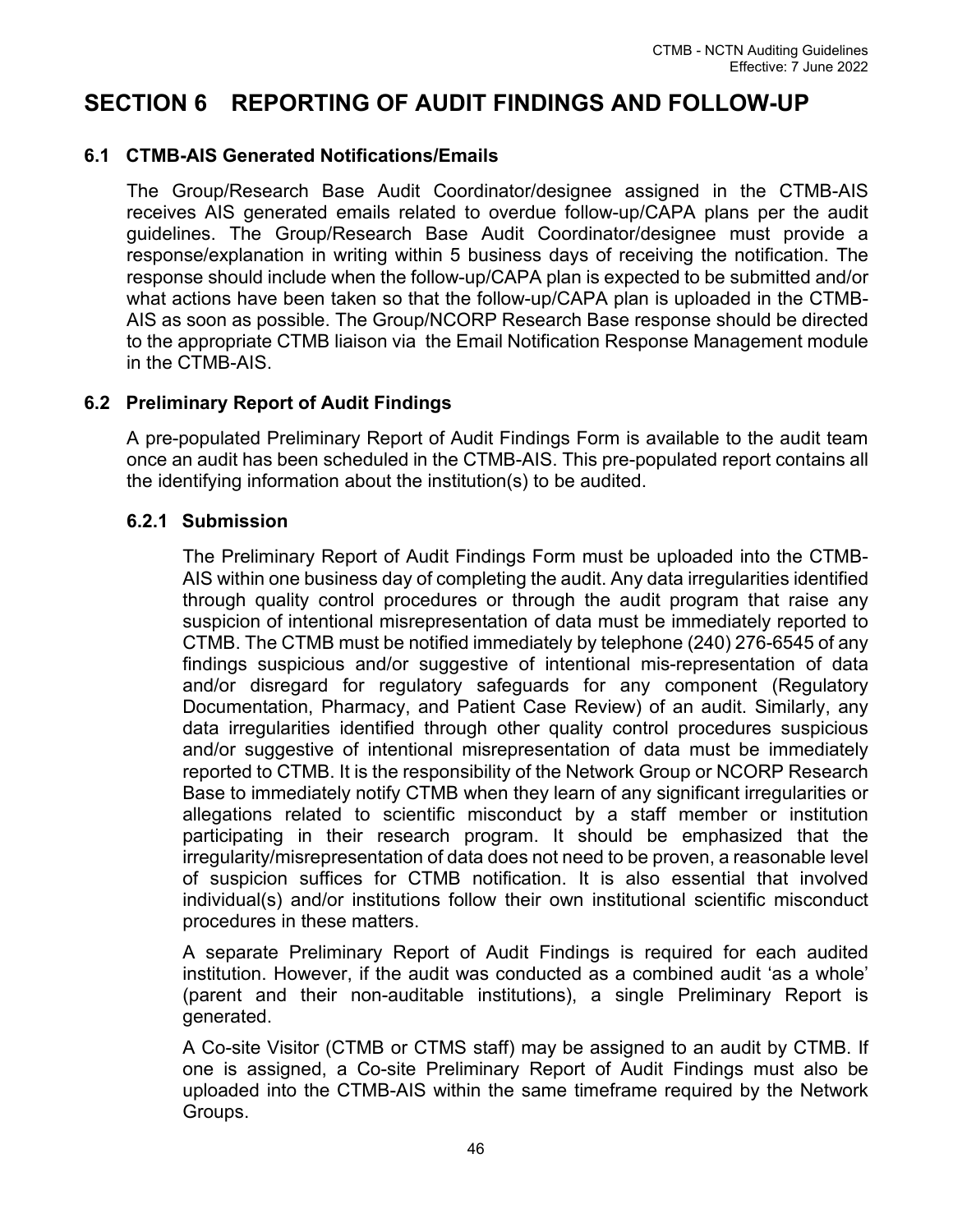Regulatory Documentation Section – Briefly describe all deficiencies identified; and label as critical or major.

Pharmacy Section - Briefly describe all non-compliance items identified; label as critical-non-compliance or non-compliance. If pharmacy was a limited review (i.e., review of storage, security and/or pharmacy procedures to ensure person is authorized to prescribe or write orders, and has an active status in the CTEP in RCR), state 'limited review', and describe the non-compliance, if any. If the pharmacy is not reviewed, the pharmacy section should state 'No NCI-supplied drug in use during this audit period', if this applies. Or state, 'Not Reviewed' and mention why it was not reviewed in this section.

Patient Case Section - Briefly describe all deficiencies identified, and appropriately label each deficiency as critical or major. If not an unannounced case, explain if and why any patient case was not reviewed in full.

A revised preliminary report may be uploaded into the CTMB-AIS if it is within ten business days of Day 1 of the audit. Deficiencies identified and briefly described in the Preliminary Report must be included in the Final Audit Report. Any revisions to the Preliminary Form must also be explained before uploading into the CTMB-AIS.

## <span id="page-55-0"></span>**6.2.2 Content**

Critical and major deficiencies must be identified and described under the appropriate audit component in the Preliminary Report of Audit Findings.

- Regulatory Documentation
- Pharmacy (Accountability of Investigational Agents and Pharmacy Operations)
- Patient Cases

The total number of cases with any critical and major deficiencies and the total number of patient cases reviewed must be provided for each category listed in the Preliminary Report of Audit Findings.

# <span id="page-55-2"></span><span id="page-55-1"></span>**6.3 Final Audit Report**

## **6.3.1 Submission**

The Final Audit Report must be uploaded into the CTMB-AIS within 70 calendar days of day one of the audit. This institution-specific report should summarize the findings at the time of the audit for each of the three components of the audit. Recommendations by the auditors from the Network Group or NCORP Research Base should be noted in the General Comments or Exit Interview sections of the final audit report.

A separate Final Audit Report is required for each audited institution. However, if the audit was conducted as a combined audit 'as a whole' (parent and their nonauditable institutions), a single final audit report is required.

If a co-site visitor (CTMB or CTMS staff) is assigned to an audit, the co-site visitor will also generate a final audit report summarizing the findings of the audit and the overall audit process.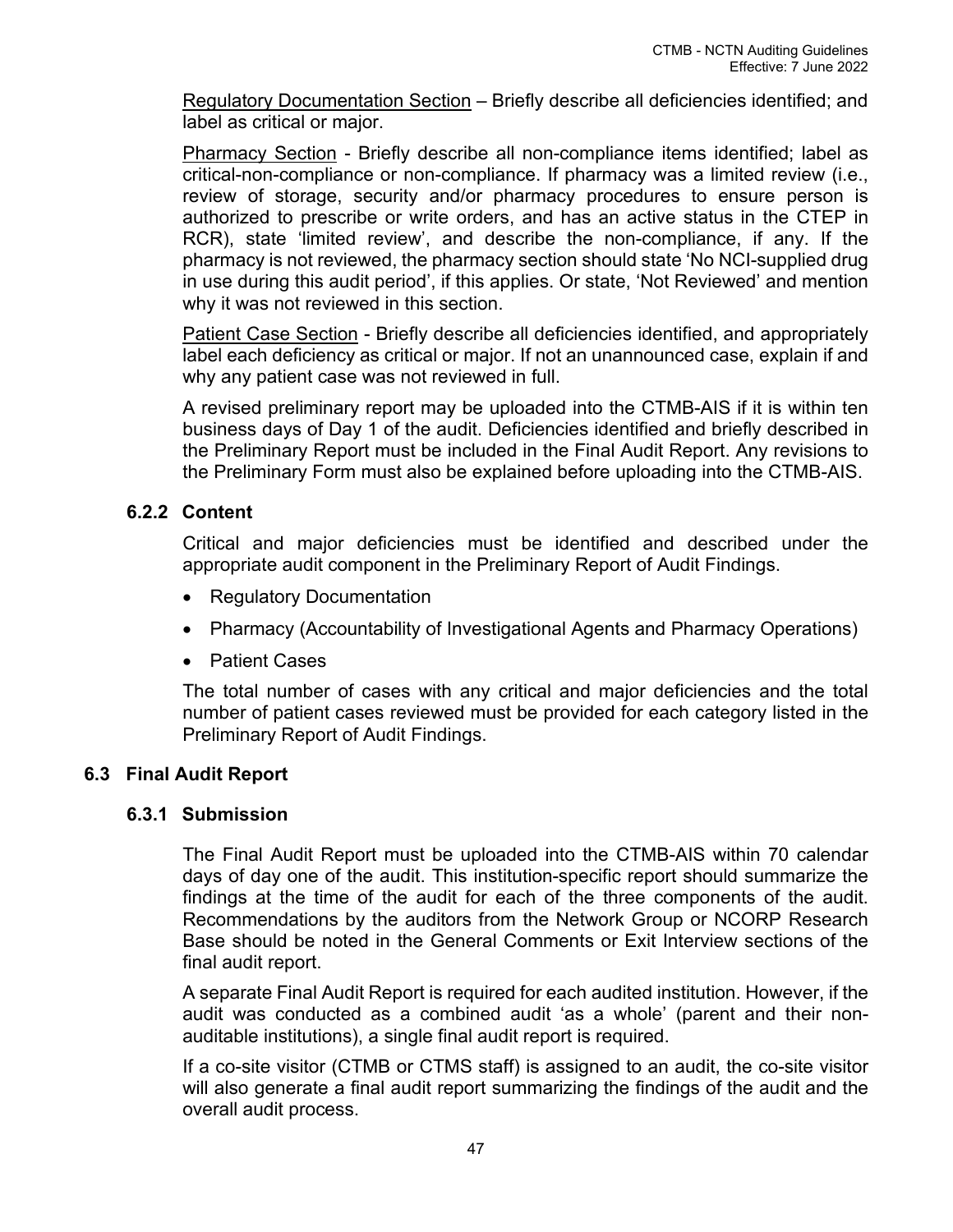Final Audit Reports that are returned to the Group/Research Base/CTMS for a correction or clarification must be returned (uploaded in the CTMB-AIS) within two weeks. Also, all corrections or clarifications made should be explained in the General Comments section of the report.

# <span id="page-56-1"></span><span id="page-56-0"></span>**6.3.2 Content of Final Audit Report**

The following information should be included in the final audit report:

## **6.3.2.1 General Information**

- Front page of the final audit report, include information specific to the institution such as number of cases audited, average annual accrual, and institutional staff present at the audit
- List the members of the audit team; indicating title and affiliation
- List Co-site visitor(s) and affiliation, if applicable

## <span id="page-56-2"></span>**6.3.2.2 Review of the Regulatory Documentation**

- The CTMB-AIS will populate each protocol title for protocols audited and list the number patient cases selected for audit, the IND drugs, treatment modalities used and the disease(s) studied in each protocol (if drug is NCI-supplied study agent)
- Designate whether critical, major, or lesser deficiencies were identified under CIRB/IRB and ICC and describe each critical, major or lesser deficiency; otherwise indicate OK
- Designate whether major or lesser deficiencies were identified for review of the Delegation of Tasks Log, if so, describe; otherwise indicate OK
- Indicate if any portion of the Regulatory Documentation review was audited off-site
- Provide an overall assessment for this component and indicate if a reaudit is required, including timeframe

## <span id="page-56-3"></span>**6.3.2.3 Review of the Pharmacy and Pharmacy Operations**

- Indicate the number of DARFs reviewed (i.e., number of study agents reviewed), and the number of patients' cross-checked against the DARF, if applicable
- For each item identified as Critical-Non-Compliance or Non-Compliance, select the appropriate Not Compliant description(s); otherwise indicate Compliant or Not Reviewed
- Summarize in the pharmacy narrative any items that require a CAPA plan/response, any items not reviewed and explain why they were not reviewed (see Section 5.3.5); include guidance or recommendations provided to the institution. [Other examples of information that may be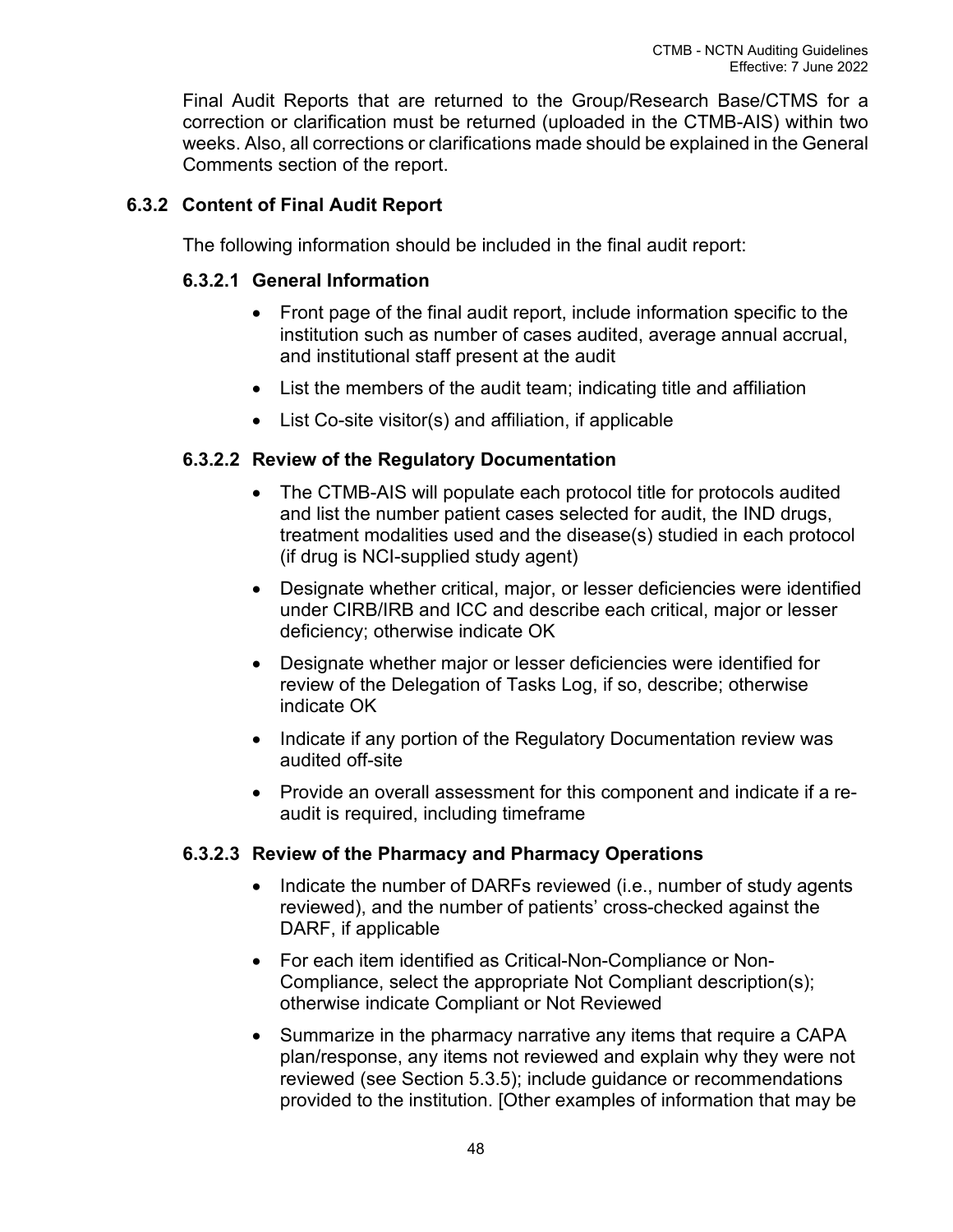included under the pharmacy narrative may include descriptions of non-compliance issues not outlined in the audit guidelines; review of temperature logs and excursions; rationale of why IND or if studysupplied agents were not selected for review, if pharmacy review was performed remotely, the method(s) by which the inspection of study storage, drug inventory, temperature monitoring, security should be described, etc.]

- For a full review of the pharmacy component, provide an overall assessment (Acceptable, Acceptable needs F/U, or Unacceptable), and indicate if a re-audit is required, including timeframe
- For a limited review of the pharmacy, indicate which items were reviewed (i.e., storage, security, and/or pharmacy procedures) and why it was a limited review. The overall assessment for a 'limited review' of the pharmacy must be: 'No Assessment Required' or 'Limited Review Needs Follow-up' (more details on page 38)

## <span id="page-57-0"></span>**6.3.2.4 Review of the Patient Cases**

- For each category, indicate if critical, major or lesser deficiencies were found and describe; otherwise indicate OK or Not Reviewed (explain if not reviewed)
- The CTMB-AIS pre-populates and summarizes the deficiencies for each patient/study participant and category in a table; this table calculates the total number of critical, major and lesser deficiencies for the total patient cases reviewed
- Provide an overall assessment for this component and indicate if a reaudit is required, including timeframe

## <span id="page-57-1"></span>**6.3.2.5 Audit Procedures**

This section indicates audit procedures such as how the audit was conducted, if any items were reviewed off-site or if entire audit was conducted remotely, and other pertinent information. A summary may also be included if any component of the audit as not completed or not done, and reason.

## <span id="page-57-2"></span>**6.3.2.6 General Comments**

This section may be used to indicate if any data or correspondence was submitted by the institution following the audit which affects the information reported on the Preliminary Report of Audit Findings. Indicate which categories were affected and how.

## <span id="page-57-3"></span>**6.3.2.7 Exit Interview**

Indicate who was present and summarize the discussion of the audit findings, clarifications by the staff, and any recommendations by the audit team. If any portion of the audit was conducted off-site (in advance of the audit), the findings of that review should be discussed at the exit interview.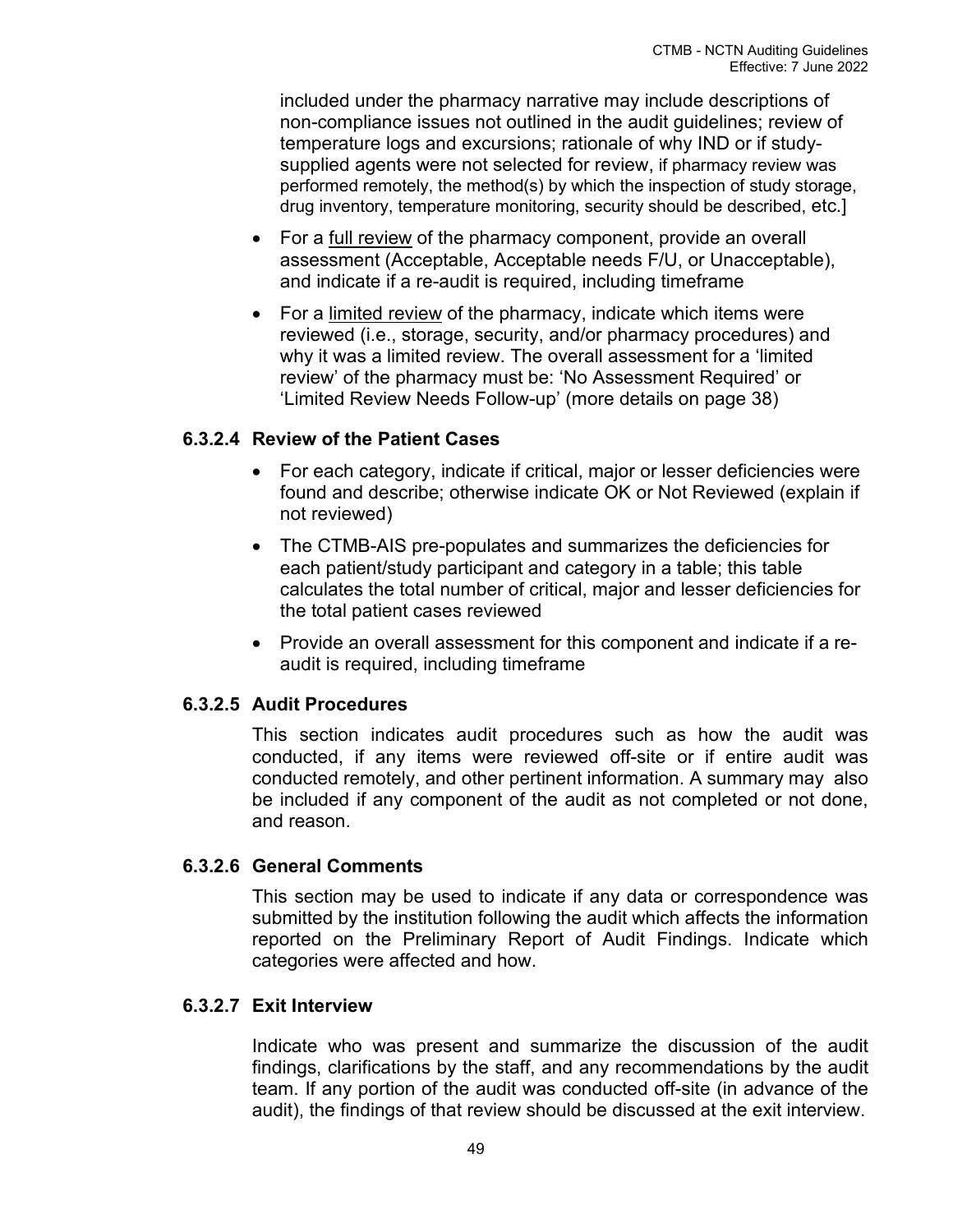## <span id="page-58-0"></span>**6.4 Corrective and Preventative Action (CAPA) Plan / Follow-up Response**

As outlined under Sections 5.2.6, 5.3.5 and 5.4.2, CAPA plans/follow-up responses are uploaded in the CTMB-AIS by the Group/NCORP Research Base. Other pertinent correspondence or documentation related to the audit may also be uploaded. It must be uploaded to the Document Management tab (in the CTMB-AIS) by corresponding CTEP Site Code and audit date.

## <span id="page-58-1"></span>**6.5 Re-audits**

When a re-audit is designated to take place, the re-audit requirement remains linked to the institution in the CTMB-AIS regardless of its status (i.e., active or withdrawn). If the institution is being withdrawn, the re-audit timeline on the final audit report for the applicable audit components are to be designated 'No Re-audit'. If the institution rejoins the same Group/NCORP Research Base at a later date, the re-audit must be conducted within 12 months from the first new accrual. The 'No Re-audit' timeline allows the Group/NCORP Research Base and CTMB to track these institutions that require a re-audit, if reactivated. For tracking purposes, any off-site/remote audit or re-audit must also be scheduled and reported in the CTMB-AIS.

## <span id="page-58-2"></span>**6.6 Off-Cycle (For Cause) Audits**

A 'for cause' audit may be warranted when there are concerns or irregularities found through quality control procedures or when there are allegations of possible scientific misconduct. It is the responsibility of the Network Group/NCORP Research Base to immediately notify CTMB upon learning of any significant irregularities or allegations related to scientific misconduct by a staff member or institution participating in their research program. CTMB may coordinate or request that the Group or NCORP Research Base coordinate the for cause audit. Selection of auditors to conduct For Cause on-site audit will be made jointly by the NCI, Network Group, or NCORP Research Base, and a joint course of action will be planned. Other federal agencies or offices may be invited to participate in an audit at the discretion of the NCI.

## <span id="page-58-3"></span>**6.7 Probation of a Clinical Investigator**

If there are concerns that appear to be investigator specific identified before, during or after an audit, mentoring and retraining will be the primary focus, if appropriate. After further evaluation by CTMB in collaboration with the NCTN Program Director the investigator may be taken off probation if documentation exists that support the specific actions were taken.

Repeated and deliberate failure to comply with the federal regulations, GCP and/or these audit guidelines may result in one or more of the following actions:

- Replacing Clinical Investigator
- Re-analyzing or retract published results
- Requesting a formal investigation by the Office of Research Integrity
- Revoking the Investigator's Form FDA 1572
- Terminating privileges for participating on any NCI sponsored clinical trial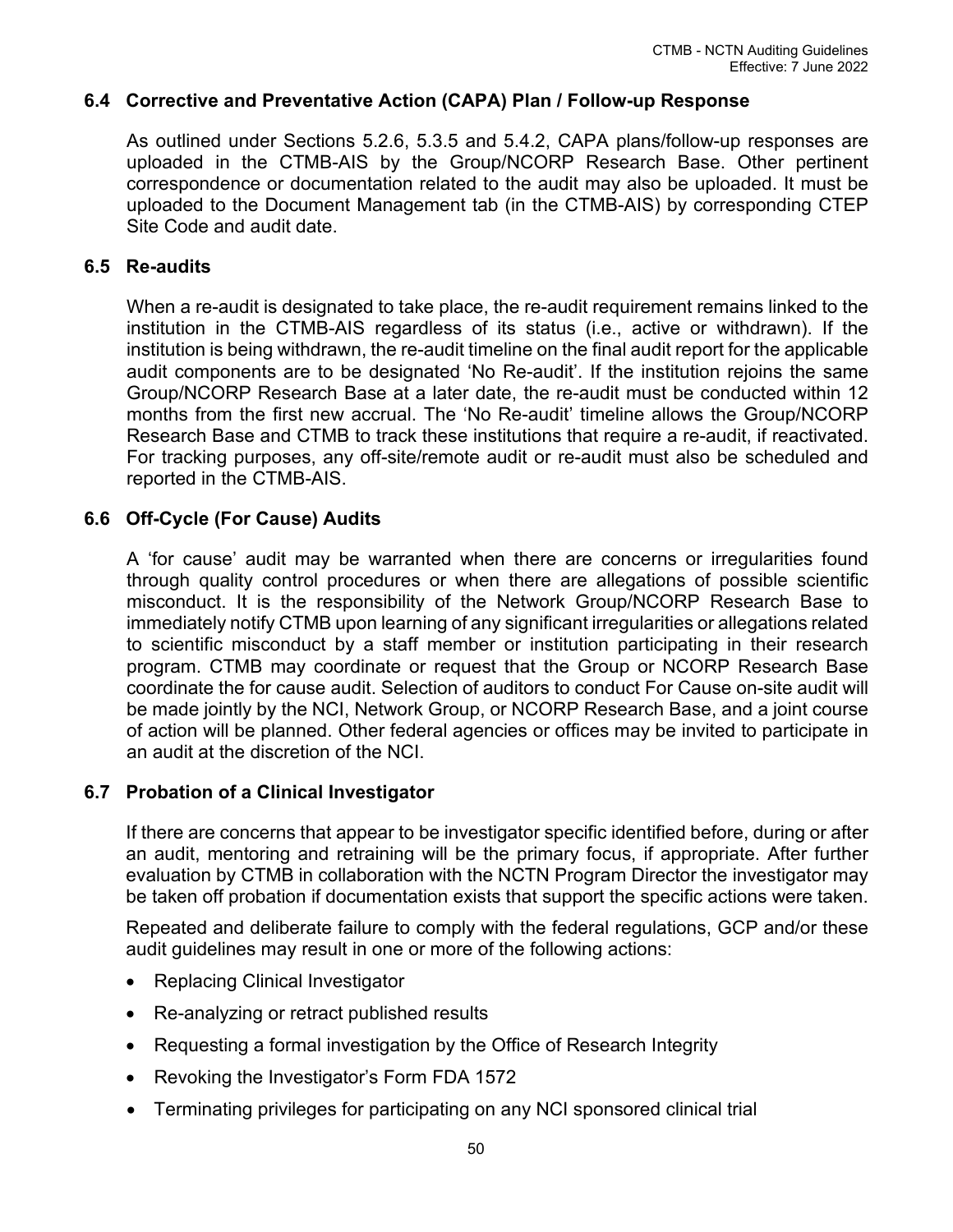## <span id="page-59-0"></span>**6.8 Probation of a Participating Institution**

If a participating institution is deemed unacceptable for the same audit component on two consecutive audits, the institution will be placed on probation. During the probationary period, accrual will be closely monitored by the Group/NCORP Research Base with increased utilization of quality control procedures at the time of patient registration and timely review of data submission.

The institution may also be assigned a mentor by the Group/NCORP Research Base. The Group/NCORP Research Base may be involved in the development of the Site Improvement Plan in conjunction with the institution. The institution Site Improvement Plan must address key infrastructural issues contributing to poor performance. A copy of the Site Improvement Plan is to be submitted to CTMB within 45 calendar days of the second unacceptable audit.

## <span id="page-59-1"></span>**6.9 Suspension of a Clinical Investigator and/or Participating Institution**

If a critical deficiency is cited it will result in suspension of the clinical investigator and/or participating institution. Additionally, if an audited institution fails to provide a CAPA plan for one or more audit components rated as acceptable needs follow-up or unacceptable within the required 45 calendar day timeline, the following actions will be imposed by the Group/NCORP Research Base.

- The Network Group/NCORP Research Base will provide written notice to the Clinical Investigator at the institution that the response/CAPA plan is overdue and a 5 business day grace period will be granted for the submission of the response/CAPA plan.
- If follow-up or a CAPA plan is not received by the Network Group/NCORP Research Base during the 5 business day grace period, the Group/NCORP Research Base will immediately suspend patient registrations from that institution.
- If the audited institution is an Affiliate of a Network Group Main Member or LAPS Main Member; or an Integrated Component of a LAPS or NCORP, all new patient registrations will be suspended from both the Network Group Main Member, LAPS Main Member, or NCORP and the corresponding Network Group Affiliate, LAPS Integrated Components and LAPS Affiliates, or NCORP Affiliates (as well as any associated Sub Affiliates).
- No registrations will be accepted by the Network Group/NCORP Research Base through any mechanism.
- If follow-up or a CAPA plan is not submitted during the 5 business day grace period, a written explanation from the Clinical Investigator detailing the reason for the delay must be included. Suspension of patient registration will not be lifted until the institution submits the response/CAPA plan to the Group/Research Base and the response/CAPA plan is reviewed and approved by CTMB. CTMB must receive written notification of the suspension and of the reinstatement (if applicable) of the institution.
- On subsequent audits, the failure to submit a timely response/CAPA plan may result with the institution being prohibited to participate in NCI-sponsored clinical trials through the Network Group or NCORP Research Base mechanisms.